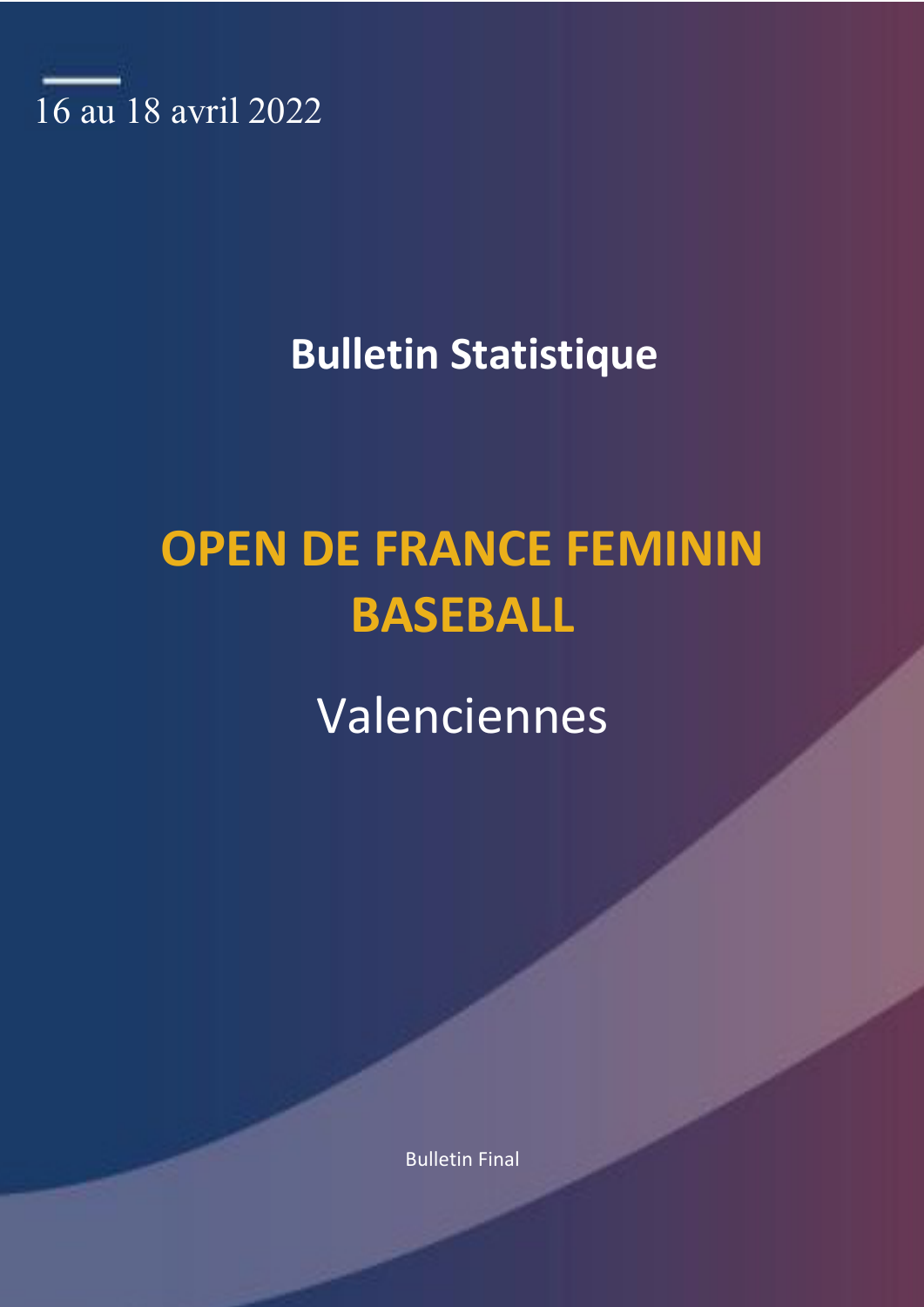

## **RECOMPENSES INDIVIDUELLES**

### **MOST VALUABLE PLAYER**



### **BROUARD Ambre (Normandie)**

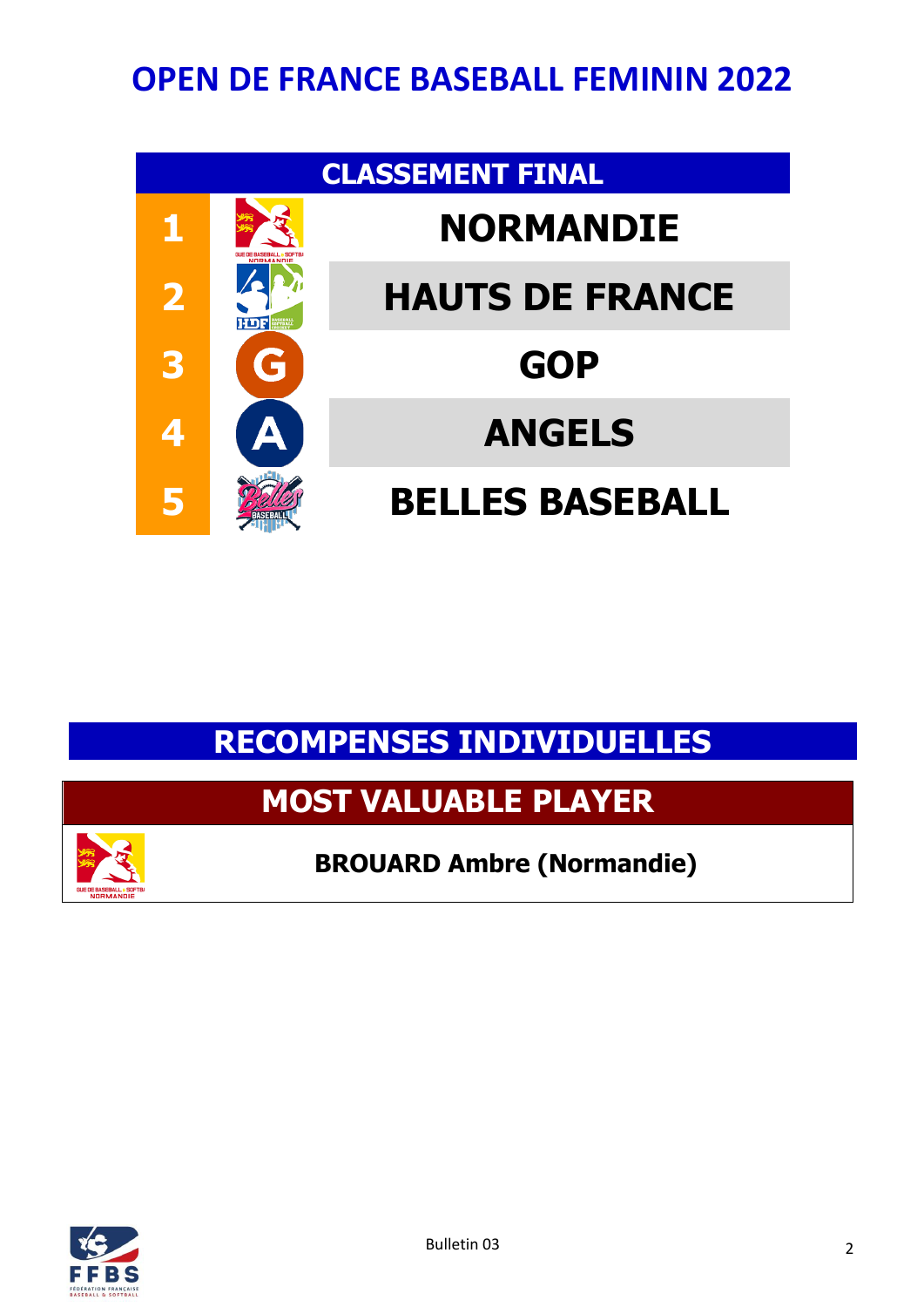### **OFFICIELS**



| <b>Commissaire technique</b> |                                 |                         |  |  |  |
|------------------------------|---------------------------------|-------------------------|--|--|--|
| LESFARGUES Stephen           |                                 |                         |  |  |  |
| <b>Arbitres</b>              |                                 |                         |  |  |  |
| <b>BEAURAIN Arnaud</b>       | <b>CARRETTE-LEGRAND Fabien</b>  | LARZUL Stéphane         |  |  |  |
| <b>MOULART Dany</b>          |                                 |                         |  |  |  |
|                              | <b>Scoreurs / Statisticiens</b> |                         |  |  |  |
| <b>EMERY Pauline</b>         | <b>FATOUT Aude</b>              | <b>GABRIELS Justine</b> |  |  |  |
| <b>LANNOIS Marjorie</b>      | POUDEROUX Véronique             | <b>SENECAL Audrey</b>   |  |  |  |

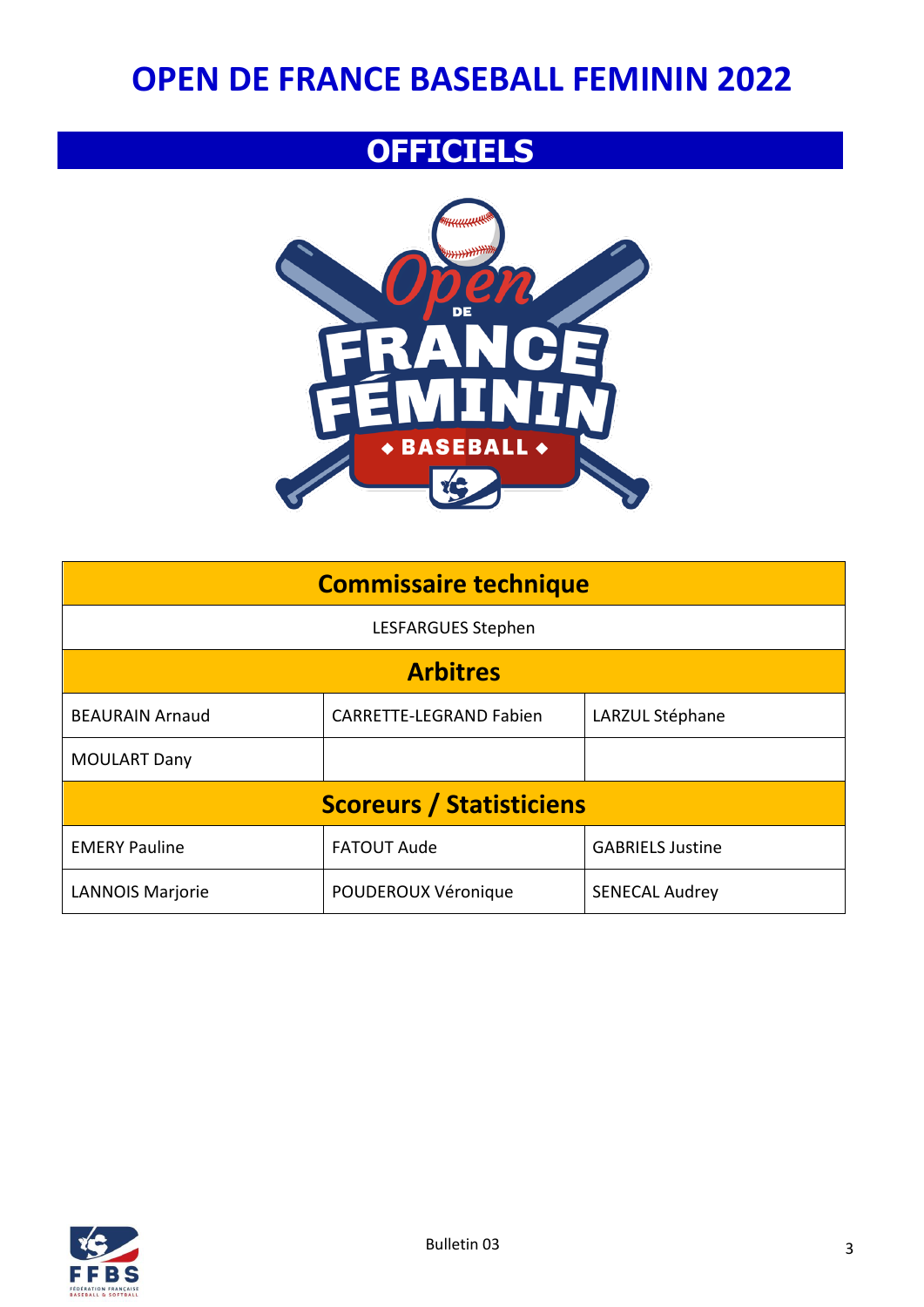### **ROSTER OFFICIEL**



**ANGELS ANG**

| ## | NOM Prenom               | B/T | Cat | Date de naissance |
|----|--------------------------|-----|-----|-------------------|
|    |                          |     |     |                   |
| 4  | TREFOUEL Floriane        | L/L | SR  | 04/06/1987        |
| 6  | VIGUIER Garance          | R/R | SR  | 06/07/2001        |
| 7  | HEIDRICH Justine         | R/R | SR  | 01/09/1982        |
| 8  | VEILLARD Hanae           | R/R | 18U | 08/12/2006        |
| 9  | AGURA Rachelle           | R/R | SR  | 22/08/1986        |
| 10 | NGUYEN Mai               | R/R | SR  | 03/09/1985        |
| 11 | PAYET Nina Lou           | R/R | 18U | 30/05/2006        |
| 12 | DUPONT Emma              | R/R | 15U | 18/11/2007        |
| 14 | CHEN Chi Wei             | R/R | SR  | 21/04/1979        |
| 15 | SOUICI Shahineze         | R/R | SR  | 10/01/1993        |
| 17 | AUBEUF Caroline          | L/L | SR  | 17/12/1974        |
| 19 | MARBRIER Mathilde        | R/R | 18U | 19/01/2005        |
| 21 | DIMI Ursula              | R/R | 18U | 21/09/2006        |
| 32 | PIRIOU Daliane           | R/R | SR  | 05/08/2002        |
| 33 | DE VAUGELAS Anne Lau R/R |     | SR  | 13/10/1986        |
| 66 | PETIT Claire R/R         |     | 15U | 08/06/2007        |
| 67 | HALIE Domitille R/R      |     | SR  | 12/06/1983        |
| 88 | BOYER Jade               | R/R | SR  | 16/06/1995        |
|    |                          |     |     |                   |

| O O | ROYO Stephane          | MANAGER |
|-----|------------------------|---------|
| 44  | DELVALLEE Thomas COACH |         |
| 1 N | NGUYEN Mai             | COACH   |

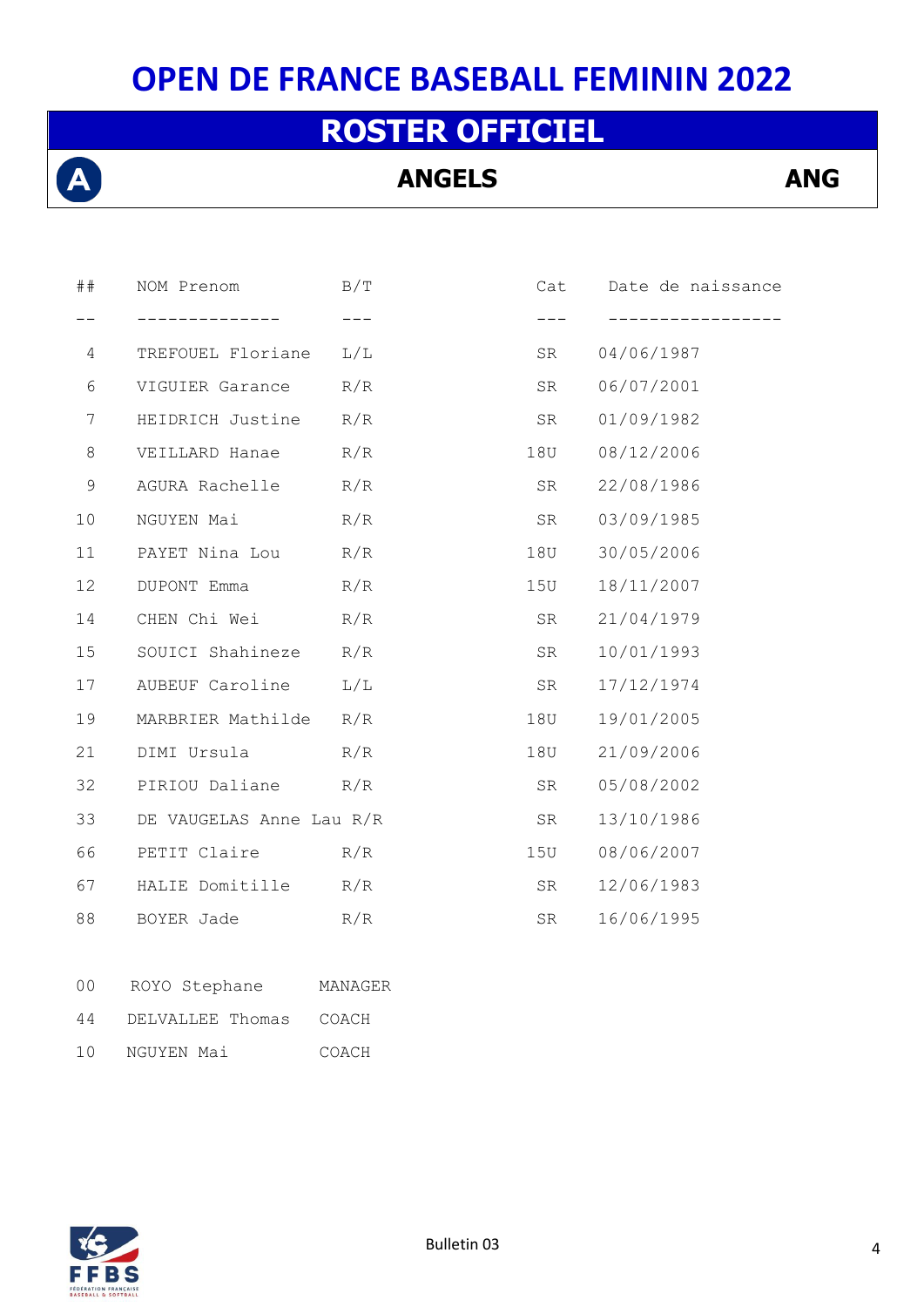### **ROSTER OFFICIEL**



### **BELLES BASEBALL BEL**

| ##   | NOM Prenom              | B/T | Cat | Date de naissance |
|------|-------------------------|-----|-----|-------------------|
|      |                         |     |     |                   |
| 3    | VERNON Jessica          | R/R | SR  | 02/05/1996        |
| 5    | VESKI Stella            | R/R | SR  | 16/12/1994        |
| 6    | BAILES Laura            | L/L | SR  | 29/09/1983        |
| 7    | BYTHEWAY Evette         | R/R | SR  | 30/11/1977        |
| 10   | BURLINSON Olivia        | R/R | SR  | 26/07/1994        |
|      | 11/29 FREUND Alex       | L/L | SR  | 29/09/1999        |
| 13   | COTTRELL Rebecca        | R/R | SR  | 25/10/1994        |
| 14/8 | CHAPMAN Lucy            | R/R | SR  | 23/02/2002        |
| 15   | HERBERT Artie           | R/R | SR  | 18/11/1996        |
| 18   | PARKER Nathalie         | R/L | SR  | 02/08/1989        |
| 19   | HASTINGS Jessica        | R/R | SR  | 01/02/1994        |
|      | 20/22 GIMFERRER Nuri    | R/R | SR  | 12/12/1981        |
|      | 21/20 WIGFALL Emily R/R |     | SR  | 12/05/1998        |

HASTINGS Jessica MANAGER

TILEY Paul COACH

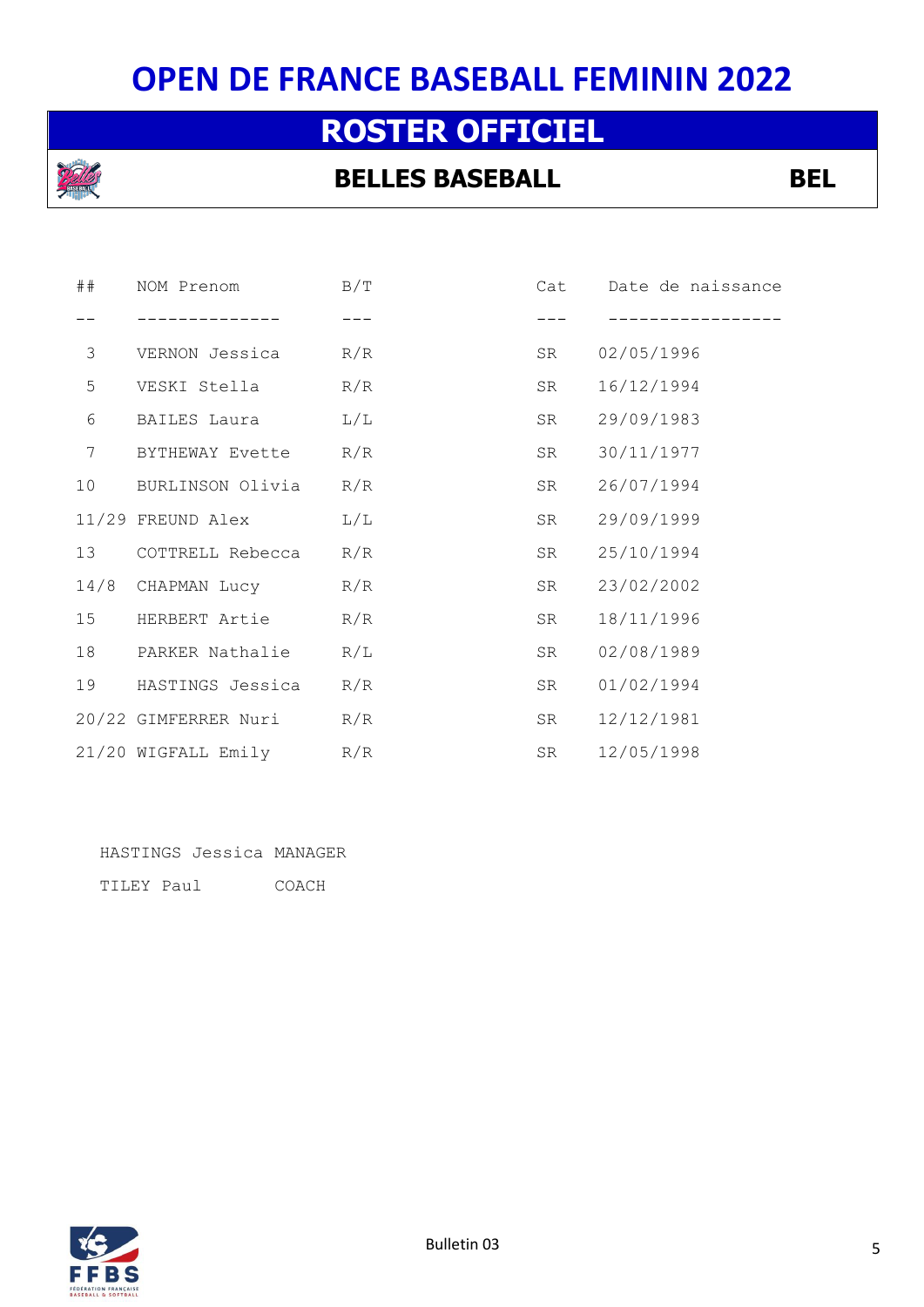### **ROSTER OFFICIEL**

### **GOP Les Guépardes GOP**

| ##             | NOM Prenom              | B/T | Cat | Date de naissance |
|----------------|-------------------------|-----|-----|-------------------|
|                |                         |     |     |                   |
| 3              | BONNAY Pia              | R/R | 15U | 23/07/2006        |
| 5              | PEDARZACQ Gabrielle R/R |     | 15U | 05/06/2006        |
| 6              | TRAN Soryana Louise R/R |     | 15U | 07/09/2006        |
| $\overline{7}$ | RIBEIRO Catia           | R/R | SR  | 27/05/1998        |
| 8              | GUERIN Emilie           | R/R | 180 | 04/06/2006        |
| $\mathsf 9$    | GODEAU Oceane           | R/R | SR  | 06/08/2001        |
| 12             | PAUTHE Leonie           | R/R | 18U | 25/08/2005        |
| 16             | DUQUENNOY Raphaelle R/R |     | 18U | 11/03/2006        |
| 17             | LEESTMANS Heloise       | R/R | SR  | 18/10/2001        |
| 18             | DE SWARTE Daphnee       | R/R | 180 | 18/07/2006        |
| 20             | JAGODZINSKI Chloe       | L/L | SR  | 03/12/2002        |
| 25             | PEAN Youna              | R/R | SR  | 21/03/2002        |
| 26             | TALEB Amina             | R/R | 180 | 26/07/2005        |
| 53             | LANGARD Brigitte        | R/R | SR  | 22/09/1964        |
| 56             | NOURY Frederique        | R/R | SR  | 09/11/1985        |

| PAUTHE Emmanuel  | MANAGER |
|------------------|---------|
| DOISNEAU Mathieu | COACH   |



G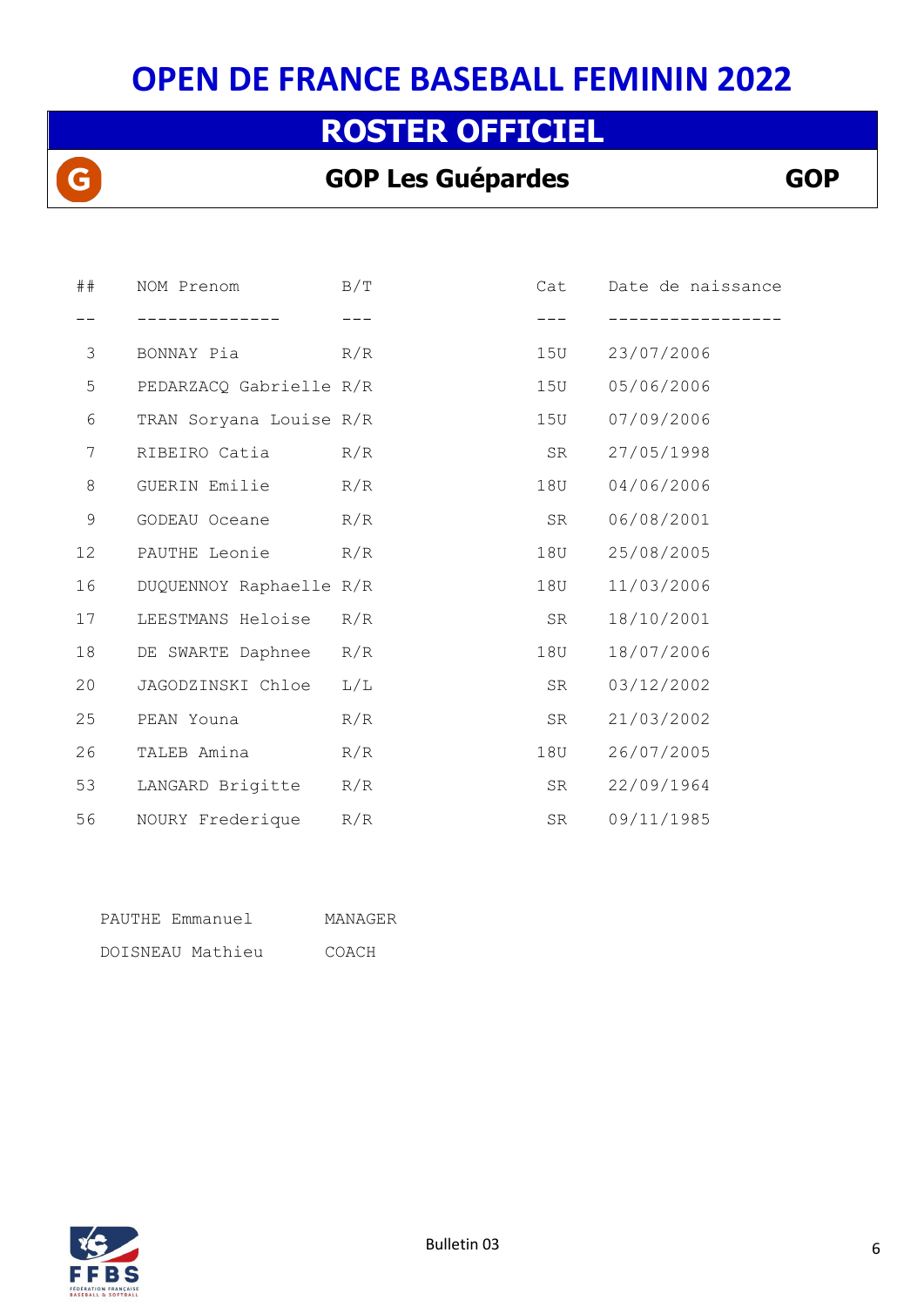### **ROSTER OFFICIEL**



### **HAUTS DE FRANCE HDF**

| ##           | NOM Prenom        | B/T | Cat | Date de naissance |
|--------------|-------------------|-----|-----|-------------------|
|              |                   |     |     |                   |
| $\mathbf{1}$ | LEMAIRE Louise    | R/R | SR  | 10/10/2003        |
| 2            | LABOUZE Cathline  | R/R | SR  | 07/06/1990        |
| 3            | BAUDCHON Celia    | R/R | SR  | 08/12/2003        |
| 4            | ARBONNIER Alexia  | R/R | SR  | 15/11/1999        |
| 5            | LUREL Nancy       | R/R | SR  | 22/08/1998        |
| 6            | THIERRY Karine    | R/R | SR  | 06/11/1984        |
| 7            | COUTTY Anaelle    | R/R | SR  | 21/12/2002        |
| 8            | LAPORTE Juliane   | R/R | SR  | 07/01/1991        |
| $\mathsf 9$  | DECLERCK Auriane  | R/R | SR  | 29/04/1998        |
| 10           | GOMES Emilie      | L/L | SR  | 10/05/2000        |
| 11           | BERNARDIN Lilia   | R/R | SR  | 14/11/2000        |
| 12           | CHARLIER Sophie   | R/R | SR  | 02/22/1980        |
| 13           | PATIN Shirley R/R |     | SR  | 29/04/1991        |
| 15           | ANDRE Angelique   | R/R | SR  | 09/01/1999        |
| 16           | KERCKHOVE Laure   | R/R | SR  | 18/06/1974        |

|  | 4 GODARD Ludovic          | MANAGER        |
|--|---------------------------|----------------|
|  | 5 THOMASSE Clement        | HEADCOACH      |
|  | 29 SWINDLING William Hart | PITCHING COACH |
|  | 25 LEPAGE Remi            | COACH          |
|  | 26 PERCHERON Alexis       | COACH          |

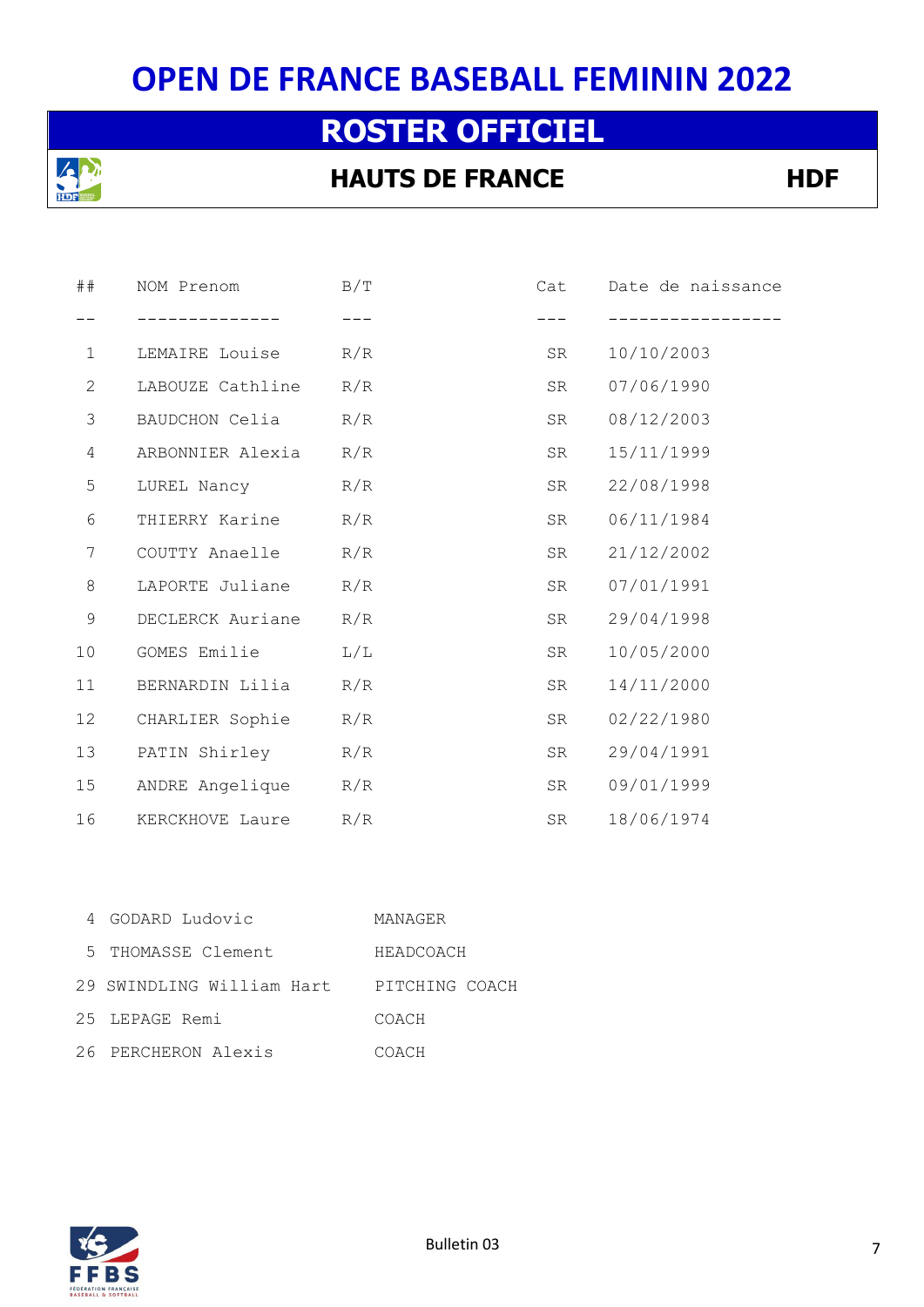### **ROSTER OFFICIEL**



### **NORMANDIE NOR**

| # #            | NOM Prenom               | B/T | Cat | Date de naissance |
|----------------|--------------------------|-----|-----|-------------------|
|                |                          |     |     |                   |
| $\mathbf{1}$   | BRUNAUD DUPONT Clara R/R |     | 18U | 25/05/2006        |
| $\mathbf{2}$   | ALLIE Iris               | R/R | 15U | 08/09/2007        |
| 3              | PAPOIN Lisa              | R/R | 15U | 13/06/2007        |
| 4              | GERARD Gweanaelle R/R    |     | 18U | 20/04/2005        |
| 5              | GUILLEMIN Coralie        | R/R | SR  | 24/11/1998        |
| 6              | DROUAULT Lucie           | R/R | 18U | 14/04/2006        |
| $\overline{7}$ | MORICE Sophie            | R/R | SR  | 08/01/1978        |
| 8              | FUNES Elise              | R/R | SR  | 24/11/1998        |
| 9              | THIOUBOU Aissata         | R/R | SR  | 07/06/1985        |
| 11             | BROUARD Ambre            | R/R | 18U | 11/01/2005        |
| 12             | JAEGER Audrey            | R/R | SR  | 09/12/1995        |
| 14             | BEC Solenne              | R/R | SR  | 14/06/1994        |
| 16             | DE ROOY Magali R/R       |     | SR  | 27/09/1999        |
| 18             | LANGLOIS Emilie R/R      |     | SR  | 23/06/1980        |

| 20 I | POU-VICH Yannis                 | MANAGER |
|------|---------------------------------|---------|
|      | 13 VISSAC Martin                | COACH   |
| 19   | CASAMENTO Charles Edouard COACH |         |

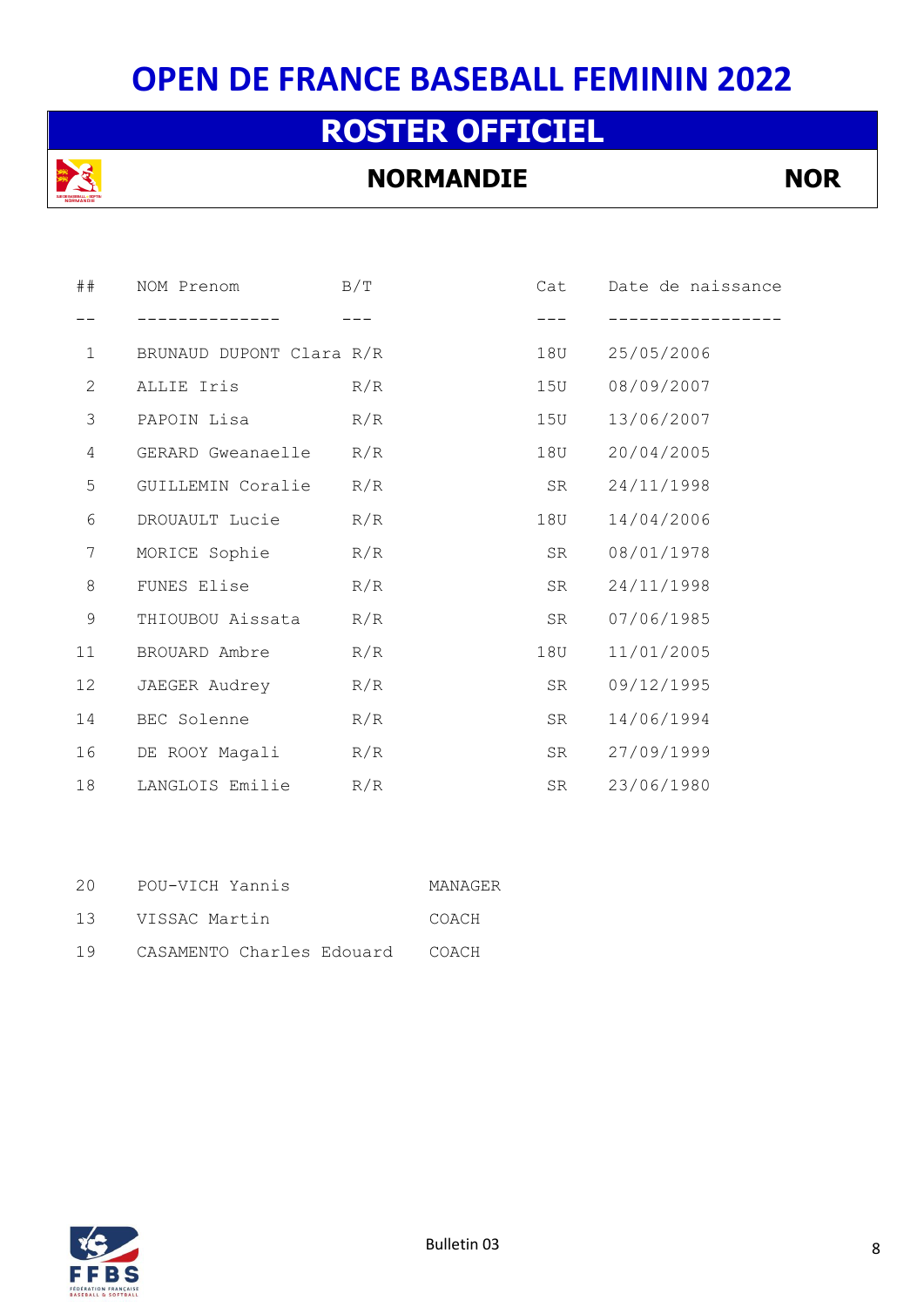| $N^{\circ}$    | <b>Heure</b> | <b>Terrain</b> | <b>Poule</b> | <b>Recevant</b>        |                                       |                            | <b>Visiteur</b>        | <b>Score</b> | Inn    |
|----------------|--------------|----------------|--------------|------------------------|---------------------------------------|----------------------------|------------------------|--------------|--------|
| $\mathbf{1}$   | 10:00        | Valenciennes   | A            | <b>Belles Baseball</b> | $\frac{D}{D}$                         | G                          | GOP                    | $1 - 26$     | 4      |
| $\overline{2}$ | 12:15        | Valenciennes   | A            | Normandie              |                                       | $\mathbf{z}$<br><b>HOF</b> | Hauts de<br>France     | $10-9$       | 3      |
| 3              | 14:30        | Valenciennes   | A            | Angel's                | A                                     | BASEBALL                   | <b>Belles Baseball</b> | $25 - 4$     | 3      |
| 4              | 16:45        | Valenciennes   | A            | Hauts de<br>France     | $\sqrt{2}$<br><b>HDF</b>              | A                          | Angel's                | $12 - 3$     | 3      |
| 5              | 10:00        | Valenciennes   | A            | GOP                    | G                                     |                            | Normandie              | $6 - 12$     | 4      |
| 6              | 12:15        | Valenciennes   | A            | Hauts de<br>France     | $\mathbf{A}$ r<br><b>HDF</b>          | EASEBALL                   | <b>Belles Baseball</b> | $10-9$       | 3      |
| $\overline{7}$ | 14:30        | Valenciennes   | A            | Normandie              | 第 大<br><b>DUE DE BASEBALL » SOFTE</b> | A                          | Angel's                | $14-9$       | 3      |
| 8              | 16:45        | Valenciennes   | A            | Angel's                | A                                     | G                          | GOP                    | $6-5$        | 6(TIE) |
| 9              | 10:00        | Valenciennes   | A            | <b>Belles Baseball</b> | <b>THERE</b>                          |                            | Normandie              | $3 - 16$     | 3      |
| 10             | 12:15        | Valenciennes   | A            | GOP                    | G                                     | $\mathbf{z}$<br><b>HOF</b> | Hauts de<br>France     | $8 - 4$      | 4      |
| 11             | 14:30        | Valenciennes   |              | Hauts de<br>France     | $\sqrt{2}$<br><b>HDF</b>              |                            | <b>NORMANDIE</b>       | $4 - 20$     | 5      |

| <b>Classement poule A</b> |                        |    |           |    |            |           |  |  |
|---------------------------|------------------------|----|-----------|----|------------|-----------|--|--|
| Pos                       | Team                   | GP | <b>WO</b> | LO | <b>AVG</b> | <b>GB</b> |  |  |
|                           | <b>NORMANDIE</b>       |    |           |    | 1000       |           |  |  |
| $\overline{2}$            | <b>HAUTS DE FRANCE</b> | 4  | 3         |    | 500        | ◠         |  |  |
| 3                         | <b>ANGELS</b>          | 4  | 4         | ົ  | 500        | ົ         |  |  |
| $\overline{4}$            | <b>GOP</b>             |    | 3         | っ  | 500        | າ         |  |  |
|                           | BELLES BASEBALL        |    |           |    |            |           |  |  |

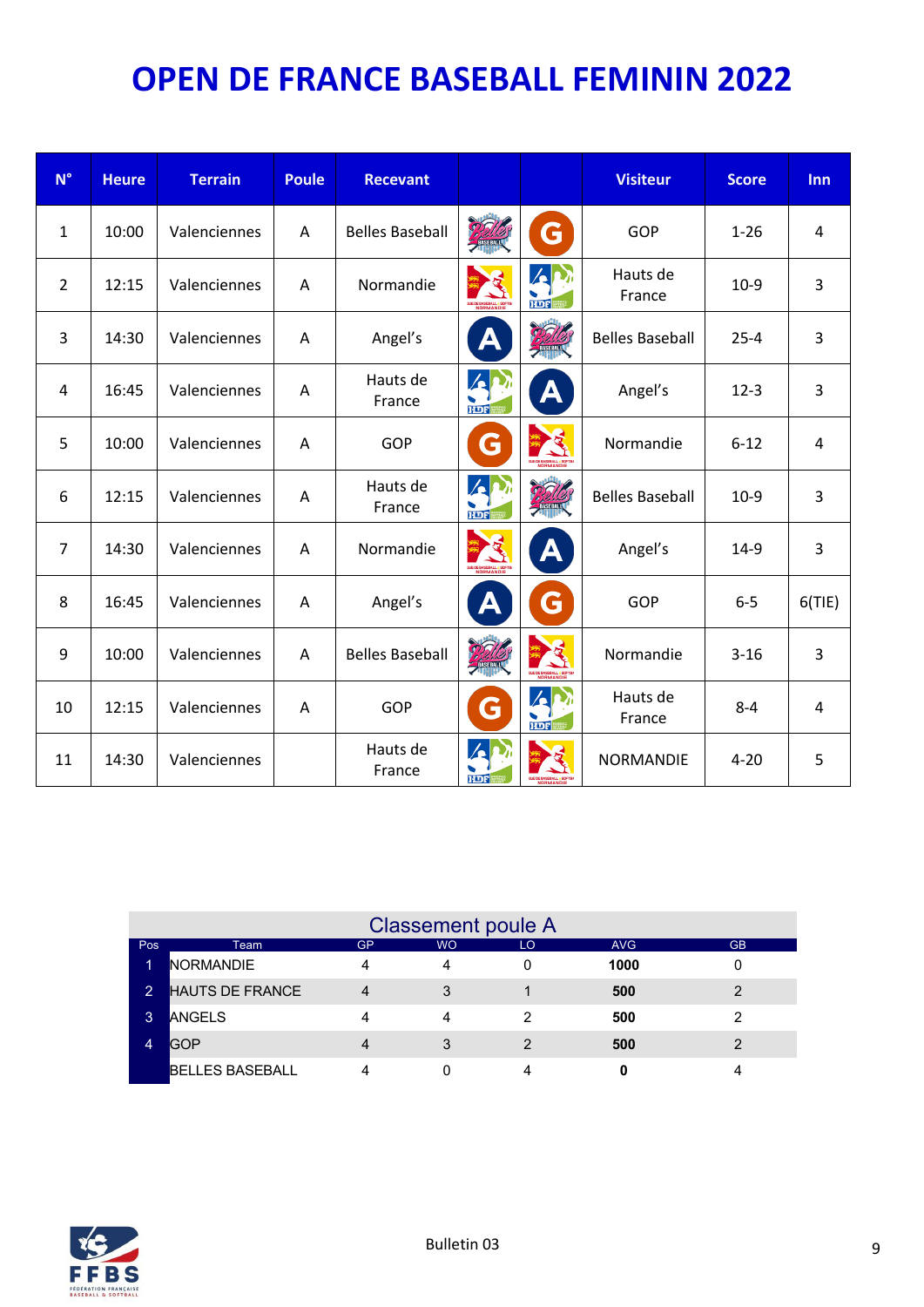### **Résumé de la rencontre 1**



### **1 BELLES BASEBALL–GOP 26**



**GOP Les Guepardes at Belles Baseball - Composite Box Score Apr 16, 2022 at Valenciennes (Viperes Park)**

**GOP Les Guepardes 26 (1-0)**

| Player                | AВ             | R              |                | H BI         | 2в          |              | 3B HR BB |                |                         |             |             |             | SB CS HP SH SF |                | SO IBB KL                    |             | GDP | PO | А              | Е  |
|-----------------------|----------------|----------------|----------------|--------------|-------------|--------------|----------|----------------|-------------------------|-------------|-------------|-------------|----------------|----------------|------------------------------|-------------|-----|----|----------------|----|
| <b>TALEB</b> ss       | 4              | 1              | 2              | 0            | 1           | 0            | 0        | 0              | 1                       | 0           | 0           | 0           | 0              | 0              | 0                            | 0           | 0   | 1  | 4              | 0  |
| RIBEIRO ph/lf         | 0              | 1              | 0              | 0            | 0           | 0            | 0        | 1              | 0                       | 0           | 0           | 0           | 0              | 0              | 0                            | $\Omega$    | 0   | 0  | 0              | 0  |
| NOURY cf              | 4              | 3              | 1              | 1            | 0           | 0            | 0        | $\mathbf{1}$   | 3                       | 0           | $\mathbf 0$ | $\mathbf 0$ | 0              | $\mathbf 0$    | 0                            | 0           | 0   | 0  | 0              | 1  |
| PEAN 3b               | 3              | 3              | $\mathbf{1}$   | 3            | $\Omega$    | $\mathbf{1}$ | 0        | 2              | 2                       | $\mathbf 0$ | $\mathbf 0$ | $\mathbf 0$ | 0              | $\mathbf 0$    | $\mathbf 0$                  | $\Omega$    | 0   | 2  | $\overline{2}$ | 2  |
| PAUTHE 1b/ss          | 3              | 3              | 1              | 0            | 0           | 0            | 0        | $\overline{2}$ | 2                       | 0           | 0           | 0           | 0              | 0              | 0                            | 0           | 0   | 4  | $\overline{2}$ | 0  |
| <b>BONNAY C</b>       | 3              | 3              | 1              | 1            | 0           | 0            | 0        | 1              | 1                       | 0           | 0           | 0           | 0              | 1              | 0                            | 0           | 0   | 3  | 1              | 1  |
| <b>JAGODZINSKI 1f</b> | 1              | 3              | 1              | 0            | 0           | 0            | 0        | $\mathbf{1}$   | 2                       | 0           | 1           | 0           | 0              | 0              | 0                            | 0           | 0   | 0  | 0              | 0  |
| PEDARZACQ ph/1b       | $\mathbf 0$    | $\mathbf{1}$   | 0              | 0            | 0           | 0            | 0        | $\mathbf{1}$   | 0                       | 0           | 0           | 0           | 0              | 0              | 0                            | 0           | 0   | 0  | 0              | 0  |
| <b>GUERIN</b> p       | 2              | $\overline{2}$ | $\mathbf{1}$   | $\mathbf{2}$ | $\Omega$    | $\Omega$     | 0        | 1              | 0                       | 0           | 0           | 0           | 0              | 0              | 0                            | 0           | 0   | 0  | 0              | 0  |
| TRAN ph/2b            | $\mathbf 0$    | $\mathbf{1}$   | $\mathbf 0$    | 0            | $\Omega$    | $\Omega$     | 0        | $\mathbf{1}$   | 0                       | 0           | 0           | 0           | $\Omega$       | 0              | 0                            | $\mathbf 0$ | 0   | 0  | 0              | 0  |
| GODEAU 2b             | $\overline{2}$ | $\mathbf{1}$   | $\mathbf 0$    | 1            | $\Omega$    | $\Omega$     | 0        | $\mathbf 0$    | 0                       | 0           | 0           | 1           | 0              | 1              | 0                            | $\Omega$    | 0   | 1  | 1              | 0  |
| LEESTMANS ph/rf       | 0              | $\mathbf{1}$   | $\mathbf 0$    | $\mathbf{1}$ | $\mathbf 0$ | 0            | 0        | $\mathbf{1}$   | 0                       | 0           | 0           | 0           | $\Omega$       | $\Omega$       | 0                            | 0           | 0   | 1  | 0              | 0  |
| DE SWARTE rf/p        | 1              | 3              | 0              | $\mathbf{1}$ | 0           | 0            | 0        | 3              | 2                       | 0           | 0           | 0           | 0              | 0              | 0                            | 0           | 0   | 0  | 0              | 0  |
| $Totals$              | 23             | 26             | 8              | 10           | 1           | $\mathbf{1}$ | 0        | 15             | 13                      | 0           | 1           | 1           | 0              | 2              | 0                            | 0           | 0   | 12 | 10             | 4  |
|                       |                |                |                |              |             |              |          |                | Belles Baseball 1 (0-1) |             |             |             |                |                |                              |             |     |    |                |    |
| Player                | AB             | $\mathbf R$    |                | H BI         |             | 2B 3B HR BB  |          |                |                         |             |             |             |                |                | SB CS HP SH SF SO IBB KL GDP |             |     | PO | A              | Е  |
| PARKER 1b             | 1              | 0              | 0              | 0            | 0           | 0            | 0        | 1              | 0                       | 0           | 0           | 0           | 0              | 0              | 0                            | 0           | 0   | 1  | 0              | 0  |
| <b>BAILES 2b</b>      | 2              | $\mathbf 0$    | $\mathbf{1}$   | 0            | 0           | 0            | 0        | 0              | 0                       | 0           | $\mathbf 0$ | $\mathbf 0$ | $\mathbf 0$    | $\mathbf 0$    | 0                            | $\mathbf 0$ | 0   | 3  | $\overline{2}$ | 0  |
| <b>BYTHEWAY SS</b>    | $\mathbf{2}$   | $\Omega$       | $\mathbf 0$    | 0            | 0           | 0            | 0        | $\mathbf 0$    | 0                       | 0           | $\mathbf 0$ | $\mathbf 0$ | $\mathbf 0$    | $\mathbf 0$    | 0                            | $\Omega$    | 0   | 2  | 0              | 4  |
| GIMFERRER 1f          | 2              | 0              | 0              | 0            | 0           | 0            | 0        | $\mathbf 0$    | 0                       | 0           | 0           | 0           | 0              | 0              | 0                            | 0           | 0   | 2  | 0              | 1  |
| VERNON p/cf           | 0              | 1              | $\mathbf 0$    | 0            | 0           | 0            | 0        | $\overline{2}$ | 1                       | 1           | 0           | $\mathbf 0$ | 0              | 0              | 0                            | 0           | 0   | 0  | 0              | 4  |
| HASTINGS cf/p         | 2              | $\mathbf 0$    | 1              | 0            | 0           | 0            | 0        | 0              | 1                       | 0           | 0           | 0           | 0              | 1              | 0                            | 0           | 0   | 0  | 1              | 0  |
| FREUND rf             | $\overline{2}$ | $\mathbf 0$    | $\mathbf 0$    | 0            | 0           | 0            | 0        | 0              | 0                       | 0           | 0           | 0           | 0              | 1              | 0                            | 0           | 0   | 1  | 0              | 0  |
| WIGFALL 3b            | 1              | 0              | 0              | 0            | 0           | 0            | 0        | 0              | 0                       | 0           | 0           | 0           | 0              | 0              | 0                            | 0           | 0   | 0  | 1              | 2  |
| VESKI c               |                | 0              | 0              | 0            | 0           | 0            | 0        | 0              | 0                       | 0           | 0           | 0           | 0              | 0              | 0                            | 0           | 0   | 3  | 0              | 3  |
| $Totals$              | 13             | 1              | $\overline{2}$ | 0            | 0           | 0            | 0        | 3              | $\overline{2}$          | 1           | 0           | 0           | 0              | $\overline{2}$ | 0                            | 0           | 0   | 12 | 4              | 14 |

| <b>GOP Les Guepardes</b>                | IP H RERBB SO WP HB BK IBB SH SF CI 2B 3B HR AB BF FOGO NP                                       |  |  |  |  |  |  |  |  |  |        |  |
|-----------------------------------------|--------------------------------------------------------------------------------------------------|--|--|--|--|--|--|--|--|--|--------|--|
| <b>GUERIN W,1-0</b><br><b>DE SWARTE</b> | 3.0 2 1 0 2 0 0 0 1 0 0 0 0 0 0 0 10 12 2 5 35<br>1.0 0 0 0 1 2 0 0 0 0 0 0 0 0 0 0 0 3 4 1 0 18 |  |  |  |  |  |  |  |  |  |        |  |
| Belles Baseball                         | IP H R ER BB SO WP HB BK IBB SH SF CI 2B 3B HR AB BF FO GO NP                                    |  |  |  |  |  |  |  |  |  |        |  |
| VERNON L,0-1<br><b>HASTINGS</b>         | 3.0 6 9 3 1 2 1 1 0 0 1 0 0 1 0 0 17 20 3 3 61<br>1.0 2 17 4 14 0 7 0 0 0 0 0 0 0 1 0 6 20       |  |  |  |  |  |  |  |  |  | 2 0 88 |  |

 Umpires - HP: LARZUL Stephane 1B: BEAURAIN Arnaud Scorekeepers: LANNOY Marjorie, POUDEROUX Veronique Data entry: FATOUT Aude TC: LESFARGUES Stephen

 Start: 10h Time: 1h49 Attendance: 100 Weather: sunny Game: 01

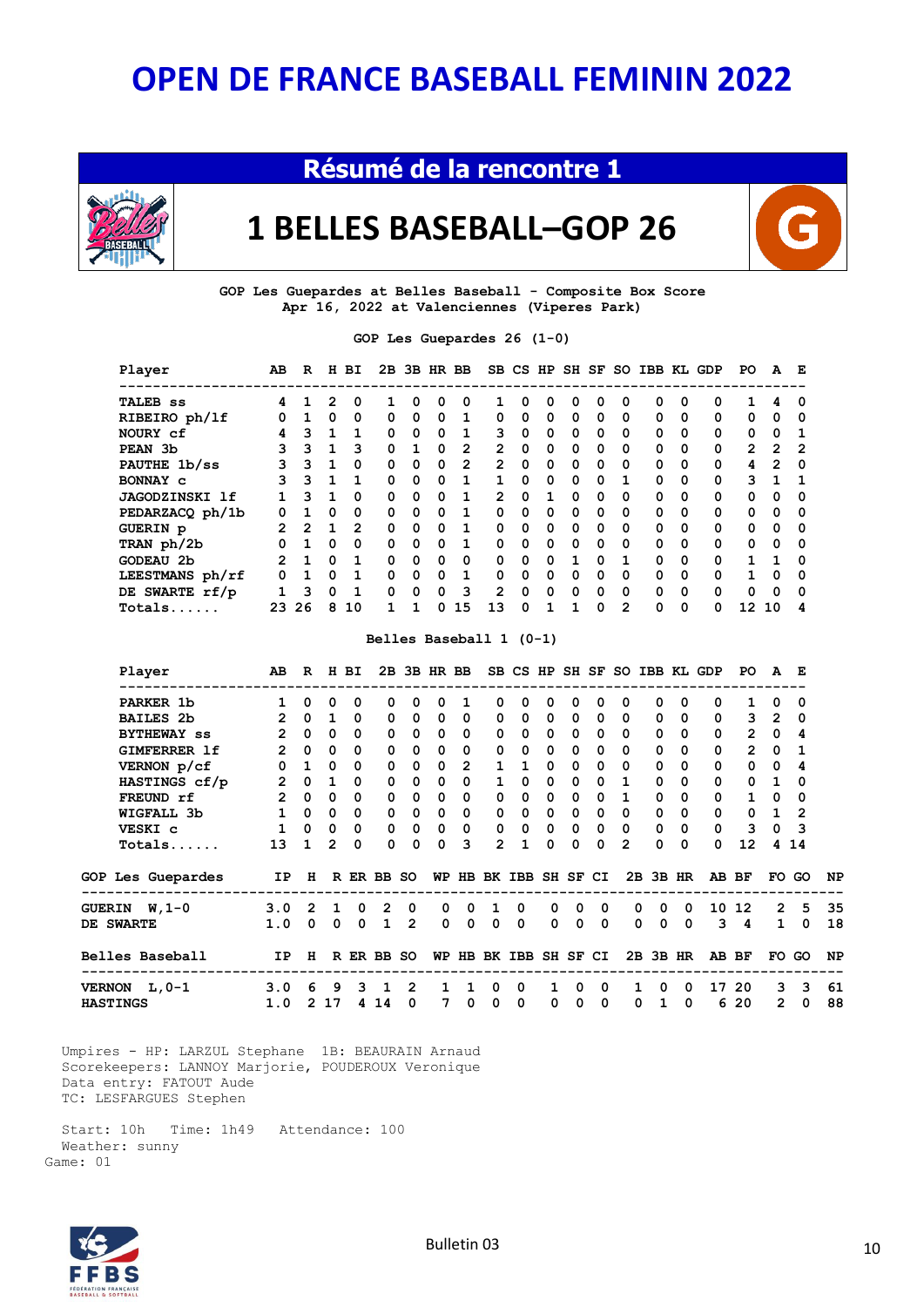**Résumé de la rencontre 2**



**10 NORMANDIE – HAUTS DE FRANCE 9** 



**Hauts de France at Normandie - Composite Box Score Apr 16, 2022 at Valenciennes (Viperes Park)**

**Hauts de France 9 (0-1)**

| AВ            | R        | н        | BI.      |          |   |              |                |             |          |          |              |   |          |          |          | GDP      | PO.                      | A            | E        |
|---------------|----------|----------|----------|----------|---|--------------|----------------|-------------|----------|----------|--------------|---|----------|----------|----------|----------|--------------------------|--------------|----------|
|               | 2        | 0        | 0        | 0        | 0 | 0            |                | 5           | 0        |          | 0            | О | $\Omega$ | 0        | 0        | 0        | 0                        |              | -2       |
| 3             | $\Omega$ | 0        | 0        | 0        | 0 | 0            | 0              | 0           | 0        | 0        | 0            | 0 |          | 0        | 0        | 0        | 0                        | 0            |          |
|               |          |          |          | 0        | 0 | 0            |                |             | 0        | 0        | $\Omega$     | 0 | $\Omega$ | 0        | 0        | 0        |                          | 0            | 0        |
| $\mathcal{P}$ |          |          | 0        | 0        | 0 | 0            | 0              |             | 0        | 0        | $\Omega$     | 0 | $\Omega$ | 0        | 0        | 0        | 0                        |              | 0        |
|               |          | $\Omega$ |          | O        | 0 | $\Omega$     | 1              |             | 0        | $\Omega$ | $\Omega$     | 0 | $\Omega$ | 0        | $\Omega$ | $\Omega$ | 4                        | 0            | 0        |
| 0             |          | $\Omega$ | $\Omega$ | $\Omega$ | 0 | $\Omega$     | $\overline{2}$ |             | 0        | $\Omega$ | $\Omega$     | 0 | $\Omega$ | 0        | $\Omega$ | $\Omega$ | 4                        | <sup>0</sup> |          |
|               |          | $\Omega$ | 2        | $\Omega$ | 0 | 0            | 1              | 0           | $\Omega$ | $\Omega$ | $\Omega$     | 0 | $\Omega$ | $\Omega$ | $\Omega$ | $\Omega$ | $\Omega$                 | 1            | $\Omega$ |
|               |          | $\Omega$ |          | $\Omega$ | O | <sup>0</sup> | 0              | $\Omega$    | $\Omega$ |          | $\Omega$     | 0 | $\Omega$ | $\Omega$ | $\Omega$ | $\Omega$ | 0                        | $\Omega$     | - 0      |
|               | $\Omega$ | $\Omega$ | $\Omega$ | $\Omega$ | 0 | 0            | $\Omega$       | $\Omega$    | $\Omega$ | $\Omega$ | $\Omega$     | 0 | $\Omega$ | 0        | $\Omega$ | $\Omega$ | 0                        | $\Omega$     | - 1      |
|               | $\Omega$ | $\Omega$ | $\Omega$ | 0        | 0 | $\Omega$     | $\Omega$       | 0           | $\Omega$ | 0        | $\Omega$     | 0 |          | 0        |          | $\Omega$ | 0                        | $\Omega$     | - 0      |
| 12            | 9        | 2        | 5        | O        | 0 | 0            | 6              | 9           | 0        | 2        | <sup>0</sup> | 0 | 2        | 0        |          | $\Omega$ | 9                        | 3            | -5       |
|               |          |          |          |          |   |              |                | 2B 3B HR BB |          |          |              |   |          |          |          |          | SB CS HP SH SF SO IBB KL |              |          |

#### **Normandie 10 (1-0)**

| Player                          | AB             | $\mathbf{R}$  |                   | H BI           |                             |                | 2B 3B HR BB |                      |                       |                         |                |            |              |                |              |                         | SB CS HP SH SF SO IBB KL GDP | PO.            | A              | E          |    |
|---------------------------------|----------------|---------------|-------------------|----------------|-----------------------------|----------------|-------------|----------------------|-----------------------|-------------------------|----------------|------------|--------------|----------------|--------------|-------------------------|------------------------------|----------------|----------------|------------|----|
| PAPOIN <sub>ss</sub>            | $\overline{2}$ | 3             | 0                 | $\Omega$       | O.                          | <sup>0</sup>   | 0           | 1                    | 1                     | $\Omega$                | $\Omega$       | 0          | $\Omega$     | 0              | 0            | <sup>0</sup>            | 0                            | <sup>0</sup>   | $\overline{2}$ | $\Omega$   |    |
| <b>GUILLEMIN 2b</b>             | $\mathbf{3}$   | $\mathbf{1}$  |                   | 2 <sup>3</sup> | $\overline{2}$              | $\Omega$       | $\mathbf 0$ | 0                    | 0                     | 0                       | $\Omega$       | 0          | $\Omega$     | $\Omega$       | $\Omega$     | $\Omega$                | 0                            | $\Omega$       | $\mathbf{1}$   | 0          |    |
| BROUARD 3b                      | $2^{\circ}$    |               | $1\quad 2\quad 2$ |                | $\mathbf{1}$                | $\Omega$       | $\Omega$    | $\mathbf{1}$         | $\overline{2}$        | $\mathbf 0$             | $\Omega$       | $\Omega$   | $\Omega$     | $\Omega$       | $\Omega$     | $\Omega$                | 0                            | $\overline{2}$ | $\mathbf{1}$   | 1          |    |
| BEC c                           | 1              | $\Omega$      | $\Omega$          | $\mathbf{1}$   | 0                           | $^{\circ}$     | 0           | $\overline{2}$       | $\mathbf{1}$          | $\mathbf 0$             | $\Omega$       | 0          | $\Omega$     | 1              | 0            | 0                       | 0                            | $\mathbf{2}$   | 0              | 0          |    |
| ALLIE cf                        | $\overline{2}$ | $\Omega$      | $\Omega$          | 1              | 0                           | $\Omega$       | $\Omega$    | $\Omega$             | $\Omega$              | $\Omega$                | $\Omega$       | $\Omega$   | $\mathbf{1}$ | $\overline{2}$ | $\Omega$     | 1                       | 0                            | $\Omega$       | $\Omega$       | 0          |    |
| <b>BRUNAUD 1f</b>               | 3              | $\mathbf 0$   | $\Omega$          | $\Omega$       | 0                           | $\Omega$       | 0           | 0                    | $\mathbf{1}$          | $\mathbf 0$             | 0              | 0          | $\Omega$     | $\Omega$       | $\Omega$     | $\Omega$                | 0                            | $\mathbf{1}$   | 0              | 0          |    |
| DE ROOY $1b/p$                  | $\mathbf{1}$   |               | $1 \quad 0$       | $\Omega$       | $\Omega$                    | $\mathbf{0}$   | $\mathbf 0$ | $\overline{2}$       | $\overline{2}$        | $\mathbf 0$             | $\Omega$       | 0          | $\Omega$     | 0              | <sup>0</sup> | 0                       | 0                            | 4              | 0              | 0          |    |
| MORICE rf                       | $\mathbf{0}$   | $\mathbf{1}$  | $\Omega$          | $\Omega$       | 0                           | $\mathbf{0}$   | $\mathbf 0$ | 0                    | $\mathbf{0}$          | $\mathbf 0$             | $\mathbf{1}$   | 0          | $\Omega$     | 0              | $\Omega$     | 0                       | 0                            | 0              | 0              | 0          |    |
| DROUAULT ph                     | $\mathbf{1}$   |               | $1 \quad 0$       | $\Omega$       | $\Omega$                    | $\Omega$       | 0           | $\Omega$             | 0                     | 0                       | $\mathbf{1}$   | 0          | $\Omega$     | 1              | 0            | 1                       | 0                            | 0              | 0              | 0          |    |
| JAEGER p                        | 1              |               | $1 \quad 1$       | $\mathbf 0$    | $\mathbf{0}$                | $\mathbf{0}$   | $\mathbf 0$ | 0                    | $\mathbf 0$           | 0                       | $\mathbf 0$    | 0          | $\mathbf 0$  | 0              | 0            | 0                       | 0                            | 0              | 1              | 0          |    |
| GERARD 1b                       | 0              |               | $1 \quad 0$       | $\mathbf 0$    |                             | $0\quad 0$     |             | $0\quad 1$           | $\mathbf{1}$          | $\mathbf 0$             | $\mathbf 0$    |            | $0\quad 0$   | $\Omega$       | 0            | $\Omega$                | 0                            | 0              | 0              | 0          |    |
| $Totals$                        |                | 16 10         |                   | 5 7            | 3                           | $\mathbf{0}$   | $\Omega$    | 7                    | 8                     | $\Omega$                | $\overline{2}$ | $\Omega$   | $\mathbf{1}$ | 4              | $\Omega$     | 2                       | 0                            | 9              | 5              | 1          |    |
| Hauts de France                 | <b>IP</b>      |               |                   |                | H R ER BB SO                |                |             |                      | WP HB BK IBB SH SF CI |                         |                |            |              |                | 2B 3B HR     |                         |                              | AB BF          |                | FO GO      | NP |
| <b>ANDRE</b>                    |                | 2.0 3 8 6 6   |                   |                |                             | $\overline{2}$ |             |                      | 2 2 1 0               |                         | $\Omega$       | . . O      | $\Omega$     | $\mathbf{1}$   |              | $0\quad 0$              |                              | 11 19          |                | $1\quad 2$ | 82 |
| <b>PATIN</b> L, 0-1             | 1.0            |               |                   |                | $2 \quad 2 \quad 2 \quad 1$ | $\overline{2}$ |             | $0\quad 0\quad 0$    |                       | $\overline{\mathbf{0}}$ |                | $0\quad 1$ | $\Omega$     |                | $2 \quad 0$  | $\overline{\mathbf{0}}$ | 5 7                          |                | $\mathbf{1}$   | $\Omega$   | 27 |
| Normandie<br>------------------ | $\mathbf{IP}$  |               |                   | -----------    | H R ER BB SO                |                |             |                      | WP HB BK IBB SH SF CI |                         |                |            |              |                | 2B 3B HR     |                         |                              | AB BF          | FO GO          |            | NP |
| <b>JAEGER</b>                   |                | $2.1 \t2 \t8$ |                   | 6              | 6                           | 0              | 0           | $\mathbf{2}^{\circ}$ | 0                     | 0                       | 0              | 0          | 0            | 0              | 0            | 0                       |                              | 9 17           | $\mathbf{2}$   | -5         | 69 |
| DE ROOY W,1-0                   | 0.2            | $\mathbf 0$   | $\mathbf{1}$      | 0              | $\Omega$                    | $\mathbf{2}$   | 0           | 0                    | $\overline{2}$        | 0                       | 0              | 0          | 0            | 0              | 0            | 0                       | 3                            | 3              | $\Omega$       | 0          | 15 |

 Umpires - HP: CARRETTE LEGRAND Fab 1B: MOULART Dany Scorekeepers: SENECAL Audrey, POUDEROUX Veronique Data entry: FATOUT Aude TC: LESFARGUES Stephane

 Start: 12h15 Time: 1h41 Attendance: 100 Weather: sunny Game notes: ANDRE faced 4 batters in the 3rd. Game: 02

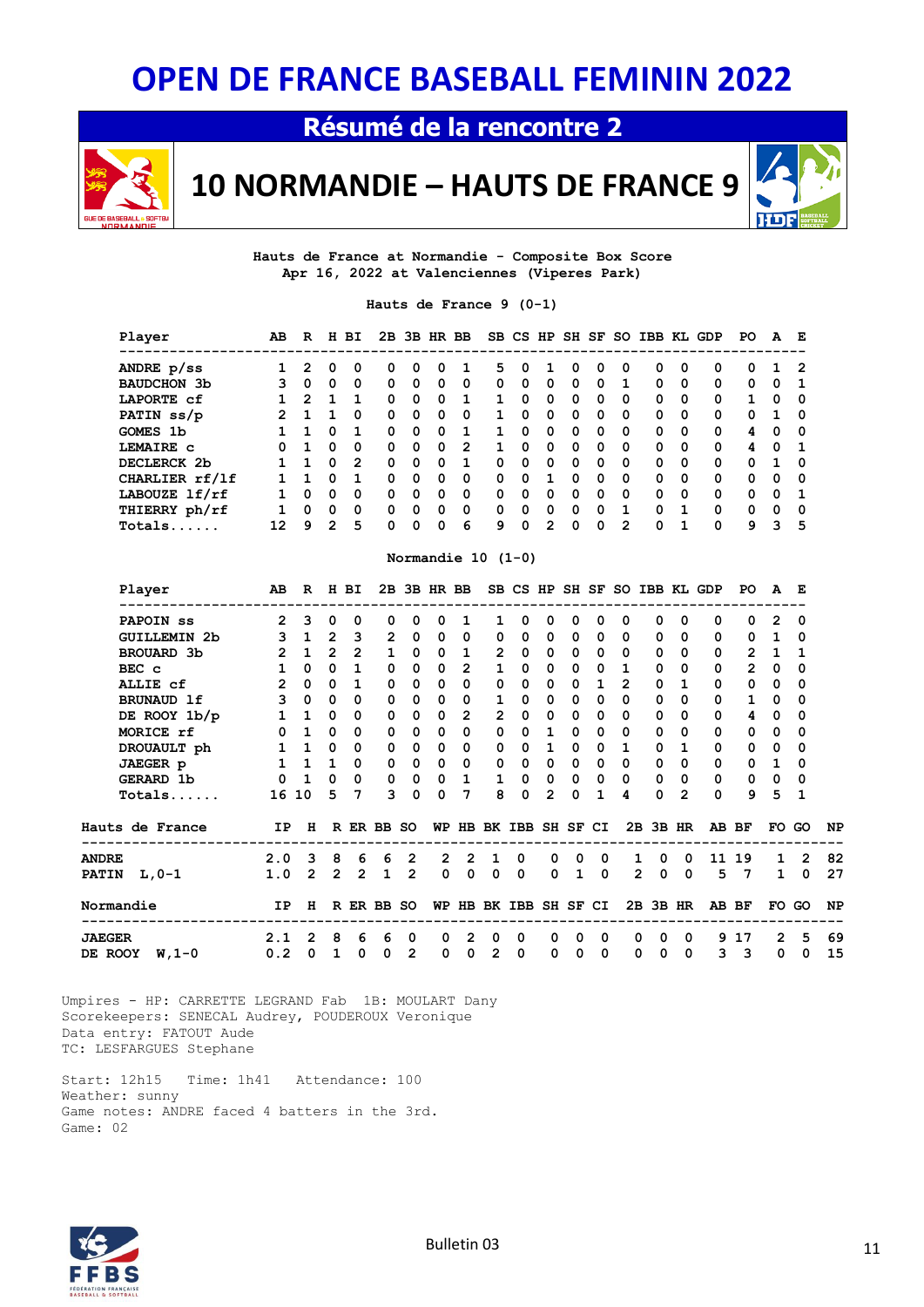### **Résumé de la rencontre 3**



**25 ANGEL'S – BELLES BASEBALL 4**



**Belles Baseball at Angel's - Composite Box Score Apr 16, 2022 at Valenciennes (Viperes Park)**

#### **Belles Baseball 4 (0-2)**

| AB                    |          | н | BI.      |              |   |          |          |               |          |          |              |          |          |              |                   |          | PO.            | A        | E           |
|-----------------------|----------|---|----------|--------------|---|----------|----------|---------------|----------|----------|--------------|----------|----------|--------------|-------------------|----------|----------------|----------|-------------|
| 0                     |          | 0 | 0        | 0            | 0 | 0        |          |               | $\Omega$ | 0        | 0            | 0        | 0        | 0            | 0                 | 0        | 0              |          | 0           |
|                       | $\Omega$ | 0 | 0        | 0            | 0 | $\Omega$ | 0        | 0             | $\Omega$ | 0        | $\Omega$     | $\Omega$ |          | 0            | $\Omega$          | 0        | 0              | $\Omega$ | -0          |
| $\overline{2}$        | $\Omega$ | 0 | 0        | 0            | 0 | $\Omega$ | $\Omega$ | 0             | $\Omega$ | 0        | 0            | $\Omega$ | $\Omega$ | 0            | $\Omega$          | $\Omega$ | 1.             | 1        | $\Omega$    |
|                       |          | 0 | $\Omega$ | $\Omega$     | 0 | $\Omega$ | 1        | 0             | $\Omega$ | 0        | $\Omega$     | $\Omega$ | $\Omega$ | 0            | $\Omega$          | $\Omega$ | 2              | $\Omega$ | -2          |
| $\mathbf{2}^{\prime}$ | 2        | 0 | $\Omega$ | $\Omega$     | 0 | $\Omega$ | 0        | 2             | $\Omega$ | 0        | $\Omega$     | 0        | 0        | 0            | 0                 | 0        | 0              | 0        | 0           |
| $\overline{2}$        | $\Omega$ |   |          | $\Omega$     | 0 | $\Omega$ | 0        | $\mathcal{P}$ | $\Omega$ | 0        | $\Omega$     | 0        | $\Omega$ | 0            | $\Omega$          | $\Omega$ | $\overline{2}$ | $\Omega$ | 0           |
| $\overline{2}$        | $\Omega$ | 0 | $\Omega$ | $\Omega$     | 0 | $\Omega$ | 0        | 0             | $\Omega$ | $\Omega$ | $\Omega$     | $\Omega$ | $\Omega$ | <sup>0</sup> | $\Omega$          | $\Omega$ |                | O        | $\Omega$    |
|                       | n        | 0 | $\Omega$ | <sup>0</sup> | 0 | $\Omega$ | $\Omega$ | 0             | $\Omega$ | 0        | $\Omega$     | $\Omega$ | $\Omega$ | 0            | $\Omega$          | $\Omega$ | 0              | O        | -0          |
| 0                     | $\Omega$ | 0 | $\Omega$ | $\Omega$     | 0 | $\Omega$ | 1        | 2             |          | O        | $\Omega$     | $\Omega$ | $\Omega$ | 0            | $\Omega$          | $\Omega$ | 0              | $\Omega$ | $\mathbf 1$ |
|                       | $\Omega$ | 0 | $\Omega$ | $\Omega$     | 0 | $\Omega$ | 0        | 0             | $\Omega$ | O        | $\Omega$     | O        |          | n            |                   | $\Omega$ | 0              | $\Omega$ | -1          |
| 12                    | 4        |   |          | n            | 0 | 0        | 3        |               |          | O        | <sup>0</sup> | 0        | 2        | 0            |                   | $\Omega$ | 6              | 2        | 4           |
|                       |          | R |          |              |   |          |          | 2B 3B HR BB   |          |          |              |          |          |              | SB CS HP SH SF SO |          | IBB KL GDP     |          |             |

#### **Angel's 25 (1-0)**

| Player             | AB             | R              |                     | H BI           |             |                |              | 2B 3B HR BB    |                         |                       |              |                |             |                |              |             | SB CS HP SH SF SO IBB KL GDP | PO.            | A              | Е            |           |
|--------------------|----------------|----------------|---------------------|----------------|-------------|----------------|--------------|----------------|-------------------------|-----------------------|--------------|----------------|-------------|----------------|--------------|-------------|------------------------------|----------------|----------------|--------------|-----------|
| <b>VEILLARD</b> ss | $\mathbf{1}$   | 3              | $\mathbf 0$         | $\mathbf 0$    | 0           | $\Omega$       | 0            | $\overline{2}$ | 4                       | 0                     | 0            | 0              | 0           | 1              | $\Omega$     | $\Omega$    | 0                            | 0              | 0              | 1            |           |
| PAYET ph/c         | $\mathbf{0}$   | $\mathbf{1}$   | $\mathbf 0$         | $\mathbf 0$    | 0           | 0              | $\mathbf 0$  | $\mathbf{1}$   | $\mathbf{1}$            | 0                     | 0            | 0              | $\mathbf 0$ | 0              | 0            | $\Omega$    | 0                            | 0              | 0              | 0            |           |
| BOYER <sub>c</sub> | $2^{\circ}$    | 2 <sup>7</sup> | $\mathbf{0}$        | $\mathbf{1}$   | 0           | $\mathbf 0$    | $\mathbf 0$  | $\mathbf{1}$   | $\mathbf{1}$            | $\mathbf 0$           | $\mathbf 0$  | 0              | $\mathbf 0$ | $\Omega$       | 0            | $\Omega$    | 0                            | 1              | 1              | 0            |           |
| HALIE ph/rf        | $\mathbf{1}$   | 1              | $1\quad1$           |                | 0           | $\Omega$       | $\Omega$     | $\Omega$       | $\mathbf 0$             | $\Omega$              | $\Omega$     | $\Omega$       | $\Omega$    | $\Omega$       | $\Omega$     | $\Omega$    | $\Omega$                     | 0              | $\mathbf 0$    | $\Omega$     |           |
| MARBRIER lf/cf     | $\mathbf{3}$   | $\overline{2}$ | $\mathbf{1}$        | $\overline{2}$ | 0           | $\mathbf{1}$   | $\mathbf{0}$ | $\mathbf{1}$   | $\mathbf{1}$            | $\mathbf 0$           | $\mathbf 0$  | $\mathbf 0$    | $\mathbf 0$ | 0              | 0            | 0           | $\mathbf 0$                  | 0              | 0              | 0            |           |
| AUBEUF cf/ss       | $\overline{2}$ | $\overline{3}$ | $2^{\circ}$         | $\mathbf{1}$   | $\Omega$    | $\Omega$       | $\mathbf 0$  | $\overline{2}$ | 5 <sup>5</sup>          | $\mathbf 0$           | $\mathbf 0$  | $\Omega$       | $\Omega$    | $\Omega$       | $\Omega$     | $\Omega$    | $\Omega$                     | 0              | 0              | 0            |           |
| DIMI 1b            | $\mathbf 0$    | $\overline{2}$ | $\Omega$            | $\Omega$       | 0           | $\Omega$       | $\Omega$     | $\overline{2}$ | $\mathbf{1}$            | $\Omega$              | $\Omega$     | $\Omega$       | $\Omega$    | $\Omega$       | $\Omega$     | $\Omega$    | $\Omega$                     | $\overline{2}$ | 0              | $\Omega$     |           |
| AGURA rf/lf        | $\mathbf{1}$   | $\mathbf{1}$   | $\mathbf{0}$        | $\mathbf 0$    | 0           | 0              | 0            | $\mathbf{1}$   | $\mathbf 0$             | $\mathbf{0}$          | 0            | 0              | $\mathbf 0$ | $\mathbf{1}$   | 0            | 0           | 0                            | 0              | 0              | 0            |           |
| SOUICI 3b          | $\overline{2}$ | $\overline{3}$ | $\mathbf{1}$        | $\mathbf{1}$   | 0           | $\Omega$       | $\mathbf 0$  | $\overline{2}$ | $\overline{\mathbf{3}}$ | $\mathbf 0$           | $\mathbf 0$  | 0              | $\mathbf 0$ | $\Omega$       | $\Omega$     | $\Omega$    | 0                            | 3              | 1              | 1            |           |
| HEIDRICH p         | 1              | $\overline{2}$ | $\overline{0}$      | $\mathbf{1}$   | 0           | $\Omega$       | $\mathbf 0$  | $\mathbf{1}$   | $\overline{2}$          | $\mathbf 0$           | $\mathbf 0$  | 0              | $\mathbf 0$ | $\Omega$       | $\Omega$     | $\Omega$    | 0                            | $\mathbf{1}$   | 0              | 0            |           |
| DUPONT ph/p        | $\mathbf 0$    | $\mathbf{1}$   | $\Omega$            | $\mathbf 0$    | 0           | $\mathbf 0$    | $\Omega$     | $\overline{2}$ | $\overline{0}$          | $\mathbf 0$           | 0            | 0              | $\mathbf 0$ | 0              | 0            | 0           | 0                            | 0              | $\mathbf{1}$   | 0            |           |
| TREFOUEL rf/1b     | $2^{\circ}$    |                | $2 \quad 1$         | $\mathbf{1}$   | 0           | $\mathbf 0$    | $\Omega$     | $2^{\circ}$    |                         | $1 \quad 0$           | $\mathbf{0}$ | $\Omega$       | $\mathbf 0$ | $\Omega$       | $\Omega$     | $\Omega$    | 0                            | $\mathbf{1}$   | 0              | 0            |           |
| CHEN <sub>2b</sub> | $\mathbf{1}$   |                | $1 \quad 0 \quad 0$ |                | $\mathbf 0$ | $\Omega$       | $\mathbf 0$  | $\mathbf{1}$   |                         | $1 \quad 0$           | $\mathbf{0}$ | $\mathbf{0}$   | $\mathbf 0$ | $\Omega$       | 0            | $\Omega$    | $\mathbf 0$                  | 0              | $\mathbf{1}$   | 1            |           |
| VIGUIER ph/2b      | $\mathbf 0$    | $\mathbf{1}$   | $\overline{0}$      | $\mathbf 0$    | $\mathbf 0$ | $\mathbf 0$    | 0            | $\mathbf{1}$   | $\overline{2}$          | $\Omega$              | $\mathbf 0$  | 0              | $\mathbf 0$ | $\Omega$       | 0            | $\Omega$    | 0                            | $\mathbf 1$    | 0              | 0            |           |
|                    | 16             | 25             | 6                   | 8              | 0           | 1              | 0            | 19             | 22                      | 0                     | 0            | 0              | $\Omega$    | $\overline{2}$ | $\Omega$     | $\Omega$    | $\Omega$                     | 9              | 4              | 3            |           |
| Belles Baseball    | IP             | H              |                     |                | R ER BB SO  |                |              |                |                         | WP HB BK IBB SH SF CI |              |                |             |                | 2B 3B HR     |             |                              | AB BF          | FO GO          |              | NP        |
| CHAPMAN L, 0-1     | 0.1            |                | 1926                |                |             | $\mathbf 0$    | 7            | 0              | $2^{\circ}$             | 0                     | 0            | $\Omega$       | $\Omega$    | 0              | $\Omega$     | $\mathbf 0$ |                              | 4 10           | $\Omega$       | 1            | 43        |
| <b>PARKER</b>      | 1.0            |                | 3 13 11 10          |                |             | $\mathbf{1}$   |              | $9^{\circ}$    | $0$ 1 0                 |                       | 0            | $\overline{0}$ |             | $\mathbf{0}$   |              |             | 0 0 0 7 17                   |                | 3              | $\mathbf 0$  | 75        |
| <b>BAILES</b>      | 0.2            |                | 2 <sup>3</sup>      | $\overline{2}$ | 3           | $\mathbf{1}$   | $\Omega$     | $\Omega$       | $\mathbf 0$             | $\Omega$              | $\Omega$     | $\Omega$       | $\Omega$    | $\Omega$       | $\mathbf{1}$ | $\Omega$    | 5                            | 8              | $\Omega$       | 1            | 26        |
| <b>Angel's</b>     | IP             | н              |                     |                | R ER BB SO  |                | WP           |                |                         | HB BK IBB SH SF CI    |              |                |             |                | 2B 3B HR     |             |                              | AB BF          | FO GO          |              | <b>NP</b> |
| <b>HEIDRICH</b>    | 2.0            | $\Omega$       | 3                   | $\overline{2}$ |             | $\overline{2}$ | 0            | 0              |                         | $\Omega$              | 0            | 0              | 0           | 0              | 0            | $\Omega$    | 7                            | 10             | 1              | 2            | 39        |
| <b>DUPONT</b>      | 1.0            | 1              | 1                   | 0              | 0           | $\Omega$       | 0            | $\Omega$       | 0                       | $\Omega$              | $\Omega$     | $\Omega$       | $\Omega$    | 0              | 0            | $\mathbf 0$ | 5                            | 5              | $\overline{2}$ | $\mathbf{1}$ | 16        |

 Umpires - HP: BEAURAIN Arnaud 1B: LARZUL Stephane Scorekeepers: LANNOY Marjorie, FATOUT Aude Data entry: POUDEROUX Veronique TC: LESFARGUES Stephen

 Start: 14h30 Time: 2h04 Attendance: 100 Weather: sunny Game: 03

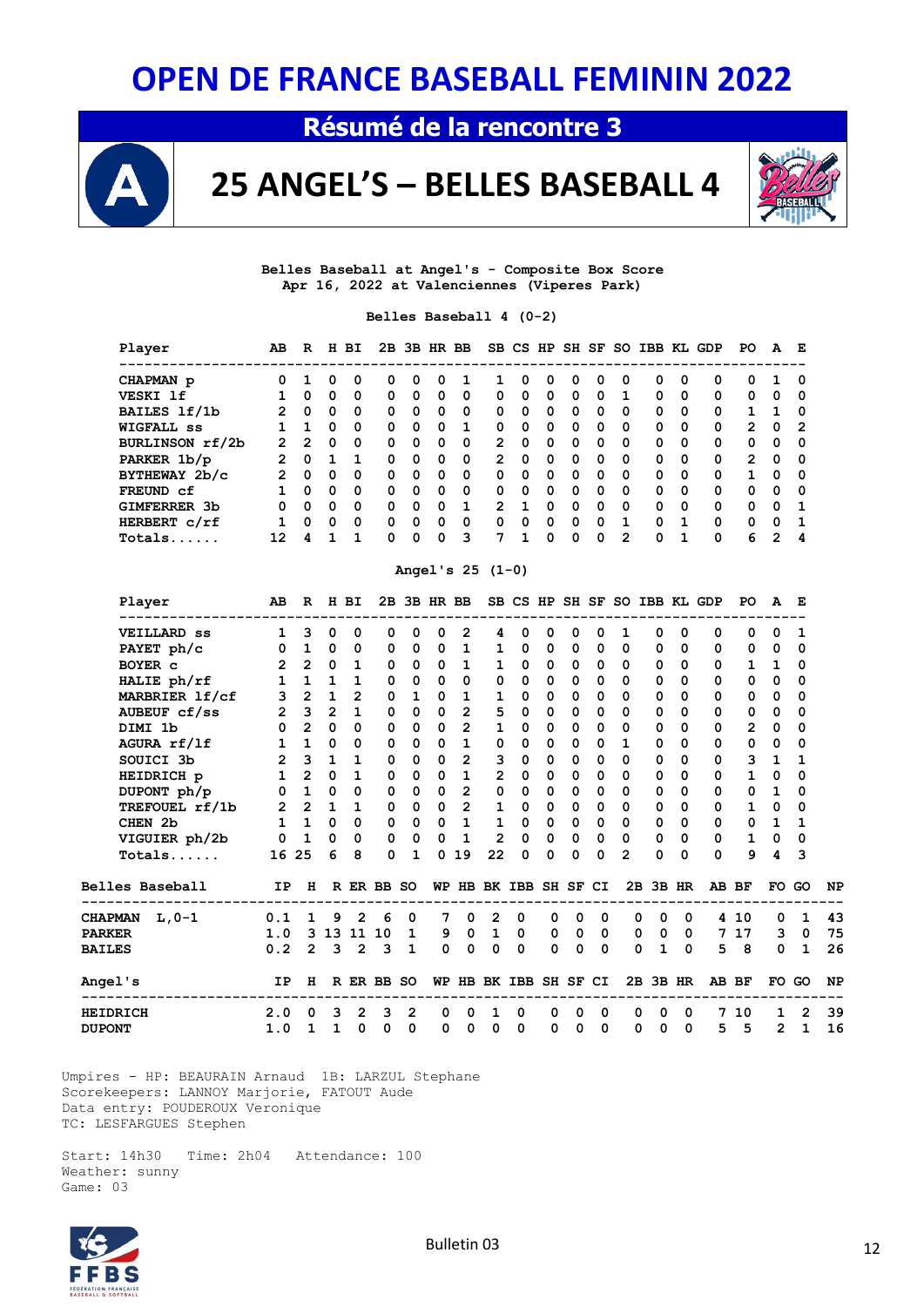**Résumé de la rencontre 4**



**12 HAUTS DE FRANCE – ANGEL'S 3** 

**Angel's at Hauts de France - Composite Box Score Apr 16, 2022 at Valenciennes (Viperes Park)**

**Angel's 3 (1-1)**

| Player             | AВ | R        | н | вI       | 2B           | 3B | HR BB    |          |   |   | SB CS HP | SH | SF | SO. | IBB | KL. | GDP      | PO. | A | E        |
|--------------------|----|----------|---|----------|--------------|----|----------|----------|---|---|----------|----|----|-----|-----|-----|----------|-----|---|----------|
| AGURA rf           | 2  | 0        |   | 0        | n            | o  |          | 0        |   | 2 | O        | Ω  | n  |     | 0   | Ω   | 0        | 0   | o | $\Omega$ |
| PETIT rf           | 0  | 0        | 0 | 0        | 0            | 0  | 0        | 0        | 0 | 0 | 0        | 0  | 0  | 0   | 0   | 0   | 0        | 0   | 0 | 0        |
| <b>NGUYEN 2b</b>   | 0  |          | 0 | 0        | 0            | 0  | $\Omega$ | 2        |   | 0 | 0        | 0  | 0  | 0   | 0   | 0   | 0        | 0   |   |          |
| <b>AUBEUF 1b</b>   | 2  | 0        | 0 | 0        | 0            | 0  | 0        | 0        | 0 | 0 | 0        | 0  | 0  |     | 0   |     | 0        | з   | 0 | 0        |
| <b>MARBRIER</b> ss | 2  | 0        |   | 1        | 0            | 0  | $\Omega$ | 0        | 0 | 0 | 0        | 0  | 0  | 0   | 0   | 0   | 0        | 1   | 0 | 0        |
| BOYER 1f/c         |    | 0        | 0 | 0        | 0            | 0  | 0        |          | 0 | 0 | 0        | 0  | 0  | 0   | 0   | 0   | 0        | 4   |   | 0        |
| SOUICI 3b          |    |          | 1 | $\Omega$ | 0            | 0  | $\Omega$ | 1        | 2 | 0 | 0        | 0  | 0  | 0   | 0   | 0   | $\Omega$ | 0   | 0 | ı        |
| HEIDRICH cf        |    |          | 0 | 0        | <sup>0</sup> | 0  | O        | 1        |   | O | 0        | 0  | 0  | 0   | 0   | 0   | $\Omega$ | 0   | O | $\Omega$ |
| DIMI C             | 0  | $\Omega$ | 0 | $\Omega$ | 0            | 0  | $\Omega$ | 0        | 0 | 0 | 0        | 0  | 0  | 0   | 0   | 0   | $\Omega$ |     | 0 | -1       |
| CHEN 1f            |    | O        | 0 | 0        | 0            | 0  | $\Omega$ | $\Omega$ | 0 |   | 0        | 0  | 0  | 0   | 0   | 0   | $\Omega$ | 0   | 0 | 0        |
| VEILLARD p         | 0  | 0        | 0 | 0        | 0            | 0  | $\Omega$ | 0        | 0 | 0 | 0        | 0  | 0  | 0   | 0   | 0   | 0        | 0   | 0 | 0        |
| TREFOUEL p         | 1  | 0        | 0 | $\Omega$ | 0            | 0  | $\Omega$ | 0        | 0 | 0 | 0        | 0  | 0  | 0   | 0   | 0   | $\Omega$ | 0   | 1 | 2        |
| Totals.            |    | ٩        | ٩ |          | 0            | 0  | 0        | 5        | 4 | ٩ | 0        | Ω  | 0  | 2   | 0   |     | 0        | 9   | 3 | 5        |

#### **Hauts de France 12 (1-1)**

|                | Player                 | AB                    | $\mathbf R$             |                         | H BI           |              |                         | 2B 3B HR BB  |              |              |                       |              |              |             |                |                  |                | SB CS HP SH SF SO IBB KL GDP | PO.                   | A              | E           |           |
|----------------|------------------------|-----------------------|-------------------------|-------------------------|----------------|--------------|-------------------------|--------------|--------------|--------------|-----------------------|--------------|--------------|-------------|----------------|------------------|----------------|------------------------------|-----------------------|----------------|-------------|-----------|
|                | <b>ANDRE</b> ss        | 1                     | 3                       | $\mathbf{1}$            | 0              | 0            | 0                       | 0            | 2            | 1            | 0                     | 0            | 0            | 0           | 0              | 0                | 0              | 0                            | 1                     | ı              | 1           |           |
|                | <b>BAUDCHON 3b</b>     | 3                     | 3 <sup>7</sup>          | $\overline{2}$          | $\mathbf 0$    | $\Omega$     | 0                       | 0            | $\Omega$     | 3            | 0                     | 0            | 0            | $\Omega$    | 0              | 0                | 0              | 0                            | $\overline{2}$        | 0              | $\Omega$    |           |
|                | LAPORTE 1b             | $\overline{3}$        |                         | $1\quad 1$              | $\mathbf{1}$   | 0            | $\mathbf{0}$            | $\mathbf 0$  | $\mathbf{0}$ | $\mathbf{2}$ | $\mathbf{0}$          | $\mathbf{0}$ | $\mathbf{0}$ | $\mathbf 0$ | 1              | 0                | $\Omega$       | 0                            | 3                     | $\mathbf{1}$   | 0           |           |
|                | GOMES p                | 3                     | $\mathbf{1}$            | $\overline{2}$          | 4              | $\mathbf{1}$ | $\Omega$                | 0            | $\Omega$     | $2^{\circ}$  | $\mathbf 0$           | $\mathbf 0$  | $\Omega$     | $\Omega$    | 0              | $\Omega$         | 0              | $\Omega$                     | $\mathbf{1}$          | $\overline{2}$ | $\Omega$    |           |
|                | PATIN C                | $\overline{2}$        | $\overline{2}$          | 1                       | $\mathbf 0$    | 0            | $\mathbf{0}$            | $\mathbf 0$  | $\mathbf{1}$ | $2^{\circ}$  | $\mathbf 0$           | 0            | $\mathbf{0}$ | $\mathbf 0$ | 0              | 0                | 0              | 0                            | $\mathbf{2}^{\prime}$ | $\overline{2}$ | 1           |           |
|                | LEMAIRE cf             | $\overline{2}$        | $\Omega$                | $\Omega$                | $\Omega$       | $\Omega$     | 0                       | 0            | $\Omega$     | $\mathbf 0$  | $\mathbf 0$           | 0            | 0            | $\Omega$    | $\overline{2}$ | $\Omega$         | 1              | $\Omega$                     | 0                     | 0              | $\Omega$    |           |
|                | CHARLIER ph            | $\mathbf 0$           | $\mathbf 0$             | $\mathbf{0}$            | $\mathbf 0$    | 0            | $\mathbf 0$             | 0            | $\mathbf{1}$ | $\mathbf 0$  | $\mathbf 0$           | 0            | 0            | $\mathbf 0$ | 0              | 0                | 0              | 0                            | 0                     | 0              | 0           |           |
|                | LUREL rf               | $\mathbf{1}$          | $\mathbf{1}$            | $\Omega$                | $\Omega$       | $\Omega$     | 0                       | $\mathbf{0}$ | $\mathbf{1}$ | $\mathbf{1}$ | $\Omega$              | $\Omega$     | $\Omega$     | $\Omega$    | $\Omega$       | $\Omega$         | 0              | $\Omega$                     | 0                     | 0              | 1           |           |
|                | LABOUZE ph             | $\mathbf{1}$          | $\mathbf 0$             | $\Omega$                | $\mathbf 0$    | 0            | $\mathbf 0$             | $\mathbf 0$  | $\mathbf{0}$ | $\mathbf{0}$ | $\mathbf 0$           | 0            | $\mathbf{0}$ | $\mathbf 0$ | 1              | 0                | 0              | 0                            | 0                     | 0              | 0           |           |
|                | <b>BERNADIN 2b</b>     | $\Omega$              | $\mathbf{1}$            | $\Omega$                | $\mathbf 0$    | 0            | 0                       | 0            | $\mathbf{1}$ | $\mathbf 0$  | $\mathbf 0$           | $\mathbf 0$  | $\Omega$     | $\Omega$    | $\Omega$       | $\Omega$         | $\Omega$       | 0                            | 0                     | 0              |             |           |
|                | COUTTY ph/2b           | $\mathbf 0$           | $\mathbf 0$             | $\mathbf{0}$            | $\mathbf 0$    | 0            | $\mathbf{0}$            | $\mathbf 0$  | $\mathbf{1}$ | $\mathbf{1}$ | $\mathbf{0}$          | $\mathbf 0$  | 0            | $\mathbf 0$ | 0              | 0                | $\Omega$       | 0                            | 0                     | 0              | 0           |           |
|                | THIERRY 1f             | $\mathbf{1}$          | 0                       | $\overline{\mathbf{0}}$ | $\mathbf 0$    | 0            | $\mathbf 0$             | $\mathbf{0}$ | $\Omega$     | $\mathbf{0}$ | $\Omega$              | $\mathbf{0}$ | $\mathbf{0}$ | $\mathbf 0$ |                | $\Omega$         | $\Omega$       | 0                            | $\mathbf 0$           | 0              | 0           |           |
|                | ARBONNIER ph/lf        | $\mathbf{1}$          | $\overline{\mathbf{0}}$ | $\bullet$ 0             | $\mathbf 0$    | 0            | $\mathbf{0}$            | 0            | $\mathbf 0$  | $\mathbf 0$  | $\mathbf{0}$          | $\mathbf{0}$ | $\mathbf{0}$ | $\mathbf 0$ | $\mathbf{1}$   | 0                | 0              | 0                            | 0                     | 0              | 0           |           |
|                | $Totals$               | 18                    | 12                      | 7                       | 5              | 1            | $\Omega$                | 0            | 7            | 12           | $\Omega$              | 0            | $\Omega$     | $\Omega$    | 6              | $\Omega$         | 1              | $\Omega$                     | 9                     | 6              | 4           |           |
| <b>Angel's</b> |                        | IP                    | H                       |                         |                | R ER BB SO   |                         |              |              |              | WP HB BK IBB SH SF CI |              |              |             |                | 2B 3B HR         |                |                              | AB BF                 |                | FO GO       | NP        |
| VEILLARD       | L,0-1                  | $0.1 \t3 \t6 \t3 \t2$ |                         |                         |                |              | $\overline{2}$          | 1            | 0            | 0            | 0                     | 0            | 0            | 0           | 0              | 0                | $\mathbf 0$    | 5                            | 7                     | 0              | 0           | 32        |
| TREFOUEL       |                        |                       | 2.2 4 6 1 5             |                         |                |              | $\overline{\mathbf{4}}$ | $2^{\circ}$  | 0            | $\mathbf{1}$ | $\mathbf 0$           | 0            | $\mathbf 0$  | 0           |                | $\mathbf 0$<br>1 | $\overline{0}$ |                              | 13 18                 |                | $2 \quad 3$ | 75        |
|                | <b>Hauts de France</b> | IP                    | H                       |                         |                | R ER BB SO   |                         |              |              |              | WP HB BK IBB SH SF CI |              |              |             |                | 2B 3B HR         |                |                              | AB BF                 |                | FO GO       | <b>NP</b> |
| GOMES          | $W, 1-0$               |                       | 3.0 <sub>3</sub>        | 3                       | $\overline{2}$ | 5            | $\overline{2}$          | 0            | 0            | 0            | 0                     | 0            | 0            | 0           | 0              | 0                | $\mathbf 0$    |                              | 11 16                 | $\mathbf{2}$   | 4           | 63        |

 Umpires - HP: MOULART Dany 1B: CARRETTE LEGRAND Fab Scorekeepers: LANNOY Marjorie, EMERY Pauline Data entry: FATOUT Aude TC: LESFARGUES Stephen

 Start: 17h00 Time: 1h41 Attendance: 100 Weather: sunny Game: 04

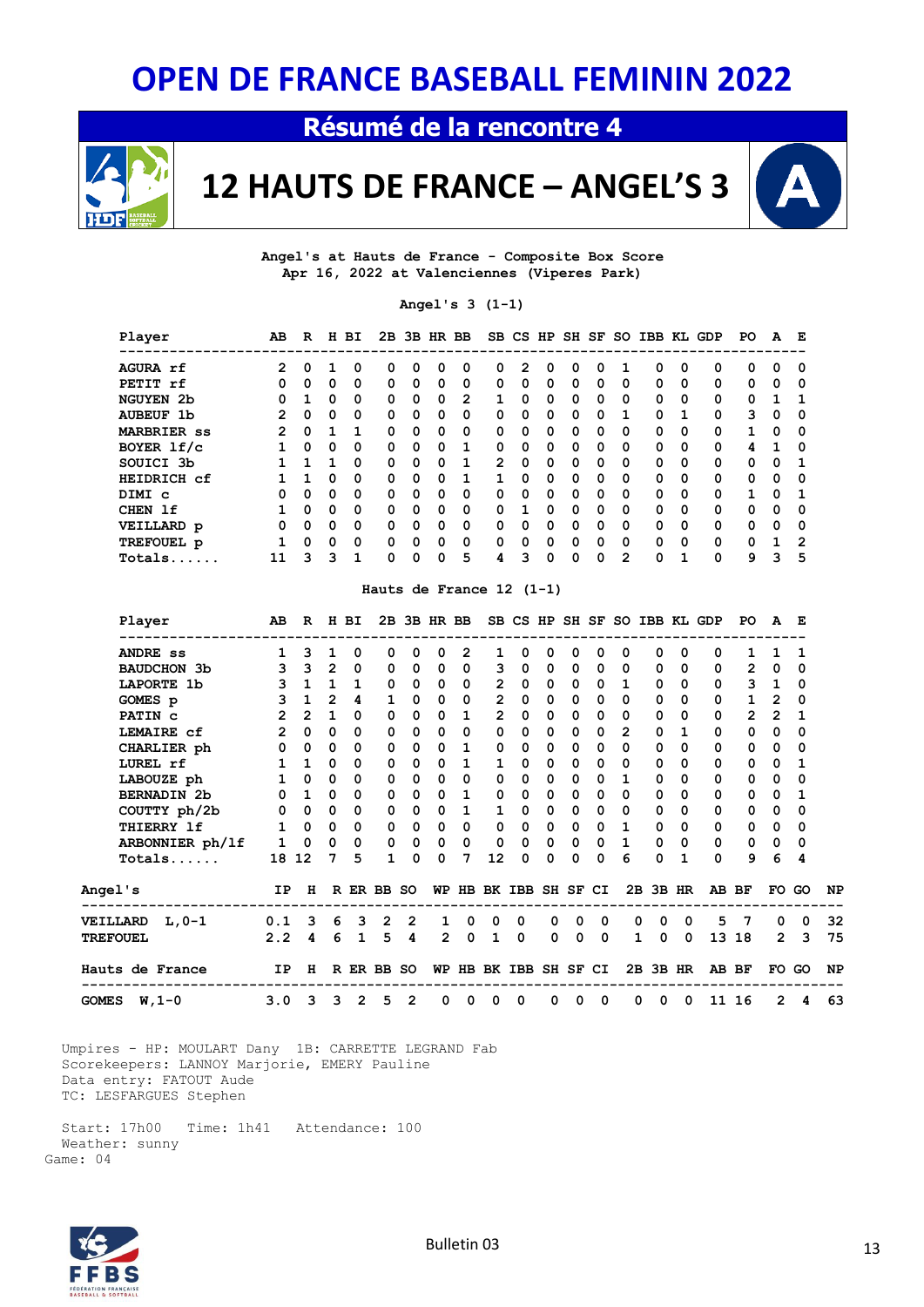**Résumé de la rencontre 5**



### **6 GOP – NORMANDIE 12**



#### **Normandie at GOP les Guepardes - Composite Box Score Apr 17, 2022 at Valenciennes (Viperes Park)**

**Normandie 12 (2-0)**

| Player              | AВ | R        | н | ВI       | 2B       | 3B           | HR BB        |          |              |   |          |          | SB CS HP SH SF | SO.      |          |   | IBB KL GDP | PO.      | A        | E        |
|---------------------|----|----------|---|----------|----------|--------------|--------------|----------|--------------|---|----------|----------|----------------|----------|----------|---|------------|----------|----------|----------|
| PAPOIN C            |    | з        | 0 |          | 0        | 0            | 0            | 3        |              | 0 | 0        | 0        | 0              | 0        | 0        | 0 | 0          | 4        |          | 0        |
| BROUARD p/1b        | 2  | 3        | 2 |          |          | 0            | $\Omega$     | 2        | $\Omega$     | 0 | 0        | $\Omega$ | 0              | $\Omega$ | 0        | 0 | $\Omega$   |          | 2        |          |
| <b>GUILLEMIN SS</b> | 3  | 0        |   | 2        | 1        | 0            | 0            | 1        | $\Omega$     | 0 | 0        | $\Omega$ | 0              | 1        | $\Omega$ | 0 | $\Omega$   | 1        | 2        | - 1      |
| DE ROOY 1b/p        | 4  | 0        | з | 4        | 2        | 0            | 0            | 0        | 0            | 0 | 0        | 0        | 0              | 0        | 0        | 0 | 0          | 3        |          | 0        |
| <b>JAEGER 2b</b>    | 0  |          | 0 | $\Omega$ | $\Omega$ | 0            | $\Omega$     | 3        | $\Omega$     | 0 | 0        | $\Omega$ | 0              | $\Omega$ | 0        | 0 | $\Omega$   | 2        | 2        | - 0      |
| BRUNAUD cf          | 3  |          | 0 | $\Omega$ | $\Omega$ | 0            | $\Omega$     | $\Omega$ |              | 0 | 0        | $\Omega$ | 0              |          | 0        | 0 | $\Omega$   | $\Omega$ |          | 0        |
| THIOUBOU 1f         |    |          | 0 | 0        | $\Omega$ | <sup>0</sup> | $\Omega$     | 0        | 0            | 0 |          | $\Omega$ | 0              |          | 0        | 1 | $\Omega$   | $\Omega$ | 0        | $\Omega$ |
| GERARD 1f           |    | O        |   | 0        | $\Omega$ | 0            | 0            | 0        | <sup>0</sup> | 0 | 0        | 0        | 0              | $\Omega$ | $\Omega$ | 0 | $\Omega$   | $\Omega$ | 0        | -0       |
| LANGLOIS rf         |    |          | 0 |          | $\Omega$ | 0            | $\Omega$     | 1        | 0            | 0 | 0        | $\Omega$ | 0              |          | 0        | 0 | $\Omega$   | 0        | $\Omega$ | -0       |
| FUNES rf            |    | $\Omega$ | O | $\Omega$ | $\Omega$ | O            | $\Omega$     | O        | O            | 0 | $\Omega$ | $\Omega$ | 0              | $\Omega$ | 0        | O | $\Omega$   | $\Omega$ | O        | $\Omega$ |
| BEC 3b              | 2  | 2        | 0 |          | $\Omega$ | 0            | <sup>0</sup> | 1        | 0            | 0 | 0        | 0        | 0              |          | 0        | 0 | $\Omega$   | 1        | 0        | 0        |
| Totals.             | 19 | 12       |   | 10       | 4        | 0            |              |          | 2            | 0 |          | O        | 0              | 5        | 0        |   | 0          | 12       | 9        | -2       |

### **GOP Les Guepardes 6 (1-1)**

|                | Player                                                  | AB.            | $\mathbf{R}$             |             | H BI                |              | 2B 3B HR BB  |              |              |                          |                         |              |              |                     |              |                   |                | SB CS HP SH SF SO IBB KL GDP | PO           |                | Е              |           |
|----------------|---------------------------------------------------------|----------------|--------------------------|-------------|---------------------|--------------|--------------|--------------|--------------|--------------------------|-------------------------|--------------|--------------|---------------------|--------------|-------------------|----------------|------------------------------|--------------|----------------|----------------|-----------|
|                | GUERIN 3b/p                                             | $\overline{2}$ | $\mathbf{1}$             | 0           | 0                   | 0            | 0            | 0            | 0            | $\Omega$                 | 0                       |              | 0            | 0                   | 2            | 0                 |                | 0                            | O            |                | 0              |           |
|                | JAGODZINSKI cf/lf                                       | 3 1 1 0        |                          |             |                     | $\mathbf{0}$ |              | $0\quad 0$   | $\mathbf 0$  | $\mathbf{0}$             | $\mathbf 0$             | $\mathbf{0}$ | $\mathbf{0}$ | $\mathbf{0}$        | $\mathbf{1}$ | 0                 | 0              | 0                            | $\mathbf{1}$ | 0              | 0              |           |
|                | PAUTHE 1b/p                                             |                | $3$ 1 3 1                |             |                     | $\mathbf{1}$ | $\mathbf{0}$ | $\mathbf 0$  | 0            | $\mathbf 0$              | $\mathbf 0$             | $\mathbf{0}$ |              | $0\quad 0$          | $\Omega$     | $\mathbf 0$       | $\Omega$       | $\mathbf 0$                  | $2^{\circ}$  | $\mathbf{1}$   | 0              |           |
|                | PEAN ss                                                 | $\overline{2}$ |                          |             | $1 \quad 1 \quad 1$ | $\mathbf{0}$ |              | $0\quad 0$   | $\mathbf{1}$ | $\mathbf{1}$             | $\mathbf 0$             | $\mathbf{0}$ | $\mathbf{0}$ | $\mathbf{0}$        | 0            | 0                 | 0              | $\mathbf 0$                  | $\mathbf{0}$ | $\overline{2}$ | 0              |           |
|                | <b>BONNAY c</b>                                         |                | $1\quad1$                | 1           | $\mathbf 0$         | 0            | $\mathbf 0$  | $\mathbf 0$  | $\mathbf{1}$ | $\mathbf{1}$             | $\mathbf 0$             | $\mathbf 0$  | $\mathbf 0$  | $\Omega$            | $\Omega$     | 0                 | $\mathbf 0$    | $\mathbf 0$                  | 5            | $\mathbf{1}$   | 0              |           |
|                | NOURY p/cf                                              | 1              | $\mathbf 0$              |             | $0\quad 1$          | 0            | $\mathbf{0}$ | $\mathbf 0$  | 1            | $\mathbf 0$              | $\overline{0}$          | $\mathbf{0}$ | $\mathbf{0}$ | $\Omega$            | $\mathbf{1}$ | $\mathbf 0$       | $\Omega$       | 0                            | 1            | 0              | $\mathbf 0$    |           |
|                | DE SWARTE rf/p                                          | 1              | $0\quad 0\quad 0$        |             |                     | 0            | $\mathbf{0}$ | $\mathbf{0}$ | $\mathbf{1}$ | $\mathbf 0$              | $\mathbf 0$             | $\mathbf{0}$ |              | $0 \quad 0 \quad 1$ |              | $\mathbf 0$       |                | $\mathbf 0$                  | 1            | $\mathbf{1}$   | $\mathbf 0$    |           |
|                | GODEAU 2b                                               |                | $2 \t0 \t1 \t2$          |             |                     | $\mathbf{0}$ | $\mathbf{0}$ | $\mathbf{0}$ | $\mathbf 0$  | $\overline{\mathbf{0}}$  | $\mathbf{0}$            | $\mathbf{0}$ |              | $0\quad 0$          | $\Omega$     | 0                 | $\mathbf 0$    | $\mathbf{1}$                 | $2^{\circ}$  | $\mathbf 0$    | $\mathbf 0$    |           |
|                | PEDARZACQ lf/rf                                         |                | $1\quad 1\quad 0\quad 0$ |             |                     |              | $0\quad 0$   | $\mathbf 0$  | $\mathbf{1}$ | $\overline{\mathbf{0}}$  | $\overline{\mathbf{0}}$ | $\mathbf{0}$ |              | $0\quad 0$          | $\mathbf 0$  | $\mathbf 0$       | $\mathbf 0$    | $\mathbf 0$                  | $\mathbf{0}$ | $\Omega$       | $\mathbf 0$    |           |
|                | $Totals$                                                | 16             | 6                        | $7^{\circ}$ | .5                  | $\mathbf{1}$ | $\Omega$     | $\Omega$     | 5            | $\overline{2}$           | $\Omega$                | $\mathbf{1}$ | 0            | $\Omega$            | 5            | $\Omega$          | $\overline{2}$ | $\mathbf{1}$                 | 12           | 6              | 0              |           |
|                | Normandie                                               | IP             | H                        |             |                     | R ER BB SO   |              |              |              |                          | WP HB BK IBB SH SF CI   |              |              |                     |              | $2B$ 3B HR        |                | AB BF                        |              |                | FO GO          | <b>NP</b> |
|                | BROUARD W, 1-0                                          | 3.0 6 6 6 5 4  |                          |             |                     |              |              | $\mathbf 0$  | $\mathbf{1}$ | $\mathbf 0$              | $\Omega$                |              |              | $0\quad 0\quad 0$   | $\mathbf{1}$ | $\mathbf{0}$      | $\mathbf{0}$   |                              | 12 18        | $\Omega$       | $\overline{2}$ | 61        |
| <b>DE ROOY</b> |                                                         | 1.0 1 0 0 0 1  |                          |             |                     |              |              |              |              | $0\quad 0\quad 0\quad 0$ |                         |              |              | $0\quad 0\quad 0$   |              | $0\quad 0\quad 0$ |                |                              | $4\quad 4$   |                | $0\quad 1$     | 16        |
|                | GOP Les Guepardes IP H R ER BB SO<br>------------------ |                |                          |             |                     |              |              |              |              |                          | WP HB BK IBB SH SF CI   |              |              |                     |              | 2B 3B HR          |                | AB BF                        |              |                | FO GO          | NP        |
|                | NOURY L,0-1                                             | $0.2$ 1 7      |                          |             | 7                   | 5            | 1            | 0            | 1            | 0                        | $\Omega$                | 0            | $\Omega$     | $\Omega$            | $\Omega$     | $\Omega$          | $\Omega$       | 3                            | 9            | 0              | 1              | 38        |
|                | <b>DE SWARTE</b>                                        | 0.1            |                          |             |                     | 1 2 2 4 1    |              | $\mathbf 0$  |              | $0$ 1 0                  |                         |              |              | $0\quad 0\quad 0$   | 1            | $\mathbf{0}$      |                | $\mathbf{0}$                 | $2 \quad 6$  | 0              | $\mathbf 0$    | 25        |
| GUERIN         |                                                         | 2.2 3 3 3 2 3  |                          |             |                     |              |              | $2^{\circ}$  |              | $0\quad 0$               | $\mathbf 0$             |              | $0\quad 0$   | $\mathbf 0$         |              | 2 0 0             |                |                              | 11 13        |                | $2 \quad 3$    | 43        |
| <b>PAUTHE</b>  |                                                         | 0.1            | $\overline{2}$           | $\Omega$    | $\Omega$            | 0            | $\Omega$     | $\Omega$     | $\Omega$     | $\Omega$                 | $\Omega$                | 0            | $\Omega$     | $\Omega$            | 1            | $\Omega$          | $\Omega$       | 3                            | 3            | 0              |                | 7         |
|                |                                                         |                |                          |             |                     |              |              |              |              |                          |                         |              |              |                     |              |                   |                |                              |              |                |                |           |

 Umpires - HP: MOULART Dany 1B: BEAURAIN Arnaud Scorekeepers: GABRIELS Justine, POUDEROUX Veronique Data Entry: FATOUT Aude TC: LESFARGUES Stephen

Start: 10h00 Time: 1h44 Attendance: 100

Weather: sunny Game: 05

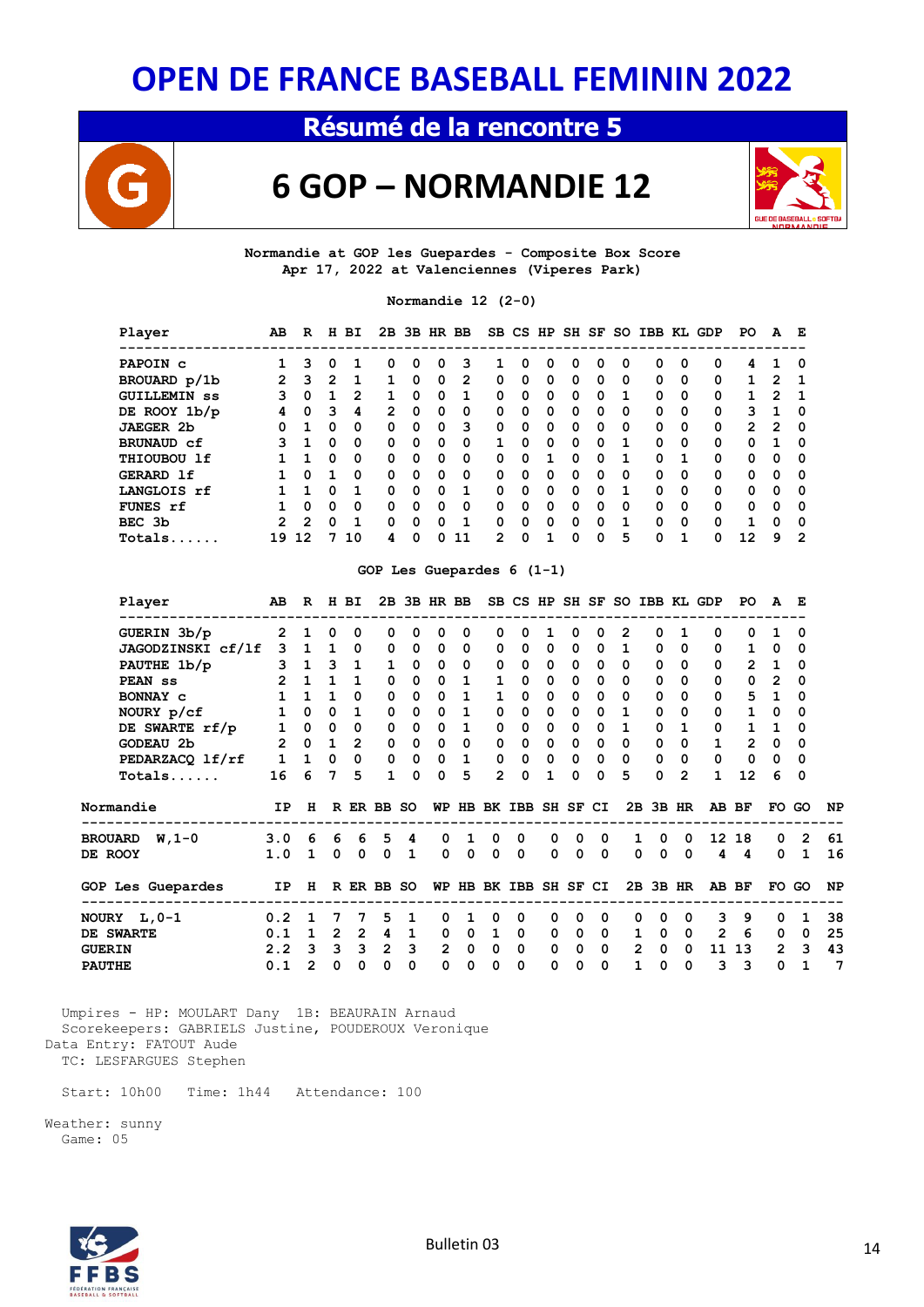### **Résumé de la rencontre 6**



**0 HAUTS DE FRANCE – BELLES BASEBALL** 



#### **Belles Baseball at Hauts de France - Composite Box Score Apr 17, 2022 at Valenciennes (Viperes Park)**

**Belles Baseball 9 (0-3)**

| Player             | AB             | R | н        | BI.      |          |   | 2B 3B HR BB |   |                |          |          |   |   |   | SB CS HP SH SF SO IBB KL GDP |          |   | PO. | A        | E        |
|--------------------|----------------|---|----------|----------|----------|---|-------------|---|----------------|----------|----------|---|---|---|------------------------------|----------|---|-----|----------|----------|
| PARKER 1b          | 3              |   |          | 0        | 0        | 0 | 0           | 0 | ı              | 0        | 0        | 0 | 0 |   | 0                            | 0        | 0 | 4   | 0        |          |
| <b>BYTHEWAY C</b>  |                |   | 0        |          | $\Omega$ | 0 | $\Omega$    |   | 0              | $\Omega$ |          | 0 | 0 | 0 | 0                            | 0        | 0 | 2   | 0        | 2        |
| <b>VERNON</b> ss   | 2              | 0 | 0        | 1.       | 0        | 0 | $\Omega$    |   | 1              | $\Omega$ | 0        | 0 | 0 |   | $\Omega$                     | $\Omega$ | 0 |     |          | 0        |
| <b>HASTINGS 2b</b> | 2              |   | 0        | 0        | $\Omega$ | 0 | 0           |   |                | 0        | 0        | 0 | 0 |   | 0                            | 0        | 0 | 0   | 0        | 0        |
| WIGFALL 2b         | 0              | 0 | $\Omega$ | $\Omega$ | $\Omega$ | 0 | $\Omega$    | 0 | 0              | $\Omega$ | $\Omega$ | 0 | 0 | 0 | $\Omega$                     | $\Omega$ | 0 | 0   | 0        |          |
| FREUND 1f          | $\overline{2}$ |   | 0        | $\Omega$ | $\Omega$ | 0 | $\Omega$    |   | 1              | $\Omega$ | $\Omega$ | 0 | 0 |   | $\Omega$                     |          | 0 | 0   | 0        | 0        |
| GIMFERRER 3b       |                | 2 |          |          | $\Omega$ | 0 | $\Omega$    | 2 | $\overline{2}$ | $\Omega$ | $\Omega$ | 0 | 0 | 0 | 0                            | 0        | 0 | 0   | 0        | 0        |
| HERBERT rf         |                |   | 0        | 2        | $\Omega$ | 0 | $\Omega$    | 1 | 0              | $\Omega$ | 1        | O | 0 | 1 | $\Omega$                     | 0        | 0 | 0   | $\Omega$ | $\Omega$ |
| VESKI cf           | з              |   |          |          | $\Omega$ | 0 | 0           | 0 |                | 0        | 0        | 0 | 0 |   | 0                            |          | 0 | 0   | 0        | 0        |
| <b>BAILES</b> p    |                | O | 0        | 0        | $\Omega$ | 0 | $\Omega$    | 0 | 0              | $\Omega$ | $\Omega$ | 0 | 0 | 0 | $\Omega$                     | 0        | 0 | 0   |          | 0        |
| COTTRELL p         | 0              |   | $\Omega$ |          | $\Omega$ | 0 | $\Omega$    |   | 0              | $\Omega$ | $\Omega$ | 0 | 0 | 0 | $\Omega$                     | 0        | 0 | 0   | 3        | 1        |
| Totals.            | 16             | 9 | 3        |          | O        | 0 | 0           | 8 | 7              | 0        | 2        | O | 0 | 6 | 0                            | 2        | 0 |     | 5        | 5        |

**Hauts de France 10 (1-1)**

### **Player AB R H BI 2B 3B HR BB SB CS HP SH SF SO IBB KL GDP PO A E ---------------------------------------------------------------------------------- ANDRE ss/p 1 3 1 0 0 0 0 0 3 0 2 0 0 0 0 0 0 1 2 1 BAUDCHON p 2 0 0 0 0 0 0 0 0 0 0 0 0 1 0 0 0 0 1 0 THIERRY lf 1 0 0 1 0 0 0 0 1 0 0 0 0 0 0 0 0 0 0 0 LAPORTE cf/3b 1 3 1 1 0 0 0 2 4 0 0 0 0 0 0 0 0 0 0 0 GOMES 1b 2 0 0 1 0 0 0 0 1 0 0 1 0 1 0 0 0 1 0 1 PATIN c 2 1 1 1 0 0 0 0 2 0 0 0 0 0 0 0 0 6 0 1 LEMAIRE 3b/ss 1 1 0 0 0 0 0 1 1 0 0 0 0 1 0 0 0 0 0 0 DECLERCK lf/p 2 0 1 1 0 0 0 0 2 0 0 0 0 0 0 0 0 0 0 1 LABOUZE cf 0 0 0 0 0 0 0 0 0 0 0 0 0 0 0 0 0 0 0 0 CHARLIER rf 2 0 0 0 0 0 0 0 0 0 0 0 0 1 0 0 0 0 0 0 LUREL rf 0 0 0 0 0 0 0 0 0 0 0 0 0 0 0 0 0 0 0 0 KERCKHOVE 2b 0 1 0 0 0 0 0 2 1 0 0 0 0 0 0 0 0 1 0 0 ARBONNIER pr 0 1 0 0 0 0 0 0 2 0 0 0 0 0 0 0 0 0 0 0 Totals...... 14 10 4 5 0 0 0 5 17 0 2 1 0 4 0 0 0 9 3 4 Belles Baseball IP H R ER BB SO WP HB BK IBB SH SF CI 2B 3B HR AB BF FO GO NP ------------------------------------------------------------------------------------------- BAILES 1.0 3 2 2 1 2 0 0 0 0 0 0 0 0 0 0 7 8 2 0 31 COTTRELL L,0-1 1.1 1 8 2 4 2 2 2 0 0 1 0 0 0 0 0 7 14 0 3 60 Hauts de France IP H R ER BB SO WP HB BK IBB SH SF CI 2B 3B HR AB BF FO GO NP ------------------------------------------------------------------------------------------- BAUDCHON** 2.0 1 5 2 5 3 1 1 1 0 0 0 0 0 0 0 0 10 16 1 2<br> **DECLERCK** 0.0 1 4 2 2 0 0 0 0 0 0 0 0 0 0 0 0 2 4 0 0 **DECLERCK 0.0 1 4 2 2 0 0 0 0 0 0 0 0 0 0 0 2 4 0 0 13 ANDRE W,1-0 1.0 1 0 0 1 3 0 1 0 0 0 0 0 0 0 0 4 6 0 0 24**

 Umpires - HP: CARRETTE LEGRAND Fab 1B: LARZUL Stephane Scorekeepers: LANNOY Marjorie, EMERY Pauline Data Entry: FATOUT Aude TC: LESFARGUES Stephen

 Start: 12h15 Time: 1h44 Attendance: 100 Weather: sunny Game notes: BAUDCHON faced 4 batters in the 3rd.DECLERCK faced 4 batters in the 3rd. Game: 06

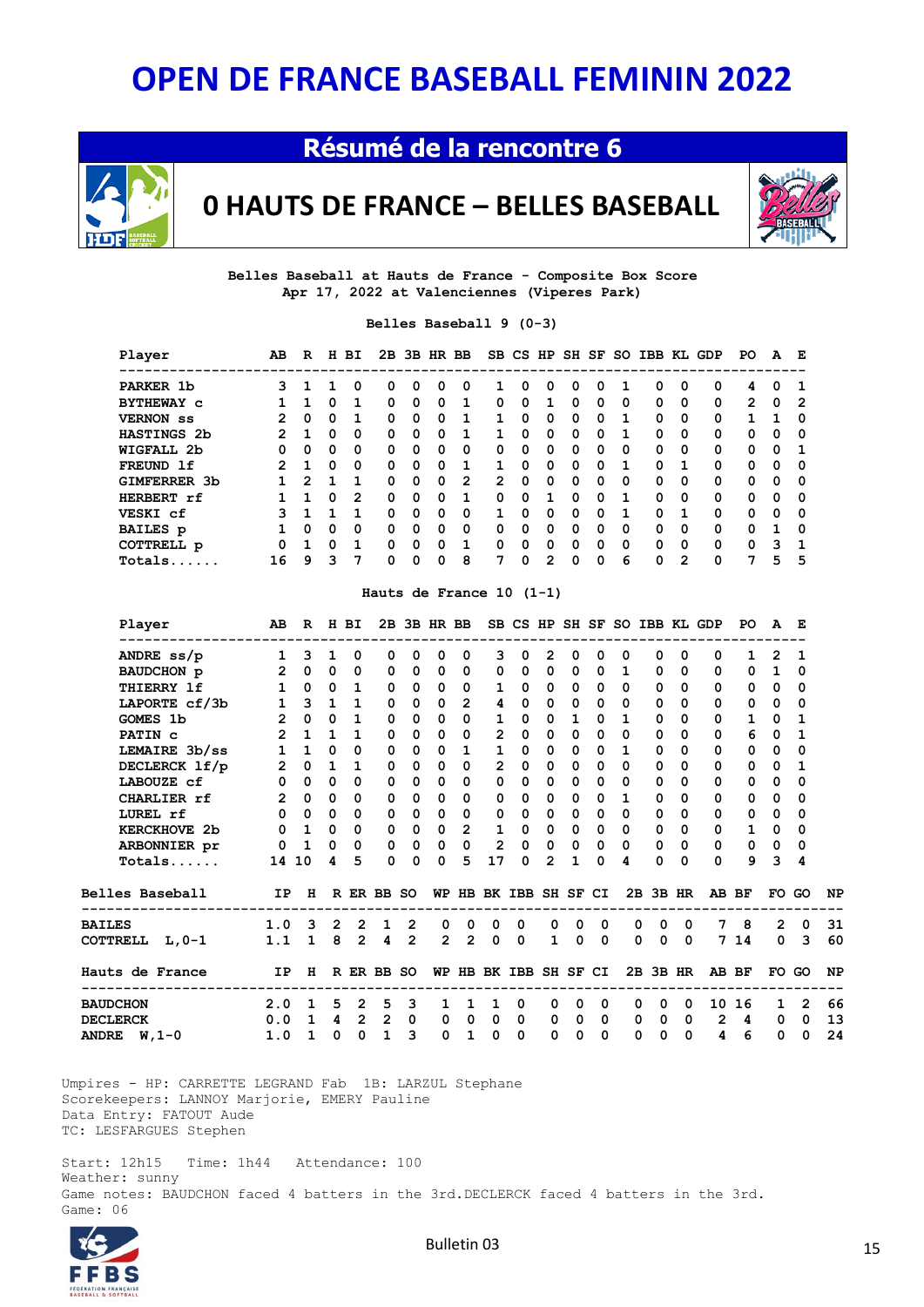### **Résumé de la rencontre 7**



**14 NORMANDIE – ANGEL'S 9**



**Angel's at Normandie - Composite Box Score Apr 17, 2022 at Valenciennes (Viperes Park)**

**Angel's 9 (1-2)**

| Player               | AB             | R        |          | H BI     |          |          | 2B 3B HR BB |          |          |   |   |   |              |   | SB CS HP SH SF SO IBB KL |          | GDP | PO. | A        | E |
|----------------------|----------------|----------|----------|----------|----------|----------|-------------|----------|----------|---|---|---|--------------|---|--------------------------|----------|-----|-----|----------|---|
| NGUYEN p/ss          |                | з        |          | 0        |          | 0        | 0           | 2        | 2        | 0 | 0 | 0 | 0            | 0 | 0                        | 0        | 0   |     | 0        |   |
| HEIDRICH 3b/1f       |                | 2        | Ί.       |          | 0        | 0        | 0           | 2        | 2        | 0 | 0 | 0 | 0            | 0 | 0                        | 0        | 0   | 0   | 0        | 1 |
| BOYER C              | 3              | 0        | $\Omega$ | 1        | 0        | 0        | 0           | 0        | $\Omega$ | 0 | 0 | 0 | 0            | 0 | 0                        | 0        | 0   | 8   | 0        | 0 |
| SOUICI 1f/3b         | 2              | $\Omega$ | 0        | 0        | 0        | 0        | 0           | 0        | 0        | 0 | 0 | 0 | 0            | 0 | 0                        | 0        | 0   | 0   | 0        | 1 |
| <b>MARBRIER</b> ss/p |                | 2        |          | 0        |          | 0        | 0           | 1        | 3        | 0 | 0 | 0 | 0            | 0 | 0                        | 0        | 0   | 0   | 0        | 0 |
| <b>AUBEUF 1b</b>     | 0              |          | 0        | 0        | 0        | 0        | 0           | 1        | 2        | 0 | 1 | 0 | 0            | 0 | 0                        | 0        | 0   | 0   | 0        | 0 |
| CHEN cf              | $\overline{2}$ | 1        | $\Omega$ | 1        | $\Omega$ | 0        | 0           | $\Omega$ | 0        | 0 | 0 | 0 | $\Omega$     | 0 | 0                        | $\Omega$ | 0   | 0   | $\Omega$ | 0 |
| VIGUIER 2b           | 0              | 0        | 0        | $\Omega$ | 0        | 0        | 0           | 1        |          |   | 0 | 0 | 0            | 0 | 0                        | 0        | 0   | 0   | 0        | 0 |
| AGURA 2b             | 0              | 0        | 0        | 0        | 0        | 0        | 0           | 0        | 0        | 0 | 0 | 1 | $\Omega$     | 0 | 0                        | $\Omega$ | 0   | 0   | $\Omega$ | 1 |
| PIRIOU rf            |                | $\Omega$ | $\Omega$ | $\Omega$ | $\Omega$ | $\Omega$ | $\Omega$    | $\Omega$ | $\Omega$ | 0 | 0 | 0 | $\Omega$     | 1 | 0                        | $\Omega$ | 0   | 0   | 0        | 1 |
| PETIT rf             | 1              | 0        | 0        | 0        | 0        | 0        | 0           | 0        | 0        | 0 | 0 | 0 | $\Omega$     | 1 | 0                        | 0        | 0   | 0   | 0        | 0 |
| Totals               | 12             | 9        | 3        | 3        | 2        | 0        | 0           | 7        | 10       |   |   |   | <sup>0</sup> | 2 | 0                        | $\Omega$ | 0   | 9   | $\Omega$ | 5 |

#### **Normandie 14 (3-0)**

|                | Player               | AB             | $\mathbb{R}$   |                | H BI                |              |                | 2B 3B HR BB  |                |                |                       |             |          |             |                |             |              | SB CS HP SH SF SO IBB KL GDP | PO.          | A              | Е        |    |
|----------------|----------------------|----------------|----------------|----------------|---------------------|--------------|----------------|--------------|----------------|----------------|-----------------------|-------------|----------|-------------|----------------|-------------|--------------|------------------------------|--------------|----------------|----------|----|
|                | PAPOIN <sub>ss</sub> | 0              | 3              | $\Omega$       | 1                   | 0            | <sup>0</sup>   | 0            | 2              | 0              | 0                     |             | 0        | 0           | 0              | 0           | 0            | 0                            | <sup>0</sup> | 1              | 1        |    |
|                | GUILLEMIN 2b/p       | $\mathbf{1}$   | $\overline{2}$ | $\mathbf 0$    | 1                   | 0            | $\Omega$       | $\mathbf 0$  | $\overline{2}$ | 0              | 0                     | 0           | 0        | $\Omega$    | $\Omega$       | 0           | 0            | 0                            | 0            | 1              | 1        |    |
|                | BROUARD 3b/c         | $\overline{2}$ | $\overline{3}$ | $\overline{2}$ | $\overline{2}$      | 0            | 0              | $\mathbf 0$  | 1              | $\overline{2}$ | 0                     | 0           | 0        | 0           | $\Omega$       | 0           | 0            | 0                            | 3            | 0              | 0        |    |
|                | DE ROOY 1b           | 3              | $\overline{2}$ | $\overline{2}$ | 3                   | 0            | $\Omega$       | 0            | $\Omega$       | $\overline{2}$ | 0                     | $\mathbf 0$ | 0        | 0           | 0              | 0           | 0            | 0                            | 5            | 0              | 0        |    |
|                | BRUNAUD cf/2b        | 3              | $\mathbf{1}$   | $\mathbf{1}$   | $\Omega$            | 0            | 0              | 0            | 0              | $\overline{2}$ | 0                     | 0           | 0        | 0           | $\overline{2}$ | 0           | 0            | 0                            | 0            | 0              | 0        |    |
|                | <b>FUNES 1f</b>      | $\overline{2}$ | 1              | 1              | 1                   | 0            | $\Omega$       | 0            | $\mathbf{1}$   | $\mathbf{1}$   | $\Omega$              | 0           | 0        | $\Omega$    | 0              | 0           | O            | 0                            | 0            | 0              | 1        |    |
|                | LANGLOIS C           | $\mathbf{1}$   | $\mathbf{1}$   | $\Omega$       | $\Omega$            | $\Omega$     | $\Omega$       | $\Omega$     | 1              | 0              | $\Omega$              | $\Omega$    | $\Omega$ | $\Omega$    | 1              | 0           | 0            | 0                            | 1            | 1              | 1        |    |
|                | GERARD 3b            | $\mathbf{1}$   | $\Omega$       | $\Omega$       | 0                   | 0            | 0              | $\mathbf 0$  | $\Omega$       | $\mathbf 0$    | 0                     | 0           | 0        | 0           | 1              | 0           | 1            | 0                            | 0            | 0              | 0        |    |
|                | THIOUBOU rf          | 3              | $\mathbf 0$    | $\Omega$       | 0                   | 0            | 0              | 0            | $\Omega$       | 0              | 0                     | 0           | 0        | 0           | 3              | 0           | 1            | 0                            | 0            | 0              | 0        |    |
|                | JAEGER dh            | 1              | 1              | $\mathbf{1}$   | 1                   | 0            | 0              | 0            | $\Omega$       | 0              | 0                     | 0           | 0        | 0           | 0              | 0           | 0            | 0                            | 0            | 0              | 0        |    |
|                | ALLIE dh             | 1              | $\mathbf 0$    | $\Omega$       | $\mathbf 0$         | 0            | $\Omega$       | 0            | $\Omega$       | $\mathbf 0$    | 0                     | 0           | 0        | 0           | 1              | 0           | 0            | 0                            | 0            | 0              | 0        |    |
|                | MORICE cf            | $\mathbf 0$    | 0              | 0              | 0                   | 0            | 0              | $\mathbf 0$  | 0              | 0              | $\mathbf{0}$          | $\mathbf 0$ | 0        | 0           | $\Omega$       | 0           | 0            | 0                            | 0            | 0              | 0        |    |
|                | BEC p                | 0              | $\Omega$       | 0              | 0                   | 0            | 0              | 0            | 0              | $\mathbf 0$    | 0                     | $\mathbf 0$ | 0        | 0           | 0              | 0           | 0            | 0                            | 0            | $\overline{2}$ | 0        |    |
|                | $Totals$             | 18             | 14             | 7              | 9                   | $\Omega$     | $\Omega$       | $\Omega$     | 7              | 7              | 0                     | 1           | $\Omega$ | 0           | 8              | 0           | 2            | 0                            | 9            | 5              | 4        |    |
| <b>Angel's</b> |                      | IP             |                |                |                     | H R ER BB SO |                |              |                |                | WP HB BK IBB SH SF CI |             |          |             |                | 2B 3B HR    |              |                              | AB BF        | FO.            | GO       | NP |
|                | <b>NGUYEN L,0-1</b>  | 2.0            |                | 6 10           | 9                   | 5            | 6              | $\mathbf{2}$ | 0              | 0              | 0                     | 0           | $\Omega$ | 0           | 0              | 0           | 0            | 13                           | 18           | 0              | 0        | 81 |
|                | <b>MARBRIER</b>      | 1.0            |                |                | $1 \quad 4 \quad 3$ | $2^{\circ}$  | $\overline{2}$ |              | $2 \quad 1$    | $\mathbf{1}$   | 0                     | 0           | $\Omega$ | $\mathbf 0$ | 0              | $\mathbf 0$ | $\mathbf{0}$ | 5                            | 8            | $\mathbf{1}$   | $\Omega$ | 31 |
|                | Normandie            | IP             | н              |                |                     | R ER BB SO   |                |              |                |                | WP HB BK IBB SH SF CI |             |          |             |                | 2B 3B HR    |              |                              | AB BF        | FO GO          |          | NP |
|                | BEC W, 1-0           | 2.0            | 1              | 5              | 3                   | 6            | 1              | 3            | 0              | 0              | 0                     | 0           | 0        | 0           | 1              | 0           | 0            | 7                            | 13           | 1              | 3        | 58 |
|                | <b>GUILLEMIN</b>     | 1.0            | $\overline{2}$ | 4              | 2                   | 1            | 1              | 2            | 1              | 0              | 0                     | 1           | 0        | 0           | 1              | 0           | 0            | 5                            | 8            | $\mathbf{1}$   | 1        | 33 |

 Umpires - HP: BEAURAIN Arnaud 1B: MOULART Dany Scorekeepers: POUDEROUX Veronique, FATOUT Aude Data Entry: FATOUT Aude TC: LESFARGUES Stephen

 Start: 14h30 Time: 1h54 Attendance: 100 Weather: sunny Game: 07

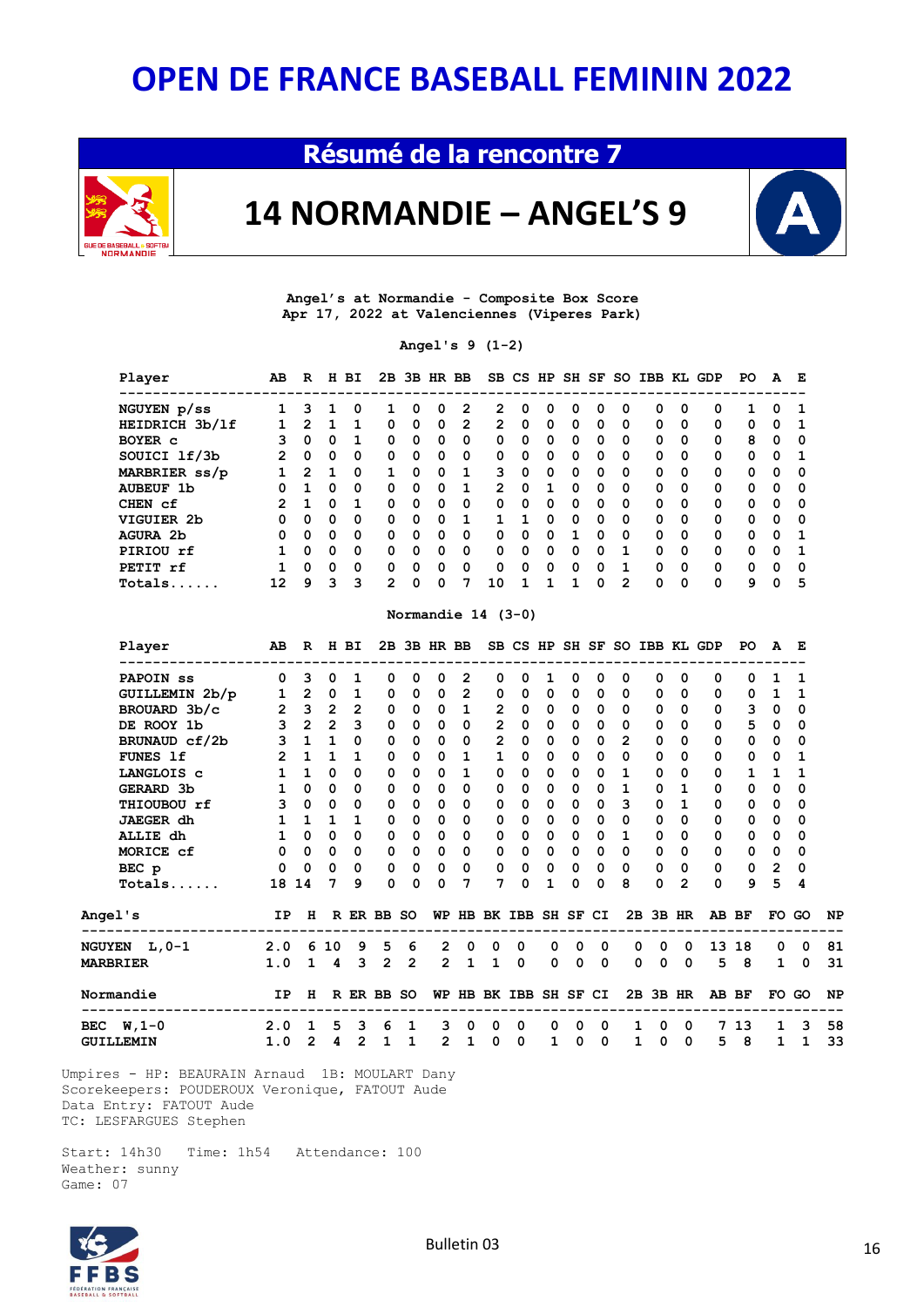### **Résumé de la rencontre 8**

### **6 ANGEL'S – GOP 5**



**GOP at Angel's - Composite Box Score Apr 17, 2022 at Valenciennes (Viperes Park)**

**GOP Les Guepardes 5 (1-2)**

| Player           | AВ           | R  | н  | вI | 2B |   | 3B HR BB    |                  |                |       |   |   |       |             | SB CS HP SH SF SO IBB KL GDP |   |     | PО | A | Е |
|------------------|--------------|----|----|----|----|---|-------------|------------------|----------------|-------|---|---|-------|-------------|------------------------------|---|-----|----|---|---|
| NOURY ss         | 3            | 1  |    | 0  |    | 0 | 0           | 0                | 1              | 0     | 0 | 0 | 0     | 1           | 0                            |   | 0   | 1  | 2 |   |
| JAGODZINSKI cf   | $\mathbf{2}$ | 0  | 0  | 0  | 0  | 0 | 0           | 0                | 0              | 0     | 0 | 0 | 0     | 1           | 0                            | 1 | 0   | 0  | 0 | o |
| LEESTMANS 1f     | 0            | 0  | 0  | 0  | 0  | 0 | 0           | 1                | 1              | 0     | 0 | 0 | 0     | 0           | 0                            | 0 | 0   | 0  | 0 | 0 |
| PEAN $p/c$       | 2            | 1. | 1. | 1. | 0  | 0 | 0           | 1                | $\mathbf{2}$   | 0     | 0 | 0 | 0     | 0           | 0                            | 0 | 0   | 7  | 3 |   |
| PAUTHE 1b/p      | 3            | 1. | 0  | 0  | 0  | 0 | 0           | 0                | 0              | 0     | 0 | 0 | 0     | 1           | 0                            | 1 | 0   | 1  | 0 | O |
| BONNAY c/2b      | 3            | 0  | 0  | 0  | 0  | 0 | 0           | 0                | 0              | 0     | 0 | 0 | 0     | 1           | 0                            | 0 | 0   | 0  | 1 | 0 |
| RIBEIRO 1f/cf    | 3            | 0  | 1  | 1  | 0  | 0 | $\mathbf 0$ | 0                | $\overline{2}$ | 0     | 0 | 0 | 0     | 0           | 0                            | 0 | 0   | 0  | 0 | O |
| DE SWARTE 3b     |              |    | 0  | 0  | 0  | 0 | 0           | 1                | 1              | 0     | 1 | 0 | 0     | 0           | 0                            | 0 | 0   | 4  |   |   |
| <b>GUERIN 2b</b> |              | 0  | 1  | 0  | 0  | 0 | 0           | 0                | 0              | 0     | 0 | 0 | 0     | 0           | 0                            | 0 | 0   | 0  | 0 | 0 |
| PEDARZACO 1b     |              | 0  | 0  | 0  | 0  | 0 | 0           | 1                | 0              | 0     | 0 | 0 | 0     | 0           | 0                            | 0 | 0   | 3  | 0 | O |
| DUQUENNOY rf     |              | 0  | 0  | 1  | 0  | 0 | $\mathbf 0$ | 0                | 0              | 0     | 0 | 0 | 0     | 0           | 0                            | 0 | 0   | 0  | 0 | 0 |
| GODEAU ph/rf     |              | 1  | 0  | 0  | 0  | 0 | 0           | 0                | 2              | 0     | 0 | 0 | 0     | $\mathbf 0$ | 0                            | 0 | 0   | 0  | 0 | 0 |
| $Totals$         | 21           | 5  | 4  | з  | 1  | n | O           | 4                | 9              | O     |   | ŋ | O     | 4           | 0                            | 3 | 0   | 16 | 7 | з |
|                  |              |    |    |    |    |   |             | Angel's $6(2-2)$ |                |       |   |   |       |             |                              |   |     |    |   |   |
| Player           | AB           | R  | н  | вI | 2B |   | 3B HR BB    |                  | SB             | CS HP |   |   | SH SF |             | SO IBB KL                    |   | GDP | PО | A | E |
| NGUYEN ss/p      | 1            | ı  | 0  | 0  | o  | 0 | 0           | 2                | 3              |       | 0 | 0 |       | 0           | 0                            | 0 | 0   | o  | 2 |   |
| TREFOUEL 1b      | 1            | 1  | ٥  | 0  | 0  | 0 | 0           | 2                | 1              | 0     | 0 | 0 | 0     | 0           | 0                            | 0 | 0   | 7  | 0 | O |

| insrvoso io            |                         |                |                |                |              |              |             |              |          |                       |              |             |             |                          |          |              |                |                |                |                |    |  |
|------------------------|-------------------------|----------------|----------------|----------------|--------------|--------------|-------------|--------------|----------|-----------------------|--------------|-------------|-------------|--------------------------|----------|--------------|----------------|----------------|----------------|----------------|----|--|
| PIRIOU pr/2b           | 0                       | 0              | 0              | $\Omega$       | 0            | 0            | 0           | <sup>0</sup> | 1.       | 0                     | 0            | 0           | 0           | 0                        | 0        | 0            | 0              | o              | 0              | 0              |    |  |
| HEIDRICH c/rf          | 1                       | $\mathbf 0$    | 0              | $\mathbf 0$    | 0            | 0            | $\mathbf 0$ | 1            | 0        | 0                     | $\mathbf{1}$ | 0           | 0           | 0                        | 0        | 0            | 0              | 4              | 1              | 0              |    |  |
| MARBRIER p/lf          | $\overline{\mathbf{c}}$ | $\mathbf 0$    | 0              | 0              | 0            | 0            | $\mathbf 0$ |              | 1        | 0                     | 0            | 0           | 0           | $\Omega$                 | 0        | 0            | 0              | 0              | $\overline{2}$ | 0              |    |  |
| SOUICI 3b              | 3                       | $\overline{2}$ | 0              | $\mathbf 0$    | $\mathbf 0$  | 0            | $\Omega$    | 0            | 1.       | 0                     | 0            | 0           | $\mathbf 0$ | 1                        | 0        | $\mathbf{1}$ | 0              | $\overline{2}$ | 4              | 0              |    |  |
| CHEN cf                | 3                       | $\overline{2}$ | $\Omega$       | 0              | 0            | 0            | $\mathbf 0$ | 0            | 3        | 0                     | 0            | 0           | 0           | 1                        | 0        | 0            | 0              | $\mathbf{2}$   |                | 0              |    |  |
| DUPONT rf              | 1                       | $\Omega$       | $\mathbf{1}$   | $\mathbf{1}$   | 0            | 0            | $\mathbf 0$ | 0            | 1.       | 1                     | 0            | 0           | 0           | $\mathbf 0$              | 0        | 0            | 0              | 0              | 0              | 0              |    |  |
| PAYET rf               | 1                       | $\Omega$       | $\Omega$       | 0              | $\Omega$     | $\Omega$     | $\mathbf 0$ | 0            | 0        | 0                     | 0            | 0           | $\Omega$    | $\mathbf{1}$             | $\Omega$ | $\Omega$     | 0              | 0              | 0              | 0              |    |  |
| BOYER rf/c             | 0                       | 0              | 0              | $\mathbf 0$    | $\mathbf 0$  | 0            | $\mathbf 0$ | 1            | 0        | 0                     | 0            | $\mathbf 0$ | 0           | $\Omega$                 | 0        | 0            | 0              | 0              | 0              | 0              |    |  |
| VEILLARD 1f            | 1                       | 0              | 0              | $\mathbf 0$    | 0            | 0            | $\Omega$    | 1            | $\Omega$ | 0                     | 0            | 0           | 0           | 1                        | $\Omega$ | 1            | 0              | 0              | 0              | 0              |    |  |
| AGURA p/ss             | $\mathbf{1}$            | $\mathbf 0$    | 0              | 0              | $\mathbf 0$  | $\Omega$     | $\mathbf 0$ | $\Omega$     | 0        | 0                     | $\Omega$     | 0           | $\Omega$    | $\mathbf{1}$             | $\Omega$ | $\mathbf{1}$ | $\Omega$       | 0              | $\Omega$       | 1              |    |  |
| PETIT <sub>2b</sub>    | $\mathbf{1}$            | $\Omega$       | 0              | $\mathbf 0$    | 0            | 0            | $\mathbf 0$ | 0            | 0        | $\mathbf 0$           | 0            | $\mathbf 0$ | $\Omega$    | $\mathbf{1}$             | 0        | $\Omega$     | 0              | 0              | 0              | 0              |    |  |
| AUBEUF 2b/1b           | $\overline{2}$          | $\mathbf{0}$   | $\mathbf{1}$   | $\overline{2}$ | $\mathbf{1}$ | 0            | $\mathbf 0$ | 0            | 0        | $\mathbf 0$           | 0            | $\mathbf 0$ | $^{\circ}$  | $\mathbf{1}$             | 0        | 0            | 0              | з              | 1              | 0              |    |  |
| $Totals$               | 18                      | 6              | $\overline{2}$ | 3              | $\mathbf{1}$ | $\Omega$     | $\Omega$    | 8            | 11       | $\mathfrak{p}$        | 1            | $\Omega$    | $\Omega$    | 7                        | $\Omega$ | 3            | 0              | 18             | 11             | $\overline{2}$ |    |  |
|                        |                         |                |                |                |              |              |             |              |          |                       |              |             |             |                          |          |              |                |                |                |                |    |  |
| GOP Les Guepardes      | IP                      |                |                |                | H R ER BB SO |              |             |              |          | WP HB BK IBB SH SF CI |              |             |             | ------------------------ |          | 2B 3B HR     | AB BF          |                |                | FO GO          | NP |  |
| <b>PEAN</b>            | 1.0 1 4 2 3             |                |                |                |              | 0            | 3           | $\mathbf 0$  | 0        | 0                     | 0            | $^{\circ}$  | $\mathbf 0$ | 0                        | 0        | $\mathbf 0$  | 5              | - 8            | 1.             | 1.             | 38 |  |
| <b>PAUTHE</b><br>L,0-1 | $4.1 \quad 1$           |                | $\overline{2}$ | $\mathbf 0$    | 5            | 7            | 0           | $\mathbf{1}$ | 0        | $\Omega$              | 0            | $\mathbf 0$ | $\mathbf 0$ | 1                        | 0        | $\mathbf 0$  |                | 13 19          | $\mathbf{2}$   | 3              | 89 |  |
| <b>Angel's</b>         | ΙP                      |                |                |                | H R ER BB SO |              |             |              |          | WP HB BK IBB SH SF CI |              |             |             |                          |          | 2B 3B HR     | AB BF          |                |                | FO GO          | NP |  |
|                        |                         |                |                |                |              |              |             |              |          |                       |              |             |             |                          |          |              |                |                |                |                |    |  |
| <b>MARBRIER</b>        | 4.0                     | 3              | 4              | 3              | $\mathbf{z}$ | 3            | 0           | <sup>0</sup> | 1.       | 0                     | <sup>0</sup> | $\Omega$    | O           |                          | $\Omega$ | 0            | 15             | 17             | $\overline{2}$ | 7              | 64 |  |
| <b>AGURA</b>           | 0.2                     | $\Omega$       | $\mathbf 0$    | 0              | 1            | $\mathbf{1}$ | 0           | 0            | 0        | 0                     | 0            | 0           | 0           | 0                        | 0        | $\mathbf 0$  | $\overline{2}$ | 3              | 0              | 1              | 13 |  |
| <b>NGUYEN</b><br>W,1-1 | 1.1                     | 1.             | 1.             | 0              |              | 0            | 0           |              | 1.       | 0                     | 0            | 0           | 0           | 0                        | 0        | 0            | 4              | 6              | 2              | 1              | 16 |  |
|                        |                         |                |                |                |              |              |             |              |          |                       |              |             |             |                          |          |              |                |                |                |                |    |  |

 Umpires - HP: LARZUL Stephane 1B: CARRETTE LEGRAND Fab Scorekeepers: EMERY Pauline, GABRIELS Justine Data Entry: POUDEROUX Veronique TC: LESFARGUES Stephen Start: 17h00 Time: 2h16 Attendance: 100

 Weather: sunny Game notes: MARBRIER faced 1 batter in the 5th. Game: 08

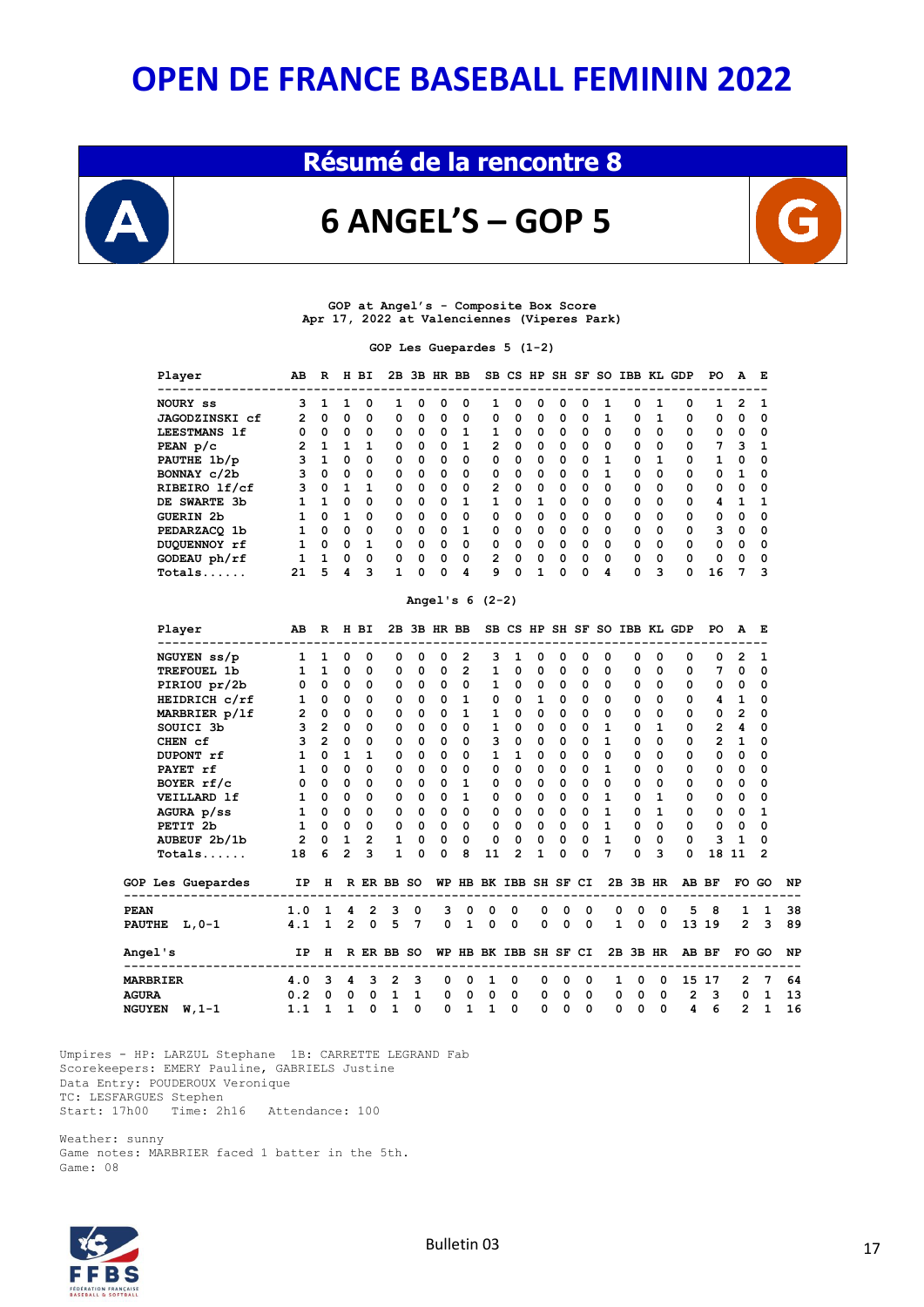### **Résumé de la rencontre 9**



### **3 BELLES BASEBALL – NORMANDIE 16**



**Normandie at Belles Baseball - Composite Box Score Apr 18, 2022 at Valenciennes (Viperes Park)**

**Normandie 16 (4-0)**

| Player                     | AB           | R        | н              | BI.          |          |          |          | 2B 3B HR BB    |                      |              |          |          |          |                | SB CS HP SH SF SO IBB KL GDP |                |          | PO.      | A            | E            |
|----------------------------|--------------|----------|----------------|--------------|----------|----------|----------|----------------|----------------------|--------------|----------|----------|----------|----------------|------------------------------|----------------|----------|----------|--------------|--------------|
| PAPOIN p/c                 | 3            | 4        |                |              | 0        | 0        | o        |                |                      | <sup>0</sup> | 0        | o        | 0        | $\Omega$       | 0                            | 0              | 0        | 3        | 0            | 0            |
| GUILLEMIN 2b               | $\mathbf{2}$ | 2        |                | ٩            |          | 0        | $\Omega$ |                | $\mathbf{2}^{\circ}$ | 0            | 0        | 0        | 0        | 0              | 0                            | 0              | 0        |          | 0            | 0            |
| GERARD ph/2b               | 0            |          | 0              | 0            | $\Omega$ | 0        | $\Omega$ | 1              | 0                    | 0            | $\Omega$ | $\Omega$ | 0        | $\Omega$       | 0                            | 0              | $\Omega$ | 0        | 0            | 0            |
| BROUARD c/1b               | 3            | 2        | $\mathfrak{p}$ | 4            | 0        | 0        | 0        | 0              |                      | 0            | 0        | 0        |          | 0              | 0                            | 0              | 0        | 4        |              | 0            |
| DE ROOY 3b                 | $\mathbf{2}$ | 2        |                | $\mathbf{z}$ |          | $\Omega$ | $\Omega$ | $\mathfrak{p}$ | $\mathbf{z}$         | $\Omega$     | 0        | $\Omega$ | $\Omega$ | $\Omega$       | $\Omega$                     | $\Omega$       | $\Omega$ | $\Omega$ |              | $\mathbf{1}$ |
| JAEGER 1b/p                | 3            |          |                | $\mathbf{z}$ | 1.       | 0        | $\Omega$ | 1              |                      | $\Omega$     | $\Omega$ | $\Omega$ | 0        | $\Omega$       | 0                            | 0              | $\Omega$ | 1.       | 0            | 0            |
| <b>BRUNAUD ss</b>          | 2            | $\Omega$ | 0              | 0            | $\Omega$ | 0        | $\Omega$ |                |                      | 0            | 0        | 0        | 0        | $\overline{2}$ | 0                            | 0              | 0        | 0        | 1            | $\Omega$     |
| ALLIE 1f                   |              |          | <sup>0</sup>   | 1.           | $\Omega$ | 0        | $\Omega$ | 2              | 0                    | $\Omega$     | $\Omega$ | $\Omega$ | $\Omega$ | $\Omega$       | $\Omega$                     | 0              | $\Omega$ | 0        | <sup>0</sup> | 0            |
| DROUAULT rf                | 2            |          | $\Omega$       | $\Omega$     | $\Omega$ | 0        | $\Omega$ | $\Omega$       | 0                    | $\Omega$     |          | $\Omega$ | $\Omega$ | 2              | $\Omega$                     | $\mathfrak{p}$ | $\Omega$ | $\Omega$ | 0            | $\Omega$     |
| MORICE cf                  | $\mathbf{2}$ | 2        | $\Omega$       |              | $\Omega$ | 0        | $\Omega$ | $\Omega$       | $\Omega$             | $\Omega$     | 0        | $\Omega$ | $\Omega$ | $\Omega$       | $\Omega$                     | $\Omega$       | $\Omega$ | $\Omega$ |              | $\Omega$     |
| FUNES ph/cf                | 1            | $\Omega$ | $\Omega$       | $\Omega$     | $\Omega$ | 0        | $\Omega$ | $\Omega$       | 0                    | $\Omega$     | $\Omega$ | $\Omega$ | 0        | $\Omega$       | $\Omega$                     | 0              | $\Omega$ | $\Omega$ | 0            | 0            |
| ${\tt Totals} \dots \dots$ |              | 21 16    | 6              | 13           | 3        | 0        | $\Omega$ | 9              | 8                    | 0            |          | n        |          | 4              | 0                            | 2              | $\Omega$ | 9        | 4            | 1            |
|                            |              |          |                |              |          |          |          |                |                      |              |          |          |          |                |                              |                |          |          |              |              |

### **Belles Baseball 3 (0-4)**

| Player                 | AB             | $\mathbf{R}$ |                | H BI        |                 | 2B 3B HR BB    |              |              |                       |              |              |              |            | SB CS HP SH SF SO IBB KL GDP |             |              |                | PO             |                | Е            |
|------------------------|----------------|--------------|----------------|-------------|-----------------|----------------|--------------|--------------|-----------------------|--------------|--------------|--------------|------------|------------------------------|-------------|--------------|----------------|----------------|----------------|--------------|
| GIMFERRER rf           | 0              | 0            | 0              | $\Omega$    | 0               | $\Omega$       | 0            | 1            |                       | 0            | $\Omega$     | 0            | $\Omega$   | <sup>0</sup>                 | 0           | 0            | 0              | <sup>0</sup>   | $\Omega$       | 0            |
| FREUND $p/rf$          | 0              | $\mathbf{0}$ | $\mathbf{0}$   | $\Omega$    | 0               | 0              | $\mathbf 0$  | $\mathbf{1}$ | $\mathbf{1}$          | $\mathbf 0$  | $\mathbf 0$  | $\mathbf 0$  | $^{\circ}$ | 0                            | $\Omega$    | $\Omega$     | $\Omega$       | $\mathbf 0$    | $\mathbf 0$    | 1            |
| BAILES 1b/p            | $\mathbf{1}$   |              | $1 \quad 1$    | $\Omega$    | 0               | $\mathbf{0}$   | $\mathbf 0$  | $\mathbf{1}$ | $\mathbf{1}$          | $\mathbf 0$  | $\mathbf{0}$ | $\mathbf{0}$ | $^{\circ}$ | 0                            | $\Omega$    | $\Omega$     | 0              | $\mathbf{1}$   | $\mathbf{1}$   | 1            |
| COTTRELL 3b            | $2^{\circ}$    |              | $0\quad 0$     | $\Omega$    | 0               | $\mathbf{0}$   | $\mathbf{0}$ | $\Omega$     | $\mathbf{0}$          | $\mathbf 0$  | $^{\circ}$   | $\mathbf{0}$ | $^{\circ}$ | $\mathbf{1}$                 | $\mathbf 0$ | $\mathbf{1}$ | 0              | $\mathbf 0$    | $\mathbf 0$    | 1            |
| WIGFALL $p/rf$         | $\mathbf{1}$   |              | $1 \quad 0$    | $\Omega$    | $\Omega$        | $\Omega$       | $\Omega$     | $\mathbf{1}$ | 0                     | $\mathbf{0}$ | $\Omega$     | $\mathbf{0}$ | $\Omega$   | 0                            | $\Omega$    | $\Omega$     | $\Omega$       | $\mathbf{z}$   | $\mathbf 0$    | $\Omega$     |
| <b>VERNON</b> ss       | $\overline{2}$ | $\mathbf{1}$ | $\Omega$       | 0           | 0               | $\Omega$       | $\mathbf 0$  | 0            | $\mathbf{1}$          | $\mathbf 0$  | $\mathbf{0}$ | $\mathbf 0$  | $\Omega$   | $\mathbf{1}$                 | $\mathbf 0$ | 0            | 0              | $\mathbf{1}$   | $\overline{2}$ | 3            |
| VESKI c/lf             | $\mathbf 0$    | $\Omega$     | $\Omega$       | $\Omega$    | 0               | $\Omega$       | $\Omega$     | $\mathbf{1}$ | $\overline{2}$        | $\mathbf 0$  | $\Omega$     | $\mathbf{0}$ | $\Omega$   | 0                            | $\Omega$    | $\Omega$     | 0              | 3              | $\mathbf 0$    | 1            |
| HASTINGS cf            | $\mathbf{1}$   | $\mathbf{0}$ | $\mathbf{0}$   | $^{\circ}$  | $\mathbf{0}$    | $\Omega$       | $\mathbf{0}$ | $^{\circ}$   | 0                     | $\mathbf 0$  | $\mathbf{0}$ |              | $0\quad 0$ | $\mathbf{1}$                 | $\mathbf 0$ | 0            | 0              | $\mathbf{1}$   | 0              | 0            |
| HERBERT 1f/c           | $\mathbf{1}$   |              | 0 <sub>0</sub> | $\mathbf 0$ | $\Omega$        | $\Omega$       | $^{\circ}$   | 0            | 0                     | $\mathbf 0$  | $\mathbf{0}$ | $^{\circ}$   | $\Omega$   | $\mathbf{1}$                 | $\Omega$    | $\Omega$     | $\Omega$       | $\mathbf{1}$   | $\mathbf 0$    | $\Omega$     |
| <b>BURLINSON 2b</b>    | $\mathbf{1}$   | $\Omega$     | $\Omega$       | $^{\circ}$  | 0               | $\mathbf{0}$   | $\mathbf 0$  | $\mathbf{0}$ | $\mathbf 0$           | $\mathbf 0$  | $\mathbf{0}$ | $\mathbf 0$  | $\Omega$   | 0                            | $\mathbf 0$ | 0            | 0              | $\mathbf 0$    | $\Omega$       | 1            |
| $Totals$               | 9              | 3            | $\mathbf{1}$   | $\Omega$    | 0               | $\Omega$       | $\Omega$     | 5.           | 6                     | $\Omega$     | $\Omega$     | $\Omega$     | $\Omega$   | 4                            | $\Omega$    | $\mathbf{1}$ | 0              | q              | 3              | 8            |
| Normandie              |                |              |                |             | IP H R ER BB SO |                |              |              | WP HB BK IBB SH SF CI |              |              |              |            |                              | 2B 3B HR    |              |                | AB BF          |                | FO GO        |
| PAPOIN W,1-0           | $2.0 \t1 \t3$  |              |                |             | 0 <sub>5</sub>  | $\overline{2}$ | 1            | $\Omega$     | 0                     | 0            | 0            | $^{\circ}$   | 0          | 0                            | $^{\circ}$  | $^{\circ}$   |                | 6 11           | 2              | $\Omega$     |
| <b>JAEGER</b>          | 1.0            | 0            | $\mathbf 0$    | 0           | $\Omega$        | $\mathbf{z}$   | 0            | $\Omega$     | $\mathbf 0$           | $\Omega$     | $\Omega$     | $\mathbf 0$  | $\Omega$   | $\Omega$                     | $\mathbf 0$ | $^{\circ}$   |                | 3 <sup>3</sup> | $\Omega$       | $\mathbf{1}$ |
| <b>Belles Baseball</b> |                |              |                |             | IP H R ER BB SO |                |              |              | WP HB BK IBB SH SF CI |              |              |              |            |                              | 2B 3B HR    |              |                | AB BF          |                | FO GO        |
| WIGFALL L.O-1          | 1.0            |              | 4 1 1          | 1           | 5               | 2              | 1            | 1            | $\Omega$              | $\Omega$     | 0            | $\Omega$     | $\Omega$   | $\mathbf{2}^{\circ}$         | 0           | $\mathbf{0}$ |                | 11 17          | 0              | 1            |
| <b>FREUND</b>          | 0.1            | $\Omega$     | $\overline{2}$ |             | 0 <sup>3</sup>  | $\mathbf 0$    | $\mathbf{1}$ | $\mathbf 0$  | 0                     | 0            | $\mathbf{0}$ | $\mathbf{1}$ | $^{\circ}$ | 0                            | $\mathbf 0$ | $^{\circ}$   | $\overline{2}$ | - 6            | $\mathbf{1}$   | $^{\circ}$   |
|                        |                |              |                |             |                 |                |              |              |                       |              |              |              |            |                              |             |              |                |                |                |              |

 Umpires - HP: BEAURAIN Arnaud 1B: CARRETTE LEGRAND Fab Scorekeepers: POUDEROUX Veronique, LANNOY Marjorie Data Entry: FATOUT Aude TC: LESFARGUES Stephen

 Start: 10h00 Time: 1h43 Attendance: 100 Weather: sunny Game: 09

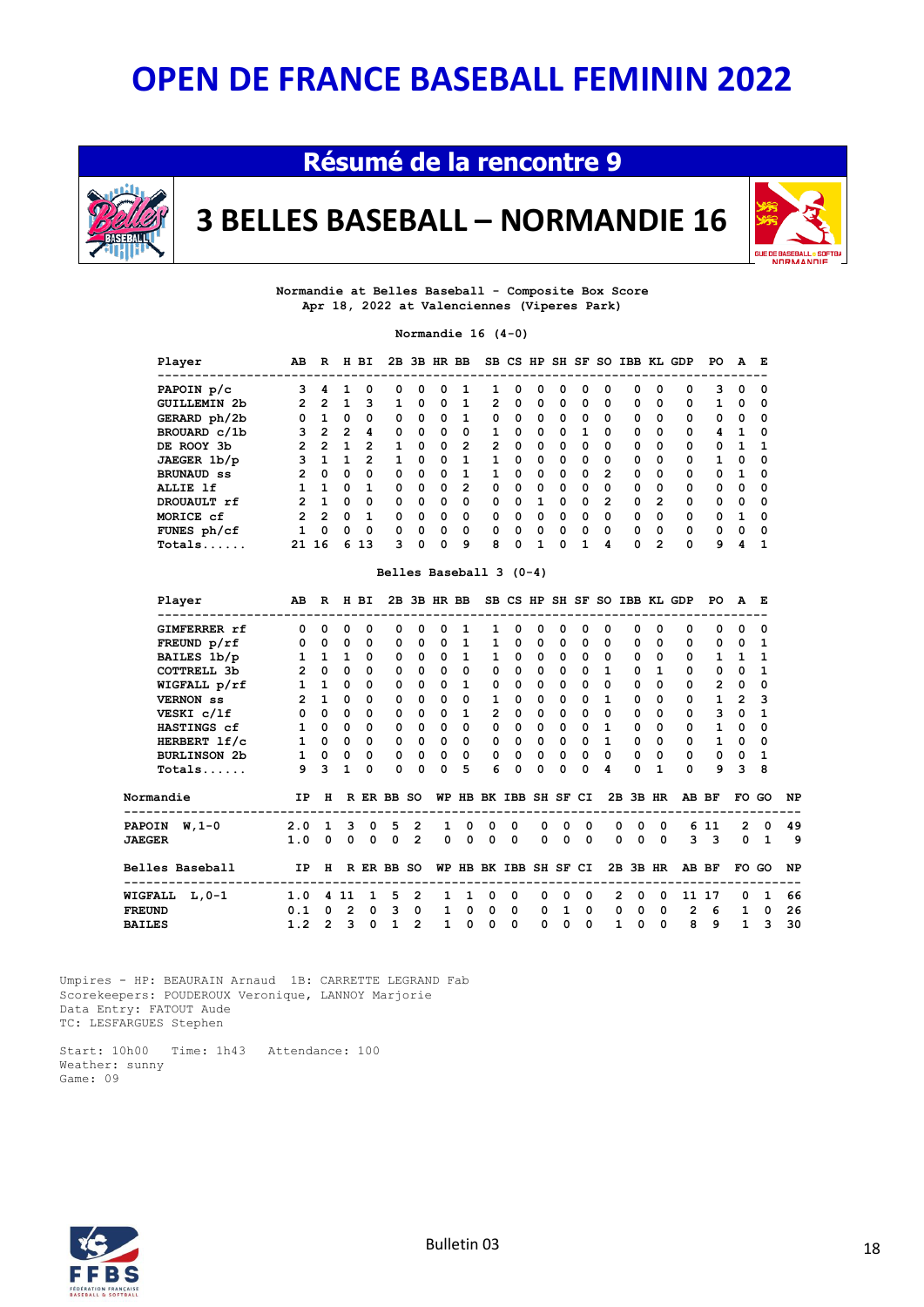### **Résumé de la rencontre 10**



### **8 GOP – HAUTS DE FRANCE 4**



#### **OPEN DE FRANCE FEMININ BASEBALL 2022 Hauts de France at GOP Les Guepardes - Composite Box Score Apr 18, 2022 at Valenciennes (Viperes)**

#### **Hauts de France 4 (2-2)**

| AВ           | R            | н  | вI       |          | 3B       |          |          |          |          |              |          |              |                |          |          | GDP | PO             | A        | E            |
|--------------|--------------|----|----------|----------|----------|----------|----------|----------|----------|--------------|----------|--------------|----------------|----------|----------|-----|----------------|----------|--------------|
|              | 2            | 0  | $\Omega$ | 0        | 0        | o        | 2        | 2        | 0        | 0            | 0        |              | 0              | 0        | 0        | 0   | 3              |          | - 1          |
| 2            |              | 2  |          | $\Omega$ | 0        | $\Omega$ | 0        | $\Omega$ |          | $\Omega$     |          | 0            | $\Omega$       | 0        | $\Omega$ | 0   | 2              |          | -2           |
| 3            | 1            | 1. | $\Omega$ | 0        | $\Omega$ | $\Omega$ | 0        | $\Omega$ | 0        | $\Omega$     | 0        | 0            | $\Omega$       | 0        | 0        | 0   | 3.             | 1.       | $\Omega$     |
| 2            | <sup>0</sup> |    |          |          | o        | 0        | 0        | $\Omega$ | 0        | 0            | 0        | 0            | 0              | 0        | 0        | 0   | $\overline{2}$ | 2        | 0            |
| 2            | $\Omega$     | 0  | $\Omega$ | $\Omega$ | $\Omega$ | $\Omega$ | $\Omega$ | $\Omega$ | $\Omega$ | $\Omega$     | $\Omega$ | $\Omega$     | 2              | 0        |          | 0   | 0              |          | $\mathbf{1}$ |
| $\mathbf{2}$ | $\Omega$     | 1  | $\Omega$ | $\Omega$ | $\Omega$ | 0        | $\Omega$ | $\Omega$ | 1        | $\Omega$     | $\Omega$ | <sup>0</sup> | $\Omega$       | $\Omega$ | $\Omega$ | 0   | 1              | $\Omega$ | $\Omega$     |
|              | <sup>0</sup> | 0  | 0        | 0        | $\Omega$ | $\Omega$ |          | $\Omega$ | 0        | 0            | 0        | 0            | 0              | 0        | 0        | 0   | 0              | $\Omega$ | 0            |
| 0            | $\Omega$     | 0  | $\Omega$ | $\Omega$ | $\Omega$ | $\Omega$ | $\Omega$ | $\Omega$ | $\Omega$ | $\Omega$     | $\Omega$ | $\Omega$     | $\Omega$       | $\Omega$ | $\Omega$ | 0   | 0              | $\Omega$ | $\Omega$     |
|              | $\Omega$     | 0  | $\Omega$ | $\Omega$ | $\Omega$ | $\Omega$ | $\Omega$ | $\Omega$ | $\Omega$ | $\Omega$     | $\Omega$ | <sup>0</sup> |                | 0        | $\Omega$ | 0   | 0              | $\Omega$ | $\Omega$     |
|              | 0            | 0  | 0        | 0        | 0        | $\Omega$ | 0        | $\Omega$ | 0        | $\Omega$     | 0        | 0            | 0              | 0        | 0        | 0   | 0              | $\Omega$ | 0            |
|              | $\Omega$     | 0  | $\Omega$ | $\Omega$ | $\Omega$ | $\Omega$ | 1        | $\Omega$ | $\Omega$ | $\Omega$     | $\Omega$ | 0            |                | 0        | $\Omega$ | 0   | 1              | $\Omega$ | $\Omega$     |
| 16           | 4            | 5. | 2        |          | n        | 0        | 4        | 2        | 2        | <sup>n</sup> |          | 0            | 4              | 0        |          | 0   | 12             | 6        | 4            |
|              |              |    |          |          |          | 2B       |          | HR BB    |          |              |          |              | SB CS HP SH SF | so       |          |     | IBB KL         |          |              |

#### **GOP Les Guepardes 8 (2-2)**

| Player         | AB                   | R        |          | H BI     | 2B 3B HR BB  |              |          |                |                |          |          |          |          |          | SB CS HP SH SF SO IBB KL GDP |          |   | PO       | A            | E        |
|----------------|----------------------|----------|----------|----------|--------------|--------------|----------|----------------|----------------|----------|----------|----------|----------|----------|------------------------------|----------|---|----------|--------------|----------|
| NOURY cf       | 2                    |          | 0        | $\Omega$ | <sup>0</sup> | <sup>0</sup> | $\Omega$ |                | п.             | $\Omega$ | $\Omega$ | 0        | 0        | 0        |                              | 0        | 0 | 0        | 0            | - 0      |
| DE SWARTE p/3b | $\mathbf{2}^{\circ}$ |          | 0        | $\Omega$ | $\Omega$     | 0            | 0        | 1              | 1.             | 0        | 0        | 0        | 0        | $\Omega$ | 0                            | 0        | 0 | $\Omega$ |              | 0        |
| PEAN C         | 3                    |          | 1        | $\Omega$ | 1.           | $\Omega$     | 0        | 0              | 0              | 0        | $\Omega$ | 0        | 0        | $\Omega$ | 0                            | 0        | 0 | 4        | $\mathbf{z}$ | - 0      |
| PAUTHE ss      |                      |          |          |          | 1.           | $\Omega$     | $\Omega$ | $\overline{2}$ | 0              | 1        | $\Omega$ | $\Omega$ | $\Omega$ | $\Omega$ | 1.                           | $\Omega$ | 0 | 1        | $\mathbf{z}$ | 1.       |
| GUERIN 3b/p    | 2                    | $\Omega$ | $\Omega$ | 0        | $\Omega$     | 0            | $\Omega$ | 1              | $\Omega$       | 0        | $\Omega$ | 0        | $\Omega$ | $\Omega$ | $\Omega$                     | $\Omega$ | 0 | $\Omega$ |              | 0        |
| JAGODZINSKI 1f | $\mathbf{2}$         | $\Omega$ |          | $\Omega$ | $\Omega$     | $\Omega$     | $\Omega$ |                | $\Omega$       | 0        | $\Omega$ | $\Omega$ | $\Omega$ | 0        | $\Omega$                     | 0        | 0 | $\Omega$ | $\Omega$     | 0        |
| PEDARZACO 1b   | $\mathbf{2}^{\circ}$ |          | $\Omega$ | 0        | $\Omega$     | $\Omega$     | $\Omega$ | 1              | $\Omega$       | 0        | $\Omega$ | $\Omega$ | 0        | 1        | $\Omega$                     | 0        | 0 | 6        | $\Omega$     |          |
| GODEAU 2b      | $\mathcal{P}$        | 2        |          |          |              | 0            | $\Omega$ | 1              | 1              | $\Omega$ | $\Omega$ | $\Omega$ | 0        | 0        | $\Omega$                     | 0        | 0 | 1.       | ٩            | $\Omega$ |
| RIBEIRO rf     | 2                    |          | 2        |          | $\Omega$     | $\Omega$     | $\Omega$ | 0              | $\overline{2}$ | 0        | 0        | $\Omega$ | 0        | 0        | 0                            | 0        | 0 | $\Omega$ | 0            | $\Omega$ |
| $Totals$       | 18                   | 8        | 6        | ٩        | ર            | 0            | $\Omega$ | 8              | 5.             |          | $\Omega$ | $\Omega$ | 0        |          | $\mathbf{z}$                 | $\Omega$ | 0 | 12       | ۹            | 2        |

| Hauts de France                                   | IP H R ER BB SO                                                                                           |  |                   |  |                    | WP HB BK IBB SH SF CI 2B 3B HR AB BF FO GO NP |  |                                        |                                         |    |            |    |            |                              |                |                           |
|---------------------------------------------------|-----------------------------------------------------------------------------------------------------------|--|-------------------|--|--------------------|-----------------------------------------------|--|----------------------------------------|-----------------------------------------|----|------------|----|------------|------------------------------|----------------|---------------------------|
| <b>GOMES</b><br>ANDRE $L, 1-1$<br><b>BAUDCHON</b> | 3.0 5 4 1 2 1 0 0 0 0 0 0 0 3 0 0 14 16<br>$0.2 \quad 1 \quad 4 \quad 4 \quad 6 \quad 0$<br>0.1 0 0 0 0 0 |  |                   |  |                    | 3 0 0 2<br>$0\quad 0\quad 0\quad 0\quad$      |  | $0\quad 0\quad 0$<br>$0\quad 0\quad 0$ | $0\quad 0\quad 0$<br>$0\quad 0\quad 0$  |    |            | 39 | 1 1        |                              |                | 5 2 60<br>2 0 32<br>0 1 1 |
| GOP Les Guepardes                                 | IP H RERBB SO WP HB BK IBB SH SF CI 2B 3B HR AB BF FO GO NP                                               |  |                   |  |                    |                                               |  |                                        |                                         |    |            |    |            |                              |                |                           |
| DE SWARTE<br>GUERIN $W.2-0$                       | 1.2 4 3 1 3 2<br>2.1 1 1                                                                                  |  | $0\quad 1\quad 2$ |  | 2 0 1 0<br>0 0 1 0 |                                               |  | $0\quad 0\quad 0\quad$<br>1 0 0        | $\begin{matrix} 0 & 0 & 0 \end{matrix}$ | 10 | $^{\circ}$ |    | 811<br>810 | $\mathbf{0}$<br>$\mathbf{1}$ | $\overline{4}$ | 2 62<br>- 39              |

 Umpires - HP: LARZUL Stephane 1B: MOULART Stephane Scorekeepers: FATOUT Aude, LANNOY Marjorie Data Entry: POUDEROUX Veronique TC: LESFARGUES Stephen

 Start: 12h15 Time: 1h53 Attendance: 100 Weather: sunny Game: 10

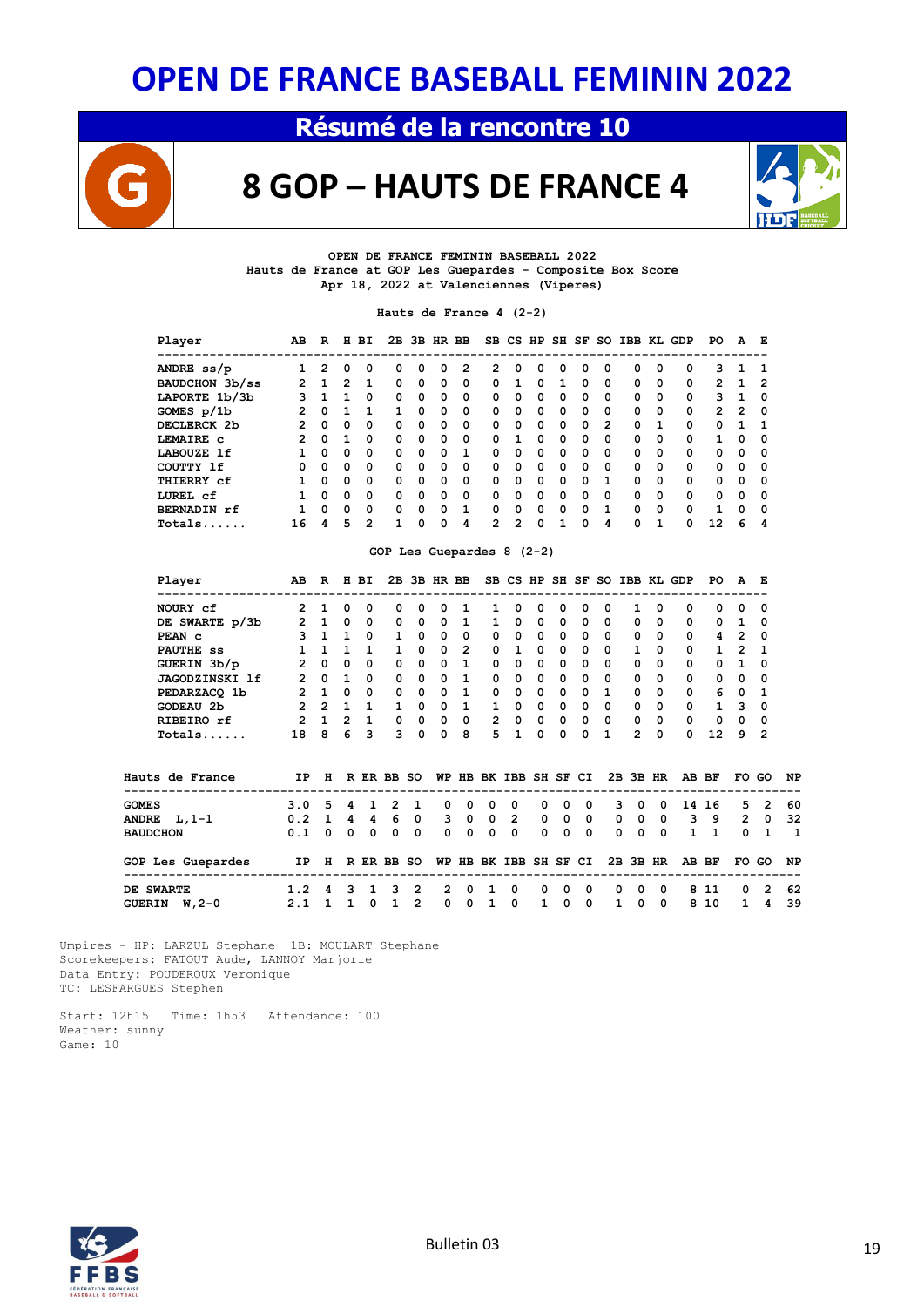**Résumé de la FINALE**



**4 HAUTS DE FRANCE – NORMANDIE 20**



**Normandie at Hauts de France - Composite Box Score Apr 18, 2022 at Valenciennes (Viperes Park)**

**Normandie 20 (5-0)**

| Player                   | AВ | R        | н  | BI.      |              |          |          | 2B 3B HR BB |          |          |          |          |          |             |          |          | SB CS HP SH SF SO IBB KL GDP | PО | A            | E            |
|--------------------------|----|----------|----|----------|--------------|----------|----------|-------------|----------|----------|----------|----------|----------|-------------|----------|----------|------------------------------|----|--------------|--------------|
| PAPOIN <sub>ss</sub>     | 3. | з.       | 1. | $\Omega$ | 0            | 0        | 0        | 2           | 0        | 0        | 0        | 0        | 0        | 0           | 0        | 0        | 0                            |    | 1            | $\mathbf{0}$ |
| GUILLEMIN p              | 4  | 3        | 2  | 5        | $\mathbf{z}$ | 0        | $\Omega$ |             | $\Omega$ | 0        | 0        | 0        | 0        | $\mathbf 0$ | 0        | 0        | 0                            | 1. | 2            | $\mathbf{0}$ |
| <b>BROUARD</b> c         | 4  | 4        | з  | 2        |              | 0        | 0        |             | 4        | 0        | 0        | 0        | 0        | 0           | 0        | 0        | 0                            | 7  | <sup>0</sup> | -1           |
| DE ROOY 1b               |    | 4        | 0  | 0        | $\Omega$     | 0        | $\Omega$ | 4           | 2        | $\Omega$ | 0        | 0        | 0        | $\Omega$    |          | $\Omega$ | 0                            | 4  | $\Omega$     | $\mathbf{0}$ |
| <b>JAEGER 2b</b>         | 3. | 1        | 0  | з        | $\Omega$     | 0        | $\Omega$ | 2           | $\Omega$ | $\Omega$ | 0        | 0        | 0        | $^{\circ}$  | 0        | 0        | 0                            |    | 1            | - 0          |
| <b>BRUNAUD cf</b>        | 4  | $\Omega$ | 1. | $\Omega$ | $\Omega$     | 0        | $\Omega$ | 0           | $\Omega$ | $\Omega$ | 1.       | $\Omega$ | $\Omega$ | 2           | $\Omega$ | $\Omega$ | 0                            | 1  | $\Omega$     | $\mathbf{0}$ |
| GERARD 1f                | 4  | 2        |    |          |              | $\Omega$ | $\Omega$ | 1           | 2        | $\Omega$ | $\Omega$ | 0        | 0        |             | 0        | $\Omega$ | 0                            | 0  | $\Omega$     | -1           |
| LANGLOIS rf              |    |          | 0  | $\Omega$ | $\Omega$     | 0        | $\Omega$ | 3           | $\Omega$ | $\Omega$ | $\Omega$ | $\Omega$ | 0        | $\Omega$    | 0        | $\Omega$ | 0                            | 0  | $\Omega$     | 0            |
| BEC 3b                   | 1. | 2        | 0  |          | 0            | 0        | $\Omega$ | 3           | з        | $\Omega$ | 0        | 0        | 0        | 0           | 0        | 0        | 0                            | 0  | $\Omega$     | -1           |
| $\mathtt{Totals} \ldots$ |    | 25 20    | 8  | 12       | 4            | 0        |          |             |          | 0        |          | 0        | 0        | з           |          | $\Omega$ | 0                            | 15 |              | -3           |
|                          |    |          |    |          |              |          |          |             |          |          |          |          |          |             |          |          |                              |    |              |              |

#### **Hauts de France 4 (2-3)**

|                |                                                                             | -----------------                                    |          |                   |              |              |                          |                     |              |              |                              |              |                   |                         |                |              |                         | R H BI 2B 3B HR BB SB CS HP SH SF SO IBB KL GDP<br>----------------- | PO.            | AE             |              |    |
|----------------|-----------------------------------------------------------------------------|------------------------------------------------------|----------|-------------------|--------------|--------------|--------------------------|---------------------|--------------|--------------|------------------------------|--------------|-------------------|-------------------------|----------------|--------------|-------------------------|----------------------------------------------------------------------|----------------|----------------|--------------|----|
|                | ANDRE ss/p 2 3 1 0                                                          |                                                      |          |                   |              | $\Omega$     | $\Omega$                 | $\Omega$            | $\mathbf{1}$ |              | $2 \t0 \t1$                  |              | $\mathbf{0}$      | $\overline{\mathbf{0}}$ | $\Omega$       | $\Omega$     | $\Omega$                | $\Omega$                                                             |                | $2 \quad 4$    | $\mathbf{1}$ |    |
|                | BAUDCHON p/3b                                                               | 2000                                                 |          |                   |              | $\Omega$     | $\Omega$                 | $\mathbf{0}$        | 0            |              | $\mathbf{0}$                 | 0 0 1 0      |                   |                         | $\Omega$       | $\Omega$     | $\Omega$                | 0                                                                    | $\Omega$       | $\mathbf{1}$   | <sup>0</sup> |    |
|                | LAPORTE $3b/p$ 1 1 0 0                                                      |                                                      |          |                   |              | $\mathbf{0}$ |                          | $0\quad 0\quad 2$   |              |              | 2 0                          | $^{\circ}$   | $\mathbf 0$       | $\overline{\mathbf{0}}$ | $\Omega$       | $\mathbf{0}$ | $^{\circ}$              | 0                                                                    | $\mathbf{0}$   | $\overline{2}$ | $\Omega$     |    |
| GOMES 1b       |                                                                             | $\mathbf{1}$                                         | $\Omega$ | $\Omega$          | $\mathbf{0}$ | $\Omega$     | $\Omega$                 | $\Omega$            | $2^{\circ}$  | $\mathbf{1}$ | $\mathbf 0$                  | $\mathbf{0}$ | $\mathbf{0}$      | $\mathbf{0}$            | $\Omega$       | $\Omega$     | $\Omega$                | 0                                                                    | 6              | $\mathbf{o}$   | 1            |    |
|                | DECLERCK 2b                                                                 | $2^{\circ}$                                          | $\Omega$ | $0\quad 0$        |              | $\Omega$     | $\Omega$                 | $\Omega$            | $\mathbf{1}$ | $\Omega$     | $\mathbf 0$                  | $\Omega$     |                   | $0\quad 0$              | $\overline{2}$ | $\Omega$     | 1                       | 0                                                                    |                | $2 \quad 1$    | 1            |    |
| LEMAIRE C      |                                                                             | $\mathbf{1}$                                         | $\Omega$ |                   | $0\quad 0$   | 0            | $\mathbf{0}$             | $\Omega$            | $\mathbf{1}$ | $\Omega$     | $\mathbf 0$                  | 0            | 1                 | $\overline{\mathbf{0}}$ | $\mathbf{1}$   | 0            | 0                       | 0                                                                    | 3              | $\mathbf 0$    | 0            |    |
|                | LUREL cf                                                                    | $\mathbf 0$                                          | $\Omega$ | $\Omega$          | $\Omega$     | 0            |                          | $0 \quad 0 \quad 2$ |              | $\Omega$     | $\Omega$                     |              | $0\quad 0\quad 0$ |                         | $\Omega$       | 0            | 0                       | 0                                                                    |                | $1 \quad 0$    | 0            |    |
|                | ARBONNIER ph                                                                | $\mathbf{1}$                                         |          | $0\quad 0\quad 0$ |              |              |                          | $0\quad 0\quad 0$   | $\Omega$     |              | $\mathbf{0}$<br>$\mathbf{0}$ | $\mathbf{0}$ |                   | $0\quad 0$              | $\mathbf{1}$   | $\Omega$     | $\Omega$                | 0                                                                    | $\Omega$       | $\mathbf 0$    | 0            |    |
| COUTTY 1f      |                                                                             | $\mathbf{1}$                                         |          | $0\quad 0$        | $\Omega$     | 0            | $\mathbf{0}$             | $\mathbf 0$         | $\Omega$     | $\mathbf{0}$ | $\mathbf 0$                  | $\mathbf 0$  |                   | $0\quad 0$              | $\mathbf{1}$   | 0            | 0                       | 0                                                                    | $\mathbf{0}$   | $\mathbf{0}$   | 1            |    |
|                | CHARLIER ph/lf                                                              | 1000                                                 |          |                   |              |              | $\mathbf{0}$<br>$\Omega$ | $\Omega$            | $\Omega$     |              | $\mathbf{0}$<br>$^{\circ}$   |              |                   | $0\quad 0\quad 0$       | $\mathbf{1}$   | $\Omega$     | $\Omega$                | 0                                                                    | $\mathbf{1}$   | $\Omega$       | $\mathbf{1}$ |    |
|                | LABOUZE ph                                                                  | $\mathbf{1}$                                         |          | $0\quad 0\quad 0$ |              | $\Omega$     | $\Omega$                 | $^{\circ}$          | $\Omega$     | $\mathbf 0$  | 0                            | $^{\circ}$   | $\mathbf 0$       | $\overline{0}$          | $\Omega$       | $\Omega$     | $\Omega$                | 0                                                                    | $\mathbf{0}$   | $\mathbf{0}$   | 0            |    |
|                | <b>BERNADIN</b> rf                                                          |                                                      |          | 2 0 0 0           |              | $\mathbf{o}$ | $\overline{0}$           | $\Omega$            | $\mathbf{0}$ | $\Omega$     |                              | $0\quad 0$   |                   | $0\quad 0$              | $\mathbf{1}$   | $\mathbf 0$  | $\mathbf 0$             | 0                                                                    |                | $0\quad 0$     | 1            |    |
|                | KERCKHOVE rf                                                                | $\mathbf{o}$                                         |          | $0\quad 0\quad 0$ |              | 0            | $\mathbf{0}$             | $\mathbf{0}$        | $\mathbf{1}$ | $\Omega$     | $\mathbf{0}$                 | $\mathbf{o}$ |                   | $0\quad 0$              | $\mathbf{0}$   | $\mathbf 0$  | $\Omega$                | 0                                                                    | $\mathbf{0}$   | $\Omega$       | 0            |    |
|                | Totals                                                                      | 15                                                   | 4        | $\mathbf{1}$      | $\Omega$     | 0            | $\Omega$                 | $\Omega$            | 10           | 5            | $\Omega$                     | $\mathbf{1}$ | $\mathbf{z}$      | $\Omega$                | 7              | $\Omega$     | 1                       | 0                                                                    | 15             | 8              | 6            |    |
| Normandie      |                                                                             | IP H R ER BB SO WP HB BK IBB SH SF CI 2B 3B HR AB BF |          |                   |              |              |                          |                     |              |              |                              |              |                   |                         |                |              |                         |                                                                      |                |                | FO GO        | NP |
|                | GUILLEMIN W,1-0 5.0 1 4 2 10 7 6 1 0 0                                      | ----------------                                     |          |                   |              |              |                          |                     |              |              |                              |              |                   | 2 0 0                   |                | $0\quad 0$   |                         | --------------------------------------<br>0 15 28                    |                |                | 4 4 107      |    |
|                | Hauts de France        IP H R ER BB SO WP HB BK IBB SH SF CI 2B 3B HR AB BF |                                                      |          |                   |              |              |                          |                     |              |              |                              |              |                   |                         |                |              |                         | --------------------------                                           |                |                | FO GO        | NP |
|                | BAUDCHON L,0-1                                                              | 2.2 5 11 3 9 0                                       |          |                   |              |              |                          | 1                   | $\mathbf{0}$ | $\Omega$     | $\mathbf{1}$                 | 0            | $^{\circ}$        | $^{\circ}$              | 2              | 0            |                         | $0$ 14 23                                                            |                | $\mathbf{1}$   | -6           | 82 |
| <b>LAPORTE</b> |                                                                             | 2.0                                                  |          |                   |              | 3 9 2 8 2    |                          | 0                   |              | $0\quad 0$   | $\mathbf 0$                  | 0            | $\mathbf 0$       | $\mathbf 0$             | $\overline{2}$ | $\mathbf 0$  | $\overline{\mathbf{0}}$ |                                                                      | 10 18          | $\overline{2}$ | $\mathbf{2}$ | 76 |
| <b>ANDRE</b>   |                                                                             | 0.1                                                  | $\Omega$ | $\Omega$          | $\Omega$     | $\Omega$     | 1                        | $\mathbf{1}$        | $\mathbf{1}$ | $\Omega$     | $\Omega$                     | $\Omega$     | $\mathbf 0$       | $\Omega$                | $\mathbf{0}$   | $\Omega$     | $\Omega$                | $\mathbf{1}$                                                         | $\overline{2}$ | $\Omega$       | $\Omega$     |    |

 Umpires - HP: CARRETTE LEGRAND Fab 1B: BEAURAIN Arnaud 2B: MOULART Dany 3B: LARZUL Stephane Scorekeepers: SENECAL Audrey, EMERY Pauline Data Entry: FATOUT Aude TC: LESFARGUES Stephane

 Start: 14h48 Time: 2h26 Attendance: 200 Weather: sunny Game notes: Game: FI

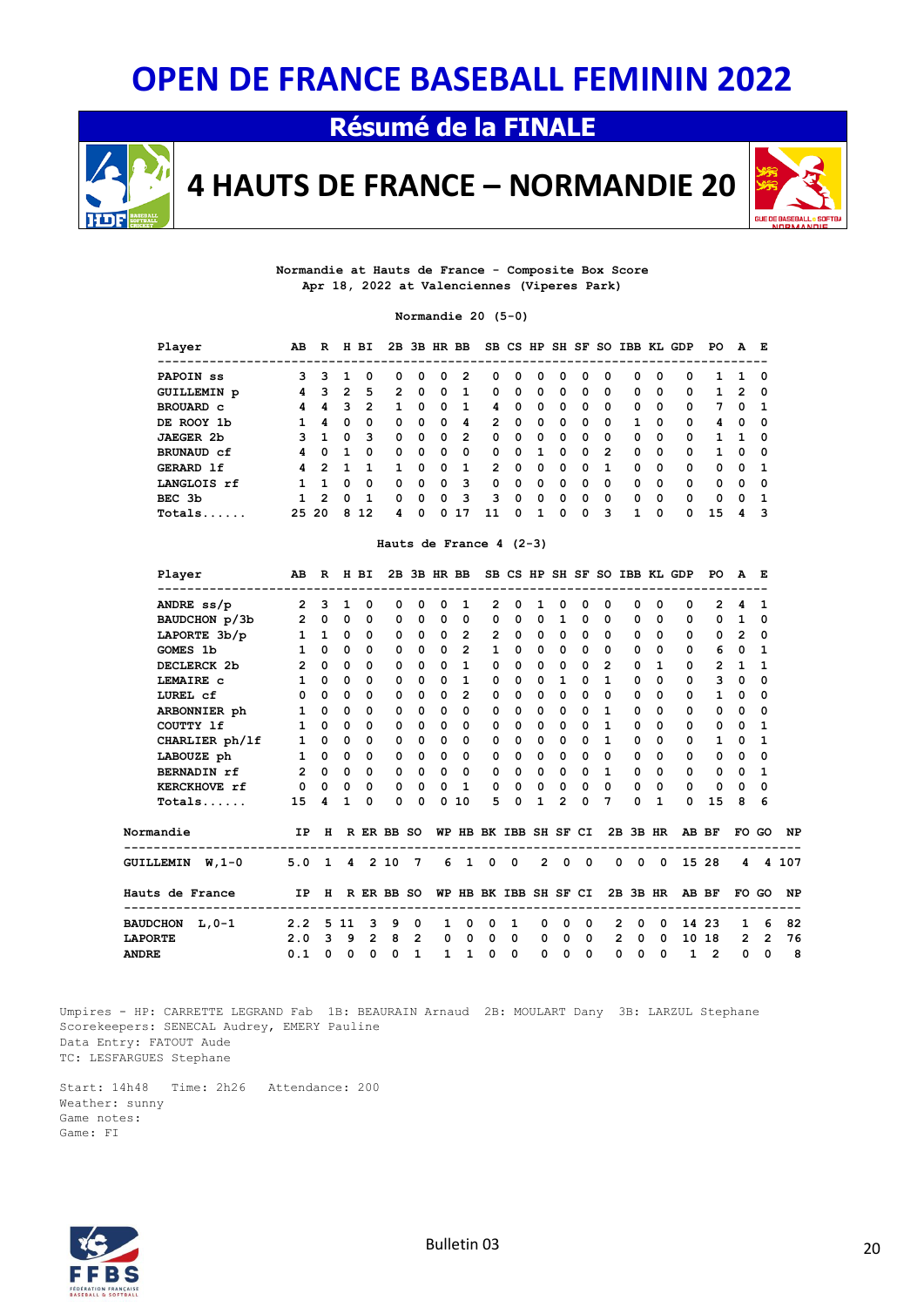### **RESUME STATISTIQUES**

 **OPEN DE FRANCE FEMININ BASEBALL 2022 (All games)**

| TEAM BATTING<br>G<br>----------------------     | Avg              | AB                      | R                       | 2в<br>н                 | Зв                           | <b>HR</b>               | BB                         | so               |                | <b>SB-ATT</b><br>------- | <b>HITS</b><br>$- - - -$                          |                      |            |
|-------------------------------------------------|------------------|-------------------------|-------------------------|-------------------------|------------------------------|-------------------------|----------------------------|------------------|----------------|--------------------------|---------------------------------------------------|----------------------|------------|
| Normandie                                       | 5.333            | 99                      | 72                      | 33<br>14                | 0                            | 0                       | 51                         | 24               | 36–36          |                          | BROUARD Ambre-NOR                                 | 11                   |            |
| 4<br>GOP Les Guepardes                          | .321             | 78                      | 45                      | 25                      | 6<br>1                       | $\Omega$                | 32                         | 12 <sup>12</sup> | $29 - 30$      |                          | GUILLEMIN Coralie-NOR                             | 6                    |            |
| 5<br>Hauts de France                            | .253             | 75                      | 39                      | 19                      | $\overline{2}$<br>0          | $\Omega$                | 32                         |                  | $23$ 45-47     |                          | DE ROOY Magali-NOR                                | 6                    |            |
| Angel's 4 .246                                  |                  | 57                      | 43                      | 14                      | 3<br>$\mathbf{1}$            | 0                       | 39                         |                  | $13$ $47-53$   |                          | PAUTHE Leonie-GOP                                 | 5                    |            |
| Belles Baseball                                 | 4.140            | 50                      | 17                      | 7                       | 0<br>0                       | 0                       | 19                         |                  | 14 22-24       |                          | 3 tied with 4 hit(s)                              |                      |            |
| $Totals$ $11$                                   | .273             | 359                     | 216                     | 98<br>25                | $\overline{2}$               |                         | 0 173                      |                  | 86 179-190     |                          |                                                   |                      |            |
| TEAM PITCHING<br>G                              | <b>ERA</b>       | W                       | L Sv                    | IP                      | н                            | $\mathbb{R}$            |                            | ER               | <b>BB</b>      | <b>SO</b>                | RUNS SCORED<br>-----------                        |                      |            |
| ----------------------------                    |                  | ----<br>$\overline{2}$  | $\overline{2}$<br>0     |                         | 16                           | 23                      |                            | 15               | 26             | ----<br>18               | PAPOIN Lisa-NOR                                   | 16<br>13             |            |
| GOP Les Guepardes                               | 4 6.06<br>5 7.39 | 5                       | 0<br>$\mathbf 0$        | 17.1<br>18.0            | 14                           | 31                      |                            | 19               | 33             | 20                       | BROUARD Ambre-NOR                                 | 13                   |            |
| Normandie<br>Hauts de France                    | 58.94            | $\overline{2}$          | 3<br>0                  | 18.0                    | 25                           | 50                      |                            | 23               | 45             | 16                       | ANDRE Angelique-HDF<br>DE ROOY Magali-NOR         | 9                    |            |
|                                                 | 4 9.33           | 1                       | 2<br>0                  | 15.0                    | 19                           | 35                      |                            | 20               | 21             | 20                       |                                                   |                      |            |
| Angel's<br>Belles Baseball                      | 4 14.21          | $\mathbf 0$             | 4<br>$\mathbf 0$        | 11.1                    | 24                           | 77                      |                            | 23               | 48             | 12                       | 2 tied with 8 run(s) scored                       |                      |            |
| Totals 11 8.79                                  |                  | 10                      | 11<br>0                 | 79.2                    | 98                           | 216                     | 100                        |                  | 173            | 86                       | RUNS BATTED IN                                    |                      |            |
|                                                 |                  |                         |                         |                         |                              |                         |                            |                  |                |                          | --------------                                    |                      |            |
| TEAM FIELDING<br>G<br>------------------------- | PO               | A                       | E                       | Pct                     | DP<br>----                   |                         | PB SBA-ATT<br>------------ |                  |                |                          | GUILLEMIN Coralie-NOR                             | 14                   |            |
|                                                 |                  |                         |                         |                         |                              |                         |                            |                  |                |                          | BROUARD Ambre-NOR                                 | 11                   |            |
| GOP Les Guepardes<br>4                          | 52               | 32                      | 9                       | .903                    | 0                            | 5                       | $17 - 22$                  |                  |                |                          | DE ROOY Magali-NOR                                | 9                    |            |
| 5<br>$Normandie. \ldots \ldots \ldots$          | 54               | 27                      | 11                      | .880                    | 2                            | 4                       | 32-33                      |                  |                |                          | GOMES Emilie-HDF                                  | 7                    |            |
| Angel's<br>4                                    | 45               | 18                      | 14                      | .818                    | $\overline{2}$               |                         | $435 - 36$                 |                  |                |                          | JAEGER Audrey-NOR                                 | 6                    |            |
| -5<br>Hauts de France                           | 54               | 26                      | 23                      | .777                    | $\mathbf{1}$                 |                         | $8, 35 - 39$               |                  |                |                          |                                                   |                      |            |
| 4<br>Belles Baseball                            | 34               | 14                      | 31                      | .608                    | $\mathbf{1}$                 |                         | $11 60 - 60$               |                  |                |                          | <b>DOUBLES</b>                                    |                      |            |
| $Totals$ 11                                     | 239              | 117                     | 88                      | .802                    | 6                            |                         | 32 179-190                 |                  |                |                          | $- - - - - - -$                                   |                      |            |
|                                                 |                  |                         |                         |                         |                              |                         |                            |                  |                |                          | GUILLEMIN Coralie-NOR                             | 6                    |            |
| INDIVIDUAL BATTING                              |                  |                         |                         |                         |                              |                         |                            |                  |                |                          | DE ROOY Magali-NOR                                | 3                    |            |
| Min 0.0 AB/Team game                            | G                |                         | Avg AB                  | R                       | H RBI                        | 2B                      | 3B                         | <b>HR</b>        | <b>BB</b>      |                          | BROUARD Ambre-NOR                                 | 3                    |            |
| --------------------------------                |                  |                         |                         |                         |                              |                         |                            |                  | --             |                          | GOMES Emilie-HDF                                  | $\overline{2}$       |            |
| HALIE Domitille-ANG                             |                  | 1 1.000                 | 1                       | 1                       | 1<br>1                       | 0                       | 0                          | 0                | 0              |                          | PAUTHE Leonie-GOP                                 | $\overline{2}$       |            |
| $DUPONT$ Emma-ANG                               |                  | 2 1.000                 | 1                       | 1                       | 1<br>1                       | $\Omega$                | O                          | $\Omega$         | $\overline{2}$ |                          |                                                   |                      |            |
| BROUARD Ambre-NOR                               | 5                | .846                    | 13                      | 13<br>11                | 11                           | з                       | 0                          | 0                | 5              |                          | <b>TRIPLES</b>                                    |                      |            |
| RIBEIRO Catia-GOP                               | 3                | .600                    | 5                       | $\overline{\mathbf{2}}$ | $\overline{\mathbf{2}}$<br>з | 0                       | 0                          | $\Omega$         | $\mathbf{1}$   |                          | -------                                           |                      |            |
| DE ROOY Magali-NOR                              | 5                | .545                    | 11                      | 9                       | 6<br>9                       | 3                       | 0                          | $\mathbf 0$      | 8              |                          | PEAN Youna-GOP                                    | $\mathbf{1}$         |            |
| PAUTHE Leonie-GOP                               | 4                | .500                    | 10                      | 6                       | 5<br>2                       | $\overline{2}$          | 0                          | 0                | 4              |                          | MARBRIER Mathilde-ANG                             | 1                    |            |
| PATIN Shirley-HDF                               | 3                | .500                    | 6                       | 4                       | 3<br>1                       | 0                       | 0                          | $\Omega$         | 1              |                          |                                                   |                      |            |
| AUBEUF Caroline-ANG                             | 4                | .500                    | 6                       | 4                       | 3<br>3                       | 1                       | 0                          | $\mathbf 0$      | 3              |                          | HOME RUNS                                         |                      |            |
| ANDRE Angelique-HDF                             | 5                | .500                    | 6                       | 13                      | 3<br>0                       | $\Omega$                | 0                          | 0                | 6              |                          | ----------                                        |                      |            |
| TALEB Amina-GOP                                 | $\mathbf{1}$     | .500                    | 4                       | 1                       | $\overline{\mathbf{2}}$<br>0 | 1                       | 0                          | 0                | 0              |                          |                                                   |                      |            |
| NGUYEN Mai-ANG                                  | 3                | .500                    | $\overline{\mathbf{2}}$ | 5                       | 1<br>0                       | 1                       | O                          | 0                | 6              |                          | <b>TOTAL BASES</b>                                |                      |            |
| GUILLEMIN Coralie-NOR                           | 5                | .462                    | 13                      | 8                       | 14<br>6                      | 6                       | 0                          | 0                | 5              |                          | -----------                                       |                      |            |
| $L$ APORTE Juliane-HDF                          | 5                | .444                    | 9                       | 8                       | 4<br>3                       | $\Omega$                | 0                          | $\Omega$         | 5              |                          | BROUARD Ambre-NOR                                 | 14                   |            |
| PEAN Youna-GOP                                  | 4                | .400                    | 10                      | 6                       | 5<br>4                       | 1                       | 1                          | $\Omega$         | 4              |                          | GUILLEMIN Coralie-NOR                             | 12                   |            |
| JAEGER Audrey-NOR                               | 5                | .375                    | 8                       | 5                       | 3<br>6                       | 1                       | 0                          | 0                | 6              |                          | DE ROOY Magali-NOR                                | 9                    |            |
| JAGODZINSKI Chloe-GOP                           | 4                | .375                    | 8                       | 4                       | 3<br>0                       | 0                       | 0                          | 0                | $\overline{2}$ |                          | PAUTHE Leonie-GOP                                 | 7                    |            |
| MARBRIER Mathilde-ANG                           | 4                | .375                    | 8                       | 4                       | 3<br>3                       | 1                       | 1                          | $\Omega$         | 3              |                          | PEAN Youna-GOP                                    | 7                    |            |
| BAUDCHON Celia-HDF                              | 5                | .333                    | 12                      | 4                       | 4<br>1                       | 0                       | 0                          | 0                | 0              |                          |                                                   |                      |            |
| GOMES Emilie-HDF                                | 5                | .333                    | 9                       | $\overline{2}$          | 3<br>7                       | $\overline{\mathbf{2}}$ | 0                          | 0                | з              |                          | STOLEN BASES                                      | <b>SB-ATT</b>        |            |
| BAILES Laura-BEL                                | 4                | .333                    | 6                       | $\mathbf{1}$            | $\overline{2}$<br>0          | 0                       | 0                          | 0                | $\mathbf{1}$   |                          | --------------------------------                  |                      |            |
| INDIVIDUAL PITCHING                             |                  |                         |                         |                         |                              |                         |                            |                  |                |                          | ANDRE Angelique-HDF<br>BROUARD Ambre-NOR          | $13 - 13$<br>$9 - 9$ |            |
| Min 0.8 IP/Team game                            | App              | ERA                     | W-L                     | Sv                      | н<br>IP                      |                         | R ER BB                    | so               |                |                          | LAPORTE Juliane-HDF                               | $9 - 9$              |            |
| -------------------------------                 |                  |                         |                         |                         |                              |                         |                            |                  |                |                          | DE ROOY Magali-NOR                                | $8 - 8$              |            |
| PAUTHE Leonie-GOP                               |                  | 2<br>0.00               | $0 - 1$                 | 0                       | 4.2<br>3                     | $\overline{2}$          | 0                          | 5                | 7              |                          | AUBEUF Caroline-ANG                               | $7 - 7$              |            |
| GUERIN Emilie-GOP                               |                  | 3<br>2.62               | $2 - 0$                 | 0                       | 8.0<br>6                     | 5                       | 3                          | 5                | 5              |                          |                                                   |                      |            |
| $GOMES$ $Emilie-HDF$                            |                  | 2 3.50                  | $1 - 0$                 | 0                       | $6.0$<br>8                   | $7\phantom{.0}$         | 3                          | 7                | 3              |                          | <b>STRIKEOUTS</b>                                 | IP                   | SC         |
| GUILLEMIN Coralie-NOR                           |                  | $2, 4.67, 1-0$          |                         | 0                       | 6.0<br>3                     | 8                       | 4 11                       |                  | 8              |                          | ------------------------------------              |                      |            |
| BAUDCHON Celia-HDF                              |                  | 3 7.00                  | $0 - 1$                 | 0                       | 5.0                          | 6 16                    | 5 <sub>5</sub>             | 14               | з              |                          | GUILLEMIN Coralie-NOR                             | 6.0                  | ε          |
|                                                 |                  |                         |                         |                         | 4                            | 8                       | 6                          | 4                | 5              |                          |                                                   |                      | 7          |
| MARBRIER Mathilde-ANG                           |                  | 2 8.40                  | $0 - 0$<br>$0 - 0$      | 0                       | 5.0<br>3.1<br>7              | 8                       | 4                          | 5                | 5              |                          | PAUTHE Leonie-GOP                                 | 4.2<br>3.1           | 6          |
| BAILES Laura-BEL                                |                  | 3 8.40<br>$4$ 15.75 1-1 |                         | 0<br>0                  | 4.0<br>5                     | 12                      | 9                          | 13               | 6              |                          | NGUYEN Mai-ANG                                    |                      | $\epsilon$ |
| ANDRE Angelique-HDF<br>$NGI IYEN MA1 - ANG$     |                  | $2, 18, 90, 1 - 1$      |                         | 0                       | 3.1<br>$7^{\circ}$           | 11                      | Q                          | 6                |                |                          | ANDRE Angelique-HDF<br>4 tied with 5 strikeout(s) | 4.0                  |            |
|                                                 |                  |                         |                         |                         |                              |                         |                            |                  |                |                          |                                                   |                      |            |

| <b>HITS</b>                                        |                          |
|----------------------------------------------------|--------------------------|
| $---$                                              |                          |
| BROUARD Ambre-NOR                                  | 11                       |
| GUILLEMIN Coralie-NOR                              | -6                       |
| DE ROOY Magali-NOR                                 | 6                        |
| PAUTHE Leonie-GOP                                  | 5                        |
| 3 tied with 4 hit(s)                               |                          |
| RUNS SCORED<br>-----------                         |                          |
|                                                    |                          |
| $PAPOIN Lisa-NOR$                                  | 16                       |
| BROUARD Ambre-NOR                                  | 13                       |
| ANDRE Angelique-HDF                                | 13                       |
| DE ROOY Magali-NOR                                 | 9                        |
| 2 tied with 8 run(s) scored                        |                          |
| RUNS BATTED IN<br>--------------                   |                          |
| GUILLEMIN Coralie-NOR                              | 14                       |
| BROUARD Ambre-NOR                                  | 11                       |
| DE ROOY Magali-NOR                                 | 9                        |
| GOMES Emilie-HDF                                   | 7                        |
| JAEGER Audrey-NOR                                  | 6                        |
|                                                    |                          |
| <b>DOUBLES</b><br>-------                          |                          |
| GUILLEMIN Coralie-NOR                              | 6                        |
| DE ROOY Magali-NOR                                 | 3                        |
| BROUARD Ambre-NOR                                  | 3                        |
| GOMES Emilie-HDF                                   | $\overline{2}$           |
| PAUTHE Leonie-GOP                                  | $\overline{2}$           |
|                                                    |                          |
| <b>TRIPLES</b><br>-------                          |                          |
| PEAN Youna-GOP                                     | 1                        |
| MARBRIER Mathilde-ANG                              | 1                        |
| HOME RUNS                                          |                          |
| .                                                  |                          |
| TOTAL BASES<br>-----------                         |                          |
| BROUARD Ambre-NOR                                  | $14$                     |
| GUILLEMIN Coralie-NOR                              | 12                       |
| DE ROOY Magali-NOR                                 | 9                        |
| PAUTHE Leonie-GOP                                  | 7                        |
| PEAN Youna-GOP                                     | 7                        |
| STOLEN BASES<br>---------------------------------- | <b>SB-ATT</b>            |
| ANDRE Angelique-HDF                                | $13 - 13$                |
| BROUARD Ambre-NOR                                  | $9 - 9$                  |
| LAPORTE Juliane-HDF                                | $9 - 9$                  |
| DE ROOY Magali-NOR                                 | $8 - 8$                  |
| AUBEUF Caroline-ANG                                | $7 - 7$                  |
|                                                    |                          |
| <b>STRIKEOUTS</b>                                  | IP                       |
| ---------<br>GUILLEMIN Coralie-NOR                 | . _ _ _ _ _ _ _ .<br>6.0 |
| PAUTHE Leonie-GOP                                  | 4.2                      |
| NGUYEN Mai-ANG                                     | 3.1                      |
| ANDRE Angelique-HDF                                | 4.0                      |
| 4 tied with 5 strikeout(s)                         |                          |
|                                                    |                          |

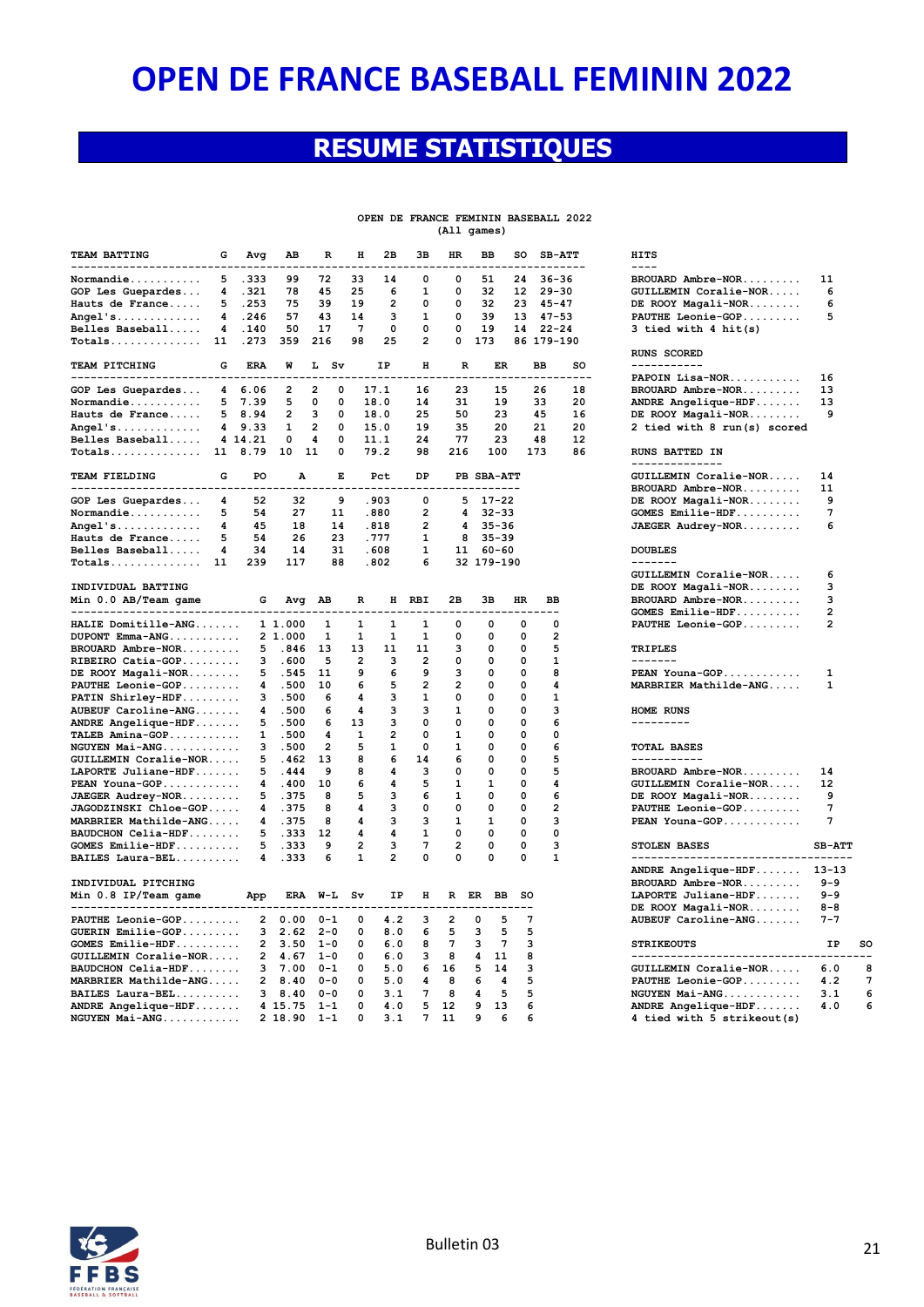### **STATISTIQUES DES EQUIPES**

#### **Overall Statistics (as of Apr 18, 2022) (All games Sorted by Batting avg)**

| Team                                                              | AVG | G  | AB  |     | R H 2B |    | 3B             |   | HR RBI | TB  | $\mathtt{SLG\$}$ | BB HBP |    |        | SO GDP | OB%   | SF                      | SH | <b>SB-ATT</b>                                   | PO  | A        |      | E FLD <sup>§</sup> |
|-------------------------------------------------------------------|-----|----|-----|-----|--------|----|----------------|---|--------|-----|------------------|--------|----|--------|--------|-------|-------------------------|----|-------------------------------------------------|-----|----------|------|--------------------|
| Normandie 333 5 99 72 33 14 0 0 51 47 .475 51 6 24 0 .570         |     |    |     |     |        |    |                |   |        |     |                  |        |    |        |        |       | $\overline{\mathbf{2}}$ |    | 0 36-36                                         |     | 54 27    | - 11 | .880               |
| GOP Les Guepardes .321 4 78 45 25 6 1 0 21 33 .423 32 3 12 1 .531 |     |    |     |     |        |    |                |   |        |     |                  |        |    |        |        |       | $0\quad 1$              |    | 29-30                                           |     | 52 32    |      | 9.903              |
| Hauts de France .253 5 75 39 19 2 0 0 17                          |     |    |     |     |        |    |                |   |        | 21  | .280 32          |        |    | 5 23 0 |        | .500  | $\overline{\mathbf{0}}$ |    | 4 45-47                                         |     | 54 26 23 |      | . 777              |
| Angel's246 4 57 43 14 3 1 0 15 19 .333 39                         |     |    |     |     |        |    |                |   |        |     |                  |        |    | 2 13   |        | 0.561 | $0\quad 1$              |    | 47-53                                           |     | 45 18 14 |      | .818               |
| Belles Baseball .140 4                                            |     |    |     |     |        |    |                |   |        |     |                  |        |    |        |        |       |                         |    | 50 17 7 0 0 0 8 7 .140 19 2 14 0 .394 0 0 22-24 |     | 34 14 31 |      | . 608              |
| $Totals$ 273                                                      |     |    | 359 |     | 98     |    | $\overline{2}$ |   | 112    |     | .354             |        | 18 |        |        |       | $\mathbf{2}$            |    | 179-190                                         |     | 117      |      | .802               |
|                                                                   |     | 22 |     | 216 |        | 25 |                | 0 |        | 127 |                  | 173    |    | 86     |        | .524  |                         | 6  |                                                 | 239 |          | 88   |                    |

#### **(All games Sorted by Earned run avg)**

| Team                       | ERA | W-L       |    |                | G CG SHO/CBO SV |   |                             |    |     |     | IP H R ER BB |    | SO 2B 3B HR |            |                         |     | AB B/Avq |             | WP HBP         | BK                      | <b>SFA SHA</b> |             |
|----------------------------|-----|-----------|----|----------------|-----------------|---|-----------------------------|----|-----|-----|--------------|----|-------------|------------|-------------------------|-----|----------|-------------|----------------|-------------------------|----------------|-------------|
| GOP Les Guepardes 6.06     |     | $2 - 2$   |    | 40             | 0/0             |   | 0 17.1 16 23 15 26 18 6 0 0 |    |     |     |              |    |             |            |                         |     | 66.242   |             | 72             | 4                       |                | $0\quad 1$  |
| Normandie $7.39$           |     | 5-0       |    | 5 1            | 0/0             |   | 0 18.0 14 31 19 33          |    |     |     |              |    | 20 3 0      |            | $\overline{\mathbf{0}}$ |     | 64.219   |             | 12 5 2         |                         |                | $0 \quad 3$ |
| Hauts de France $8.94$ 2-3 |     |           |    | 5 1            | 0/0             |   | 0 18.0 25 50 23 45 16 10    |    |     |     |              |    |             | $0\quad 0$ |                         | 86  | .291     |             | 8 5            | $\overline{2}$          |                | $1 \quad 0$ |
| Angel's 9.33               |     | $1 - 2$   |    | 4 0            | 0/0             |   | 0 15.0 19 35 20 21          |    |     |     |              |    | 20 2 0 0    |            |                         | 69  | .275     | $7^{\circ}$ | $\overline{2}$ | 5.                      |                | $0\quad 0$  |
| Belles Baseball 14.21      |     | $0 - 4$   |    | 4 0            | 0/0             |   | 0 11.1 24 77 23 48 12 4 2 0 |    |     |     |              |    |             |            |                         |     | 74.324   |             | 29 4           | $\overline{\mathbf{3}}$ |                | 1 2         |
| $Totals$ 8.79              |     |           | 22 |                | 0/0             |   | 79.2                        |    | 216 |     | 173          |    | 25          |            | 0                       |     | .273     |             | 18             |                         |                |             |
|                            |     | $10 - 11$ |    | $\overline{2}$ |                 | 0 |                             | 98 |     | 100 |              | 86 |             | 2          |                         | 359 |          | 63          |                | 16                      |                | 6           |

**PB - BEL 11, HDF 8, GOP 5, NOR 4, ANG 4. Pickoffs - HDF 2, NOR 1.** 

#### **(All games Sorted by Fielding pct)**

| Team              | C   | PO. | A        | E  | FLD% DPs SBA CSB |                |      |                         | $SBA\$  | PB CI |            |
|-------------------|-----|-----|----------|----|------------------|----------------|------|-------------------------|---------|-------|------------|
| GOP Les Guepardes | 93  |     | 52 32    | 9  | .903             | $^{\circ}$     | 17   | 5                       | .773    |       | 5 0        |
| Normandie         | 92  |     | 54 27    | 11 | .880             | $\overline{2}$ |      | 32 1                    | .970    |       | 4 0        |
| $Anqel's \ldots$  | 77  |     | 45 18    | 14 | .818             | $\overline{2}$ | - 35 | $\sim$ 1                | .972    |       | 4 0        |
| Hauts de France   | 103 |     | 54 26 23 |    | .777             | $\mathbf{1}$   | 35   | $\overline{\mathbf{4}}$ | .897    | 8     | $^{\circ}$ |
| Belles Baseball   | 79  |     | 34 14 31 |    | .608             | $\mathbf{1}$   | 60   |                         | 0 1.000 | 11    | $^{\circ}$ |
| Totals            | 444 |     | 117      |    | .802             |                | 179  |                         | .942    |       | 0          |
|                   |     | 239 |          | 88 |                  | 6              |      | 11                      |         | 32    |            |

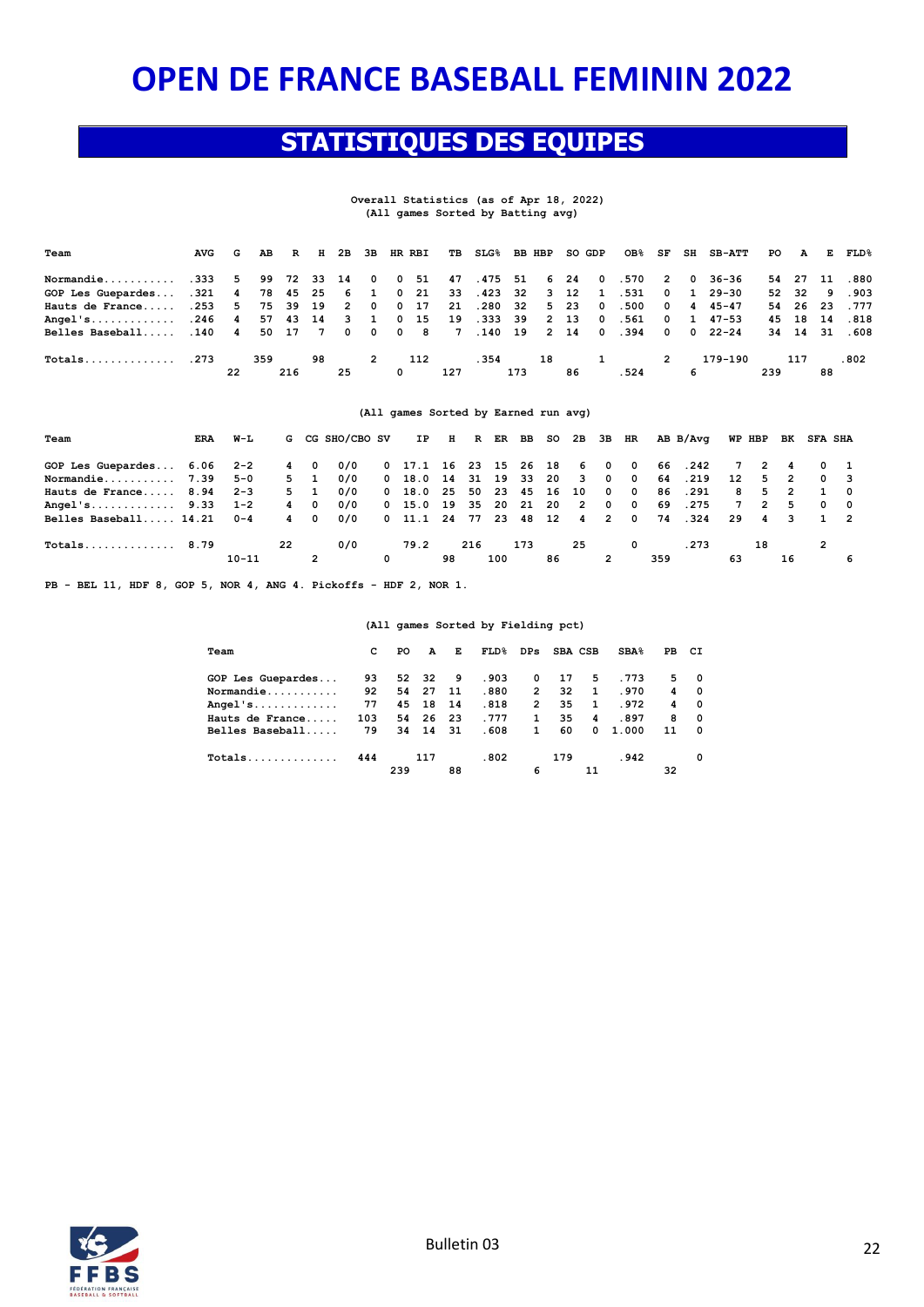### **ABREVIATIONS**

|            | <b>HITTING</b>             |            | <b>PITCHING</b>               | <b>FIELDING</b> |                                 |  |  |  |
|------------|----------------------------|------------|-------------------------------|-----------------|---------------------------------|--|--|--|
| 2B         | <b>Doubles</b>             | A          | <b>Assists</b>                | A               | Assists                         |  |  |  |
| 3B         | <b>Triples</b>             | C          | Chances                       | C               | Chances                         |  |  |  |
| AB         | At bats                    | <b>CI</b>  | Catcher'sinterference         | C1              | Catcher'sinterference           |  |  |  |
| <b>AVG</b> | Battingaverage             | <b>CSB</b> | Caught stealing by (pitcher   | <b>CSB</b>      | Caught stealing by (pitcher and |  |  |  |
|            |                            |            | and catcher)                  |                 | catcher)                        |  |  |  |
| <b>BB</b>  | Bases on balls             | <b>DPs</b> | Double playsparticipated in   | <b>DPs</b>      | Double playsparticipated in     |  |  |  |
| <b>GDP</b> | Groundedinto double plays  | E          | Errors                        | E               | Errors                          |  |  |  |
| GP/GS      | Gamesplayed/ Gamesstarted  | FLD%       | Fielding percentage           | FLD%            | Fielding percentage             |  |  |  |
| н          | Base hits                  | PB         | Passed balles (catcher)       | <b>PB</b>       | Passed balles (catcher)         |  |  |  |
| <b>HBP</b> | Hit by pitch               | PO         | Putouts                       | PO              | Putouts                         |  |  |  |
| <b>HR</b>  | Home runs                  | <b>SBA</b> | Stolen bases allowed (pitcher | <b>SBA</b>      | Stolen bases allowed (pitcher   |  |  |  |
|            |                            |            | and catcher)                  |                 | and catcher)                    |  |  |  |
| <b>IBB</b> | Intentional bases on balls | SAB%       | Stolen bases against          | SAB%            | Stolen bases against percentage |  |  |  |
|            |                            |            | percentage (pitcher and       |                 | (pitcher and catcher)           |  |  |  |
|            |                            |            | catcher)                      |                 |                                 |  |  |  |
| OB%        | On base percentage         | <b>ERA</b> | Earnedrunaverage              |                 |                                 |  |  |  |
| R          | Runsscored                 | FO.        | Fly outs                      |                 |                                 |  |  |  |
| <b>RBI</b> | Runsbatted in              | GO         | Ground outs                   |                 |                                 |  |  |  |
| SB/ATT     | Stolen bases/ Stolen bases | H.         | Hits allowed                  |                 |                                 |  |  |  |
|            | attempts                   |            |                               |                 |                                 |  |  |  |
| <b>SF</b>  | Sacrifice flies            | <b>HBP</b> | Hit by pitch                  | <b>SHA</b>      | Sacrifice hits allowed          |  |  |  |
| <b>SH</b>  | Sacrifice hits             | <b>HR</b>  | Home runsallowed              | SHO/            | Shutouts/Combinaison shutouts   |  |  |  |
|            |                            |            |                               | <b>CHO</b>      |                                 |  |  |  |
| SLG%       | Sluggingpercentage         | IP         | Inningsplayed                 | <b>SO</b>       | Strikeouts                      |  |  |  |
| <b>SO</b>  | <b>Strikeouts</b>          | R          | Runsallowed                   | Sv              | Saves                           |  |  |  |
| TB         | <b>Total bases</b>         | <b>SFA</b> | Sacrifice fliesallowed        | W/L             | Wins/Loses                      |  |  |  |

|                 |                                   | <b>ANALYSIS STATISTICS</b> |                                                    |
|-----------------|-----------------------------------|----------------------------|----------------------------------------------------|
| vsLeft          | Avg against left-handed pitchers  | Pinchhitting               | Avg as pinchhitter                                 |
| <b>Vs Right</b> | Avg against right-handed          | With runners in            | Avg when batting with runners in scoring positions |
|                 | pitchers                          | scoring pos                |                                                    |
| rch by leadoff  | Avg when leading off an inning    | w/rnr on 3rd and LT        | Avg when batting with runner on 3rd base and less  |
|                 |                                   | 2 <sub>outs</sub>          | than 2 outs                                        |
| with 2 outs     | Avg when batting with 2 outs      | With 2 outs                | Avgbattingwith 2 outs                              |
| w/runners on    | Avg when batting with runners     | successadvancingrnrs       | Successadvancingrunners                            |
|                 | on base                           |                            |                                                    |
| w/bases empty   | Avg when batting with bases       | 2 out rbi                  | Runs batted in with 2 outs                         |
|                 | empty                             |                            |                                                    |
| <b>RBI ops</b>  | Avg when batting with runners     | #rnrs adv w/out            | Number of times batter made an out and advanced    |
|                 | on 2nd or 3rd base                |                            | at least 1 runner                                  |
| <b>Gnd out</b>  | Number of ground outs (includes   | rnrs lob                   | Number of runners left on base by last batter of   |
|                 | SACs but not errors)              |                            | innning                                            |
| Fly out         | Number of fly outs (includes SFs, | rcherr                     | Reach first base on error                          |
|                 | but not errors)                   |                            |                                                    |
| Fly/Gnd         | Fly outs to ground outs ratio     | rchfc                      | Reach first base on fielder's choice               |
|                 |                                   | kl                         | Strikeout look                                     |